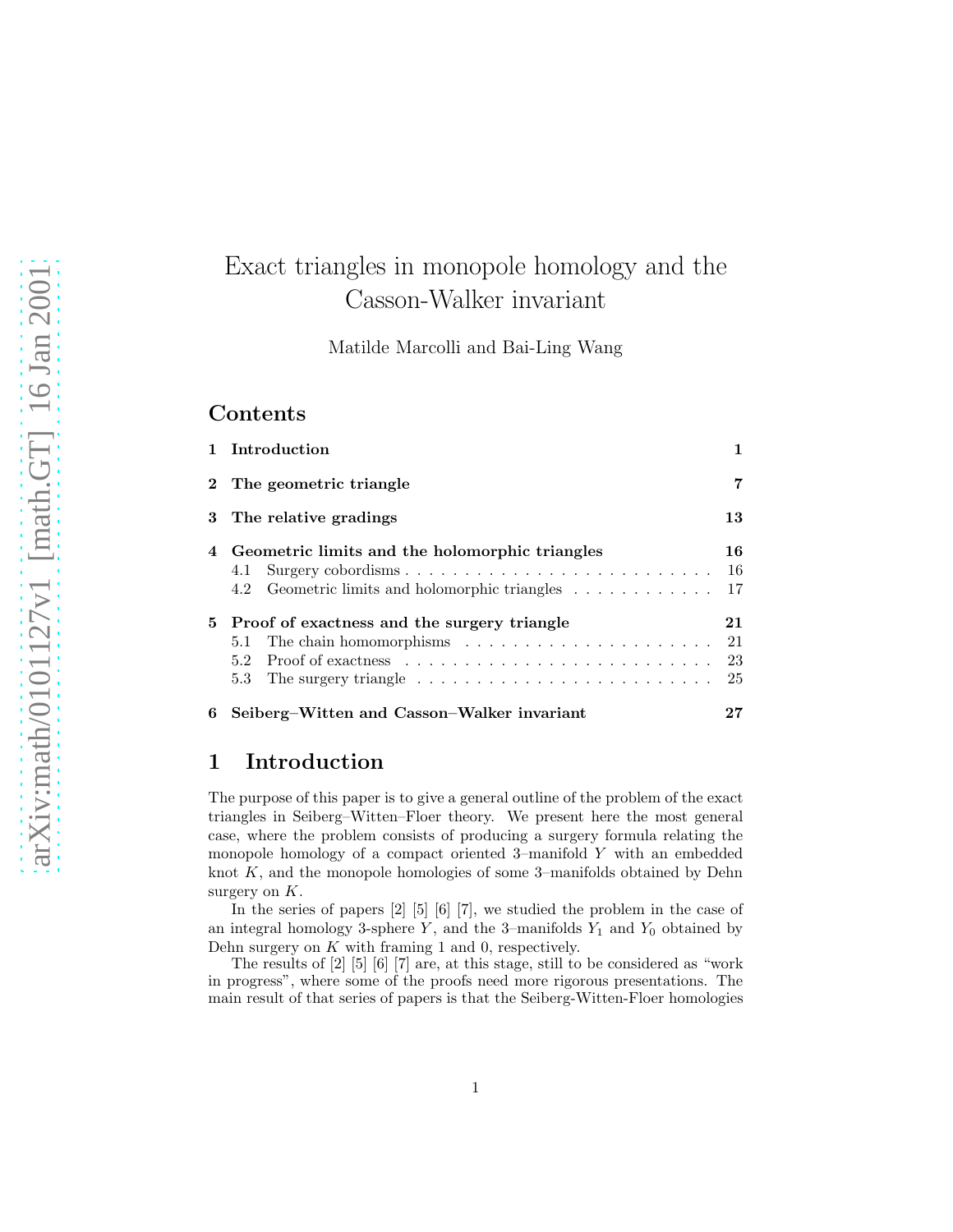of Y and of the manifolds  $Y_1$  and  $Y_0$  are related by an exact triangle



In this triangle the maps  $w^1_*, w^0_*$  and  $w_{(*)}$  are induced by the surgery cobordisms connecting  $Y_1$  and  $Y$ ,  $Y$  and  $Y_0$ ,  $Y_0$  and  $Y_1$ , respectively, and  $\mu$  is the surgery perturbation that simulates the effect of Dehn surgery.

In this paper, we explain how, following the same strategy for the proof of the surgery formula which we have introduced in the previous work, we may be able to extend this exact triangle to the more general case of any closed oriented 3-manifold with a smoothly embedded knot.

In the last section of this paper we give a topological application of the kind of arguments that lead to the proof of the "geometric triangles", namely the surgery formula for monopole homology viewed at the level of generators. We show that a modified version of the Seiberg-Witten invariant agrees with the Casson-Walker invariant, for any closed and oriented rational homology 3-sphere.

Let Y be a closed oriented 3-manifold, with a smooth embedded knot  $K$ , let  $\nu(K)$  be the tubular neighbourhood of K in Y. Choose an identification of  $\nu(K)$  with  $D^2 \times S^1$ :

$$
\nu(K) \cong D^2 \times S^1,\tag{1}
$$

where K is mapped to the core of the solid torus  $D^2 \times S^1$ . Under the identification (1), on the boundary  $T^2$ , we fix a basis  $m, l$  of  $H_1(T^2, \mathbb{Z})$  such that l is the longitude (parallel to K under the identification  $(1)$ ) and m is the right-handed meridian (intersecting l once), the orientation determined by  $m \wedge l$  coincides with the orientation induced from  $Y$ . The corresponding longitude and meridian in the knot complement  $V = Y \setminus \nu(K)$  are denoted by  $m', l'$  respectively. Similarly, let  $m''$  and  $l''$  be the meridian and longitude in the tubular neighbourhood of the knot  $\nu(K)$ . The meridian m'' bounds a disk  $D^2$  in  $\nu(K)$ , and l'' generates  $H_1(\nu(K), \mathbb{Z})$  and parallels to K. Let p and q be two relatively prime integers, the Dehn surgery with coefficient  $p/q \in \mathbb{Q} \cup \{\infty\}$  on K is the operation of removing  $\nu(K)$  and gluing in  $D^2 \times S^1$  by an orientation reversing diffeomorphism  $f_{p/q}$  of  $T^2$  that satisfies

$$
f_{p/q}(m'') = pm' - ql'.
$$

The resulting manifold is denoted by  $Y_{p/q}$ . Note that in general  $Y_{p/q}$  depends on the choice of the identification (1).

Let  $\mathfrak s$  be a Spin<sup>c</sup> structure on Y. We shall see that, with a suitable choice of metrics and perturbation,  $(Y, \mathfrak{s})$  has non-empty monopole moduli space only if  $\mathfrak{s}|_{\nu(K)}$  has trivial determinant, hence we shall always assume that the Spin<sup>c</sup>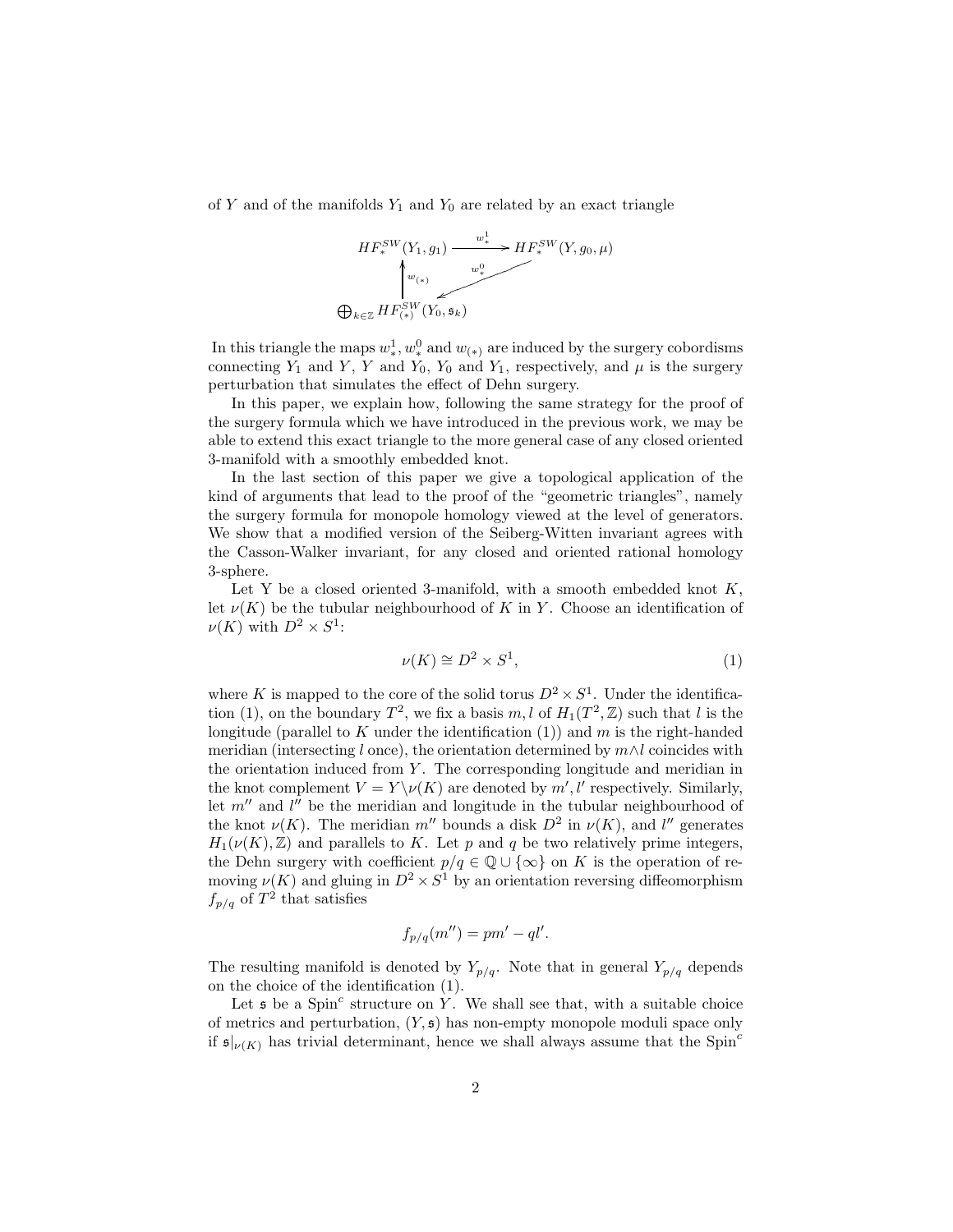structure  $\mathfrak s$  is trivial around K. If K represents a trivial homology class in  $H_1(Y, \mathbb{Z})$ , then there is only one Spin<sup>c</sup> structure on Y which agrees with s over  $Y - \nu(K)$  and  $\nu(K)$ . Suppose that K represents a torsion element of order n in  $H_1(Y, \mathbb{Z})$ , which means,

$$
\frac{|\text{Torsion}(H_1(Y,\mathbb{Z}))|}{|\text{Torsion}(H_1(Y-\nu(K),\mathbb{Z}))|} = n.
$$
\n(2)

In other words, n is the minimal positive integer such that  $n[K]$  is homologous to zero in  $H_1(Y,\mathbb{Z})$ . Then there exists a  $\mathbb{Z}_n$ -family of Spin<sup>c</sup> structures  $\mathfrak{s} \otimes L_k(k = 1, \dots, n)$  which agree with  $\mathfrak{s}$  over  $Y - \nu(K)$  and  $\nu(K)$ , where  $L_k$  is a complex line bundle whose Euler class is given by  $kPD([K])$ . If  $[K] \neq 0$  in  $H_1(Y, \mathbb{Q})$ , then there exists a Z-family of Spin<sup>c</sup> structures  $\mathfrak{s} \otimes L_k(k \in \mathbb{Z})$  which agree with s over  $Y - \nu(K)$  and  $\nu(K)$ , where  $L_k$  is a complex line bundle whose Euler class is given by  $kPD([K])$ .

Let  $Y_1$  be the  $(+1)$ -surgery on K, and  $Y_0$  be the 0-surgery on K, we can consider separately the following cases.

• First we assume that  $Y$  is a rational homology 3-sphere with a smoothly embedded knot K representing a torsion element of order n in  $H_1(Y, \mathbb{Z})$  in the sense of  $(2)$ . Then  $Y_1$  is a rational homology 3-sphere, and  $Y_0$  is a rational homology  $S^1 \times S^2$ . Let  $\mathfrak s$  be a Spin<sup>c</sup> structure on  $\tilde Y$ , which is trivial on  $\nu(K)$ . Gluing the Spin<sup>c</sup> structures  $s|_{Y-\nu(K)}$  and  $\mathfrak{s}|_{\nu(K)}$  along  $T^2$  via different gauge transformations on  $T^2$  results in a  $\mathbb{Z}_n$ -family of Spin<sup>c</sup> structures on Y and Y<sub>1</sub>, and a Z-family of Spin<sup>c</sup> structures on  $Y_0$ . Without confusion, thinking K as the core of the attaching solid torus  $\nu(K)$ , we denote these structures on Y, Y<sub>1</sub> and  $Y_0$  all by  $\mathfrak{s} \otimes L_k (k \in \mathbb{Z})$ , where  $L_k$  is a complex line bundle of Euler class  $kPD([K])$ . With this notation, it is understood that for Y and Y<sub>1</sub>, and with  $n[K] = 0$ , there is only a  $\mathbb{Z}_n$ -family of Spin<sup>c</sup> structures. Then, with a careful choice of metrics and perturbations on  $Y, Y_1$  and  $Y_0$  as in Part I [2], we will obtain the following exact triangles for the Seiberg-Witten-Floer homologies:

$$
HF_*^{SW}(Y_1, \mathfrak{s} \otimes L_m, g_1) \xrightarrow{w_*^1} HF_*^{SW}(Y, \mathfrak{s} \otimes L_m, g, \mu)
$$
\n
$$
\downarrow_{w_*}
$$
\n
$$
\bigoplus_{k \in \mathbb{Z}} HF_{(*)}^{SW}(Y_0, \mathfrak{s} \otimes \overbrace{L_{nk+p}}^{w^0})
$$

which holds for any fixed choice of m and p in  $\{0, \ldots, n-1\}$ , and for a corresponding choice of perturbation, we have

$$
\bigoplus_{k=1}^{n} HF_{*}^{SW}(Y_{1}, \mathfrak{s} \otimes L_{k}, g_{1}) \xrightarrow{w_{*}^{1}} \bigoplus_{k=1}^{n} HF_{*}^{SW}(Y, \mathfrak{s} \otimes L_{k}, g, \mu)
$$
\n
$$
\bigoplus_{k \in \mathbb{Z}} HF_{(*)}^{SW}(Y_{0}, \mathfrak{s} \otimes L_{k})
$$

In both cases the homomorphisms  $w^1_*, w^0_*$  and  $w_*$  are induced by the surgery cobordisms. These exact triangles generalize the results of Part I-IV [2] [5][6]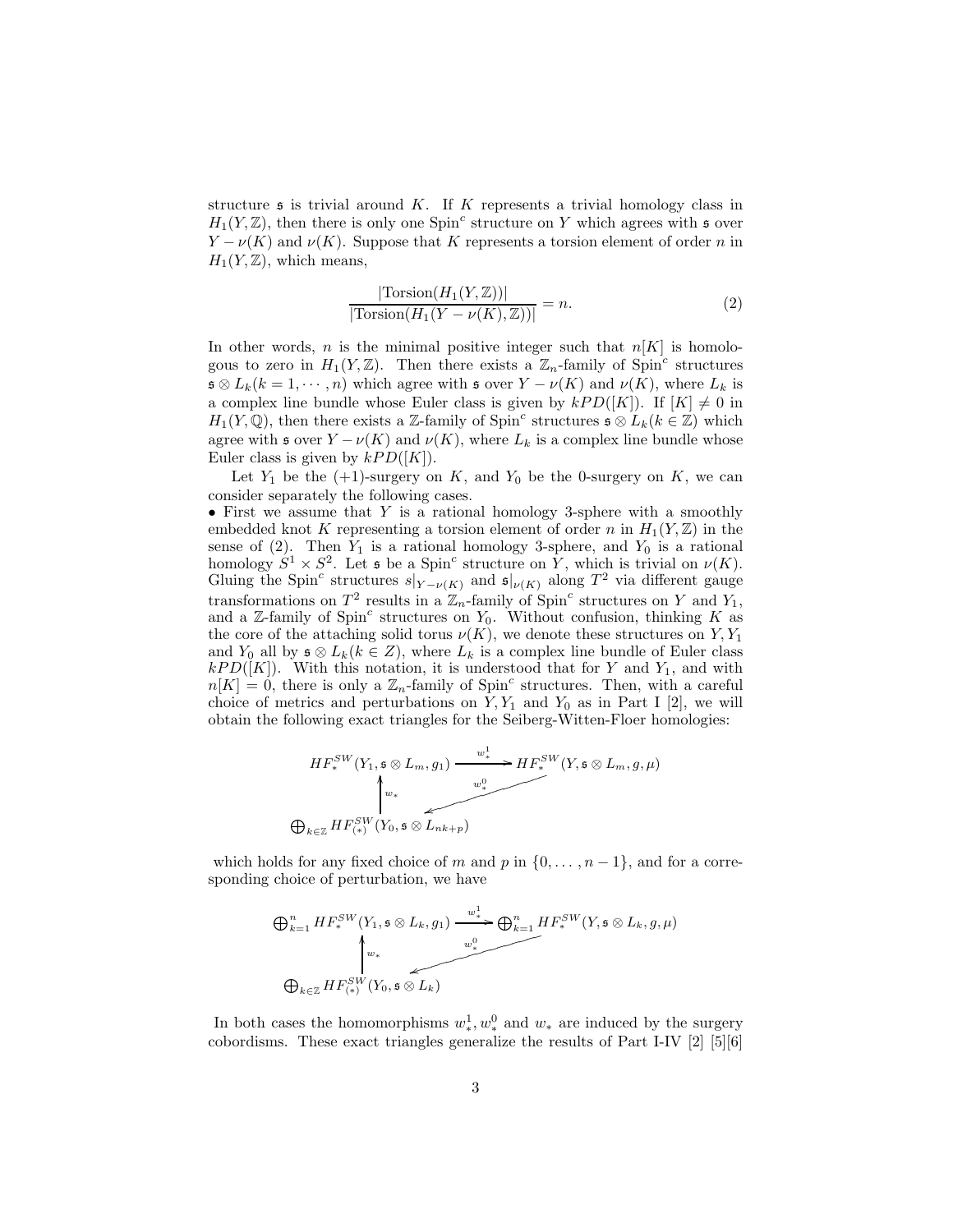[7], in the sense that the above exact triangle reduces to the exact triangle for an integral homology 3-sphere when  $n = 1$ .

• Now we assume that  $(Y, \mathfrak{s})$  is a closed oriented 3-manifold of  $b_1(Y) > 0$  and with a Spin<sup>c</sup> structure  $\mathfrak{s}$ . Let K be a knot representing a torsion homology class in  $H_1(Y,\mathbb{Z})$  of order n in the sense of (2). If s has non-trivial determinant in the sense that  $c_1(s) \neq 0$  in  $H^2(Y, \mathbb{Q})$ , then the Seiberg-Witten-Floer homology for  $(Y, \mathfrak{s})$  is  $\mathbb{Z}_{2\ell}$ -graded, where  $2\ell$  is the multiplicity of  $c_1(\mathfrak{s})$  in  $H^2(Y, \mathbb{Z})$ /Torsion, i.e,  $c_1(\mathfrak{s})(H_2(Y,\mathbb{Z})/\text{Torsion}) = 2\ell$ . The gluing of the Spin<sup>c</sup> structures corresponding to these three different surgeries gives rise to a  $\mathbb{Z}_n$ -family of Spin<sup>c</sup> structures on Y, Y<sub>1</sub> and a Z-family of  $\text{Spin}^c$  structures on Y<sub>0</sub>, which we denote by  $\mathfrak{s} \otimes L_k$  ( $k \in \mathbb{Z}$ ), with the convention as before. Then, for any Spin<sup>c</sup> structure  $\mathfrak{s} \otimes L_k$   $(k = 1, \dots, n)$  on Y and Y<sub>1</sub>, the corresponding Seiberg-Witten-Floer homologies are all  $\mathbb{Z}_{2\ell}$ -graded, while for any Spin<sup>c</sup> structure  $\mathfrak{s} \otimes L_k$  ( $k \in \mathbb{Z}$ ) on Y<sub>0</sub>, the Seiberg-Witten-Floer homology  $HF_*^{SW}(Y_0, \mathfrak{s} \otimes L_k)$  is  $\mathbb{Z}_{\ell_{[k]}}$ -graded, where  $\ell_{[k]}$  is the greatest common factor in 2 $\ell$  and 2 $k$ . Similar to Part IV [7], the  $\mathbb{Z}_{\ell_{[k]}}$ -graded homology  $HF_*^{SW}(Y_0, \mathfrak{s} \otimes L_k)$  can be lifted to a  $\mathbb{Z}_{\ell}$ -graded homology  $HF_{(*)}^{SW}(Y_0, \mathfrak{s} \otimes L_k)$ . For this case, we derive in this paper the following exact triangles:

$$
HF_*^{SW}(Y_1, \mathfrak{s} \otimes L_m, g_1) \xrightarrow{w_*^1} HF_*^{SW}(Y, \mathfrak{s} \otimes L_m, g, \mu)
$$
\n
$$
\downarrow^{w_{(*)}} \qquad \qquad \downarrow^{w_*^0} \qquad (3)
$$
\n
$$
\bigoplus_{k \in \mathbb{Z}} HF_{(*)}^{SW}(Y_0, \mathfrak{s} \otimes L_{nk+p}).
$$

which holds for any choice of m and p in  $\{0, \ldots, n-1\}$ , and for a corresponding choice of perturbation, we have

$$
\bigoplus_{k=1}^{n} HF_{*}^{SW}(Y_{1}, \mathfrak{s} \otimes L_{k}, g_{1}) \xrightarrow{w_{*}^{1}} \bigoplus_{k=1}^{n} HF_{*}^{SW}(Y, \mathfrak{s} \otimes L_{k}, g, \mu)
$$
\n
$$
\bigoplus_{k \in \mathbb{Z}} HF_{*}^{SW}(Y_{0}, \mathfrak{s} \otimes L_{k}).
$$
\n
$$
(4)
$$

• If  $\mathfrak s$  is a torsion  $Spin^c$  structure on Y, then for any  $k = 1, \dots, n$ ,  $HF_*^{SW}(Y, \mathfrak{s} \otimes L_k, \mathbb{Z}[[t]])$  and  $HF_*^{SW}(Y_1, \mathfrak{s} \otimes L_k, \mathbb{Z}[[t]])$  are Z-graded with  $\mathbb{Z}[[t]]$ coefficient. The reduced versions  $HF_*^{SW}(Y, \mathfrak{s} \otimes L_k)$  and  $HF_*^{SW}(Y_1, \mathfrak{s} \otimes L_k)$ are obtained by setting  $t = 0$ . The Seiberg-Witten-Floer homology  $HF_*^{SW}(Y_0, \mathfrak{s} \otimes L_k)$  is  $\mathbb{Z}_{2k}$ -graded, and can be lifted to a  $\mathbb{Z}$ -graded version, denoted by  $HF_{(*)}^{SW}(Y_0, \mathfrak{s} \otimes L_k)$ . Then the exact triangles take the same form as (3) and (4).

 $\bullet$  The remaining case is when a smoothly embedded knot K represents a nontrivial homology class in  $H_1(Y, \mathbb{Q})$ . Let n be the minimal positive integer such that there is a 2-cycle in  $H_2(Y, \mathbb{Z})$  intersecting K at n points. Then the 0-surgery on Y along K yields Y<sub>0</sub> satisfying  $b_1(Y_0) = b_1(Y) - 1$ . More precisely,  $H_1(Y_0, \mathbb{Z})$ is obtained by replacing the Z-component  $\mathbb{Z}\langle [K] \rangle$  of  $H_1(Y, \mathbb{Z})$  by  $\mathbb{Z}_n\langle [m''] = [l'] \rangle$ . Notice that Y can be thought of as the manifold obtained by 0-surgery on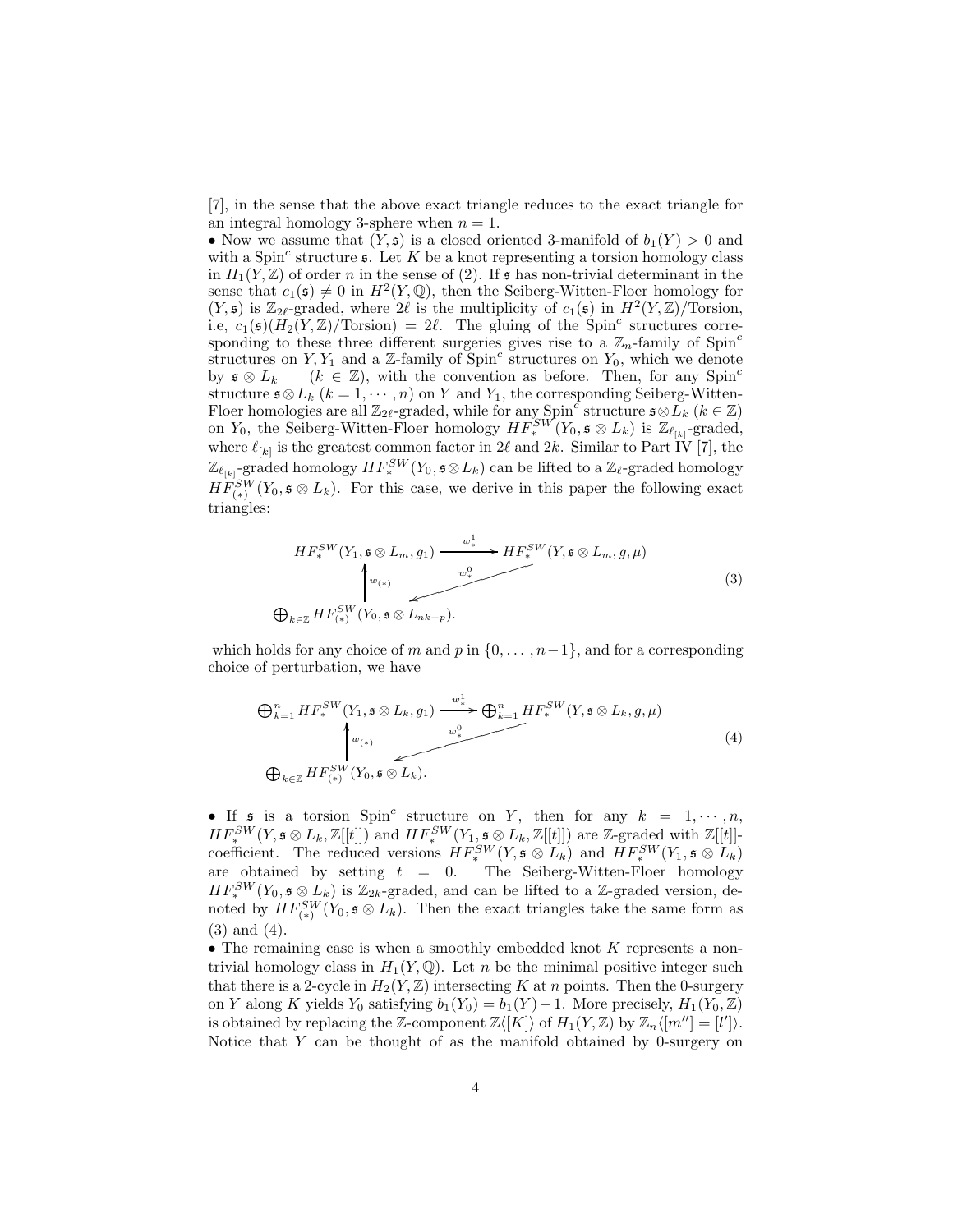$m' \subset Y - \nu(K) \subset Y_0$ , and  $Y_1$  can be thought as the result of  $(1)$ -surgery on  $m' \subset Y - \nu(K) \subset Y_0$ . Since m' represents a torsion element of order n in  $H_1(Y_0, \mathbb{Z})$  in the sense of (2), we have the exact triangles for  $(Y, \mathfrak{s}, K)$  obtained from the corresponding exact triangles for  $(Y_0, \mathfrak{s}, m')$  in the form of (3) and (4). Thus, it is enough to establish the exact triangle for a general closed oriented 3-manifold Y with a smoothly embedded knot representing a torsion element of order *n* in  $H_1(Y, \mathbb{Z})$ .

We now summarize the main theorem of this paper.

**Theorem 1.1.** Let  $(Y, \mathfrak{s})$  be a closed oriented 3-manifold with a Spin<sup>c</sup> structure *which is trivial around a smoothly embedded knot* K*. Assume that* K *represents a torsion element of order n in*  $H_1(Y, \mathbb{Z})$  *in the sense of (2). Assume that the canonical framing of* K *is given by an identification of*  $D^2 \times S^1$  *with the tubular neighbourhood*  $\nu(K)$  *such that* K *is given by*  $\{0\} \times S^1$ *. Here the parallel simple curve on* T <sup>2</sup> *provides the longitude of* K *and the right handed meridian is given by*  $\partial(D^2) \times \{pt\}$ . The orientation determined by  $m \wedge l$  *coincides with the orientation induced from*  $Y$ *. Let*  $Y_1$  *and*  $Y_0$  *be the manifolds obtained, respectively, by* (+1) *and* 0 *surgery along* K *in* Y *. With a careful choice of metrics and perturbations, we obtain the following exact triangle induced by the surgery cobordisms after possible grading shifts:*

$$
\bigoplus_{k=1}^{n} HF_{*}^{SW}(Y_{1}, \mathfrak{s} \otimes L_{k}) \xrightarrow{w_{*}^{1}} \bigoplus_{k=1}^{n} HF_{*}^{SW}(Y, \mathfrak{s} \otimes L_{k})
$$
\n
$$
\bigoplus_{k \in \mathbb{Z}} HF_{*}^{SW}(Y_{0}, \mathfrak{s} \otimes L_{k})
$$

*Here*  $\mathfrak{s} \otimes L_k$  *is the* Spin<sup>c</sup> structure obtained by tensoring a Spin<sup>c</sup> structure  $\mathfrak{s}$ *with a complex line bundle*  $L_k$  *of Euler class kPD*( $[K]$ )*. Moreover, for any fixed*  $m, p \in \{0, \dots, n-1\}$ , we have the following more refined version of the exact *triangle:*

$$
HF_*^{SW}(Y_1, \mathfrak{s} \otimes L_m) \xrightarrow{w_*^1} HF_*^{SW}(Y, \mathfrak{s} \otimes L_m)
$$
\n
$$
\updownarrow_{w_{(*)}}^{\downarrow_{w_{(*)}}}
$$
\n
$$
\bigoplus_{k \in \mathbb{Z}} HF_{(*)}^{SW}(Y_0, \mathfrak{s} \otimes L_{nk+p})
$$

*Here again the maps are induced by the surgery cobordisms, possibly after a shift in the grading.*

The major technical steps required in the proof are described in [2][5][6][7]. Thus, in this paper, we shall address only those issues that are relevant to this general exact triangle, while we refer to the previous papers for the general setting and results.

In the last section of the paper, we show that a suitably modified version of the Seiberg–Witten invariant of a rational homology 3-sphere agrees with the Casson–Walker invariant. For any rational homology 3-sphere  $(Y, \mathfrak{s}, q)$  with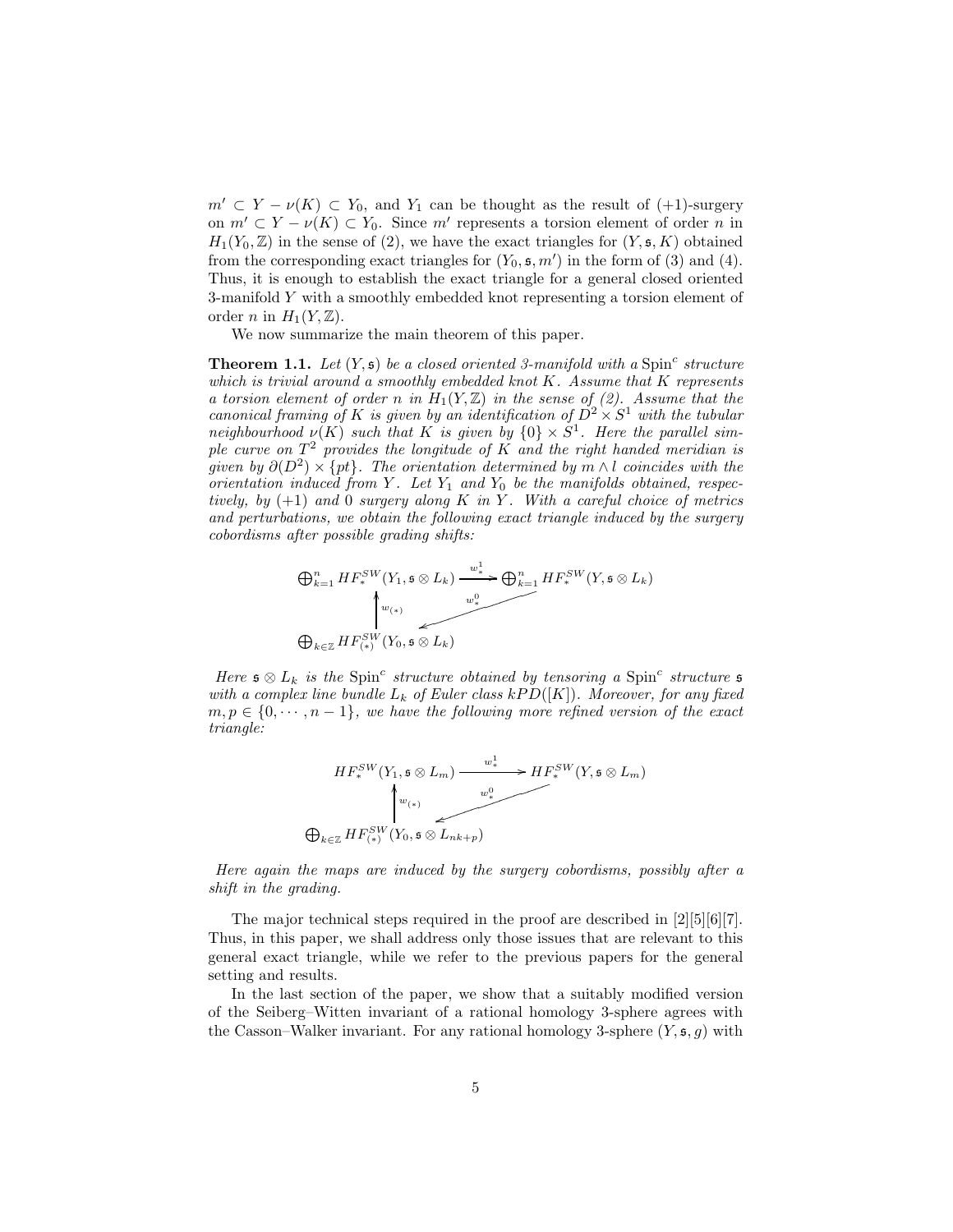a Spin<sup>c</sup> structure  $\mathfrak s$  and a Riemannian metric, the counting of the irreducible Seiberg-Witten monopoles defines the Seiberg-Witten invariant

$$
SW_Y(\mathfrak{s},g) = \# \big(\mathcal{M}_Y^*(\mathfrak{s},g)\big),
$$

where each irreducible monopole in  $\mathcal{M}^{\ast}_{Y}(\mathfrak{s},g)$  has a natural orientation from the linearization of the Seiberg-Witten equations. As studied in [4],  $SW_Y(\mathfrak{s}, g)$  depends on the metric and perturbation used in the definition, in order to obtain a topological invariant, we can modify  $SW<sub>Y</sub>(s, g)$  by a metric and perturbation dependent correction term as follows. Choose any four manifold X with boundary  $Y$ , such that  $X$  is endowed with a cylindrical-end metric modeled on  $(Y, g_Y)$ . Choose a Spin<sup>c</sup> structure  $\mathfrak{s}_X$  on X which agrees with  $\mathfrak{s}$  on Y over the end, and choose a connection A on  $(X, \mathfrak{s}_X)$  which extends the unique reducible  $\theta_{\mathfrak{s}}$  on  $(Y,\mathfrak{s})$ . Then we set

$$
\xi_Y(\mathfrak{s}, g) = Ind_{\mathbb{C}}(\mathcal{D}_A^X) - \frac{1}{8} \big( c_1(\mathfrak{s}_X)^2 - \sigma(X) \big),\tag{5}
$$

where  $Ind_{\mathbb{C}}(\mathcal{D}_{A}^{X})$  is the complex index of the Dirac operator on  $(X, \mathfrak{s}_{X})$  twisted with the extending Spin<sup>c</sup> connection A and  $\sigma(X)$  is the signature of X. By the Atiyah-Patodi-Singer index theorem,  $\xi_Y(\mathfrak{s},g)$  is independent of the choice of  $(X, \mathfrak{s}_X)$  and A, actually,  $\xi_Y(\mathfrak{s}, g)$  can be expressed as a combination of the Atiyah-Patodi-Singer eta invariants for the Dirac operator and signature operator on  $(Y, \mathfrak{s})$ :

$$
\xi_Y(\mathfrak{s},g) = -\frac{1}{4} \eta_Y^{\partial_{\theta_{\mathfrak{s}}}}(0) - \frac{1}{8} \eta_Y^{sign}(0).
$$

The modified version of the Seiberg-Witten invariant is defined as

$$
\hat{SW}_Y(\mathfrak{s}) = SW_Y(\mathfrak{s}, g) - \xi_Y(\mathfrak{s}, g). \tag{6}
$$

Then we prove the following equivalence between  $\hat{SW}_Y$  and the Casson-Walker invariant.

Theorem 1.2. *Let* Y *be a rational homology 3-sphere. Then,*

$$
\sum_{\mathfrak{s} \in \mathrm{Spin}^c(Y)} S \hat{W}_Y(\mathfrak{s}) = \frac{1}{2} |H_1(Y, \mathbb{Z})| \lambda(Y),
$$

*where*  $\lambda(Y)$  *is the Casson-Walker invariant of* Y *(cf. [11]).* 

Acknowledgements BLW likes to acknowledge the paper of Ozsváth and Szabó [10] on the theta divisor and the Casson-Walker invariant which leads to his proof of the equivalence of  $S\hat{W}_Y$  and the Casson-Walker invariant, hence proving the conjecture formulated in [10] on the equivalent between  $S\hat{W}_Y$  and their  $\hat{\theta}$  invariant for all rational homology 3-sphere. BLW is partially supported by Australia Research Council Fellowship.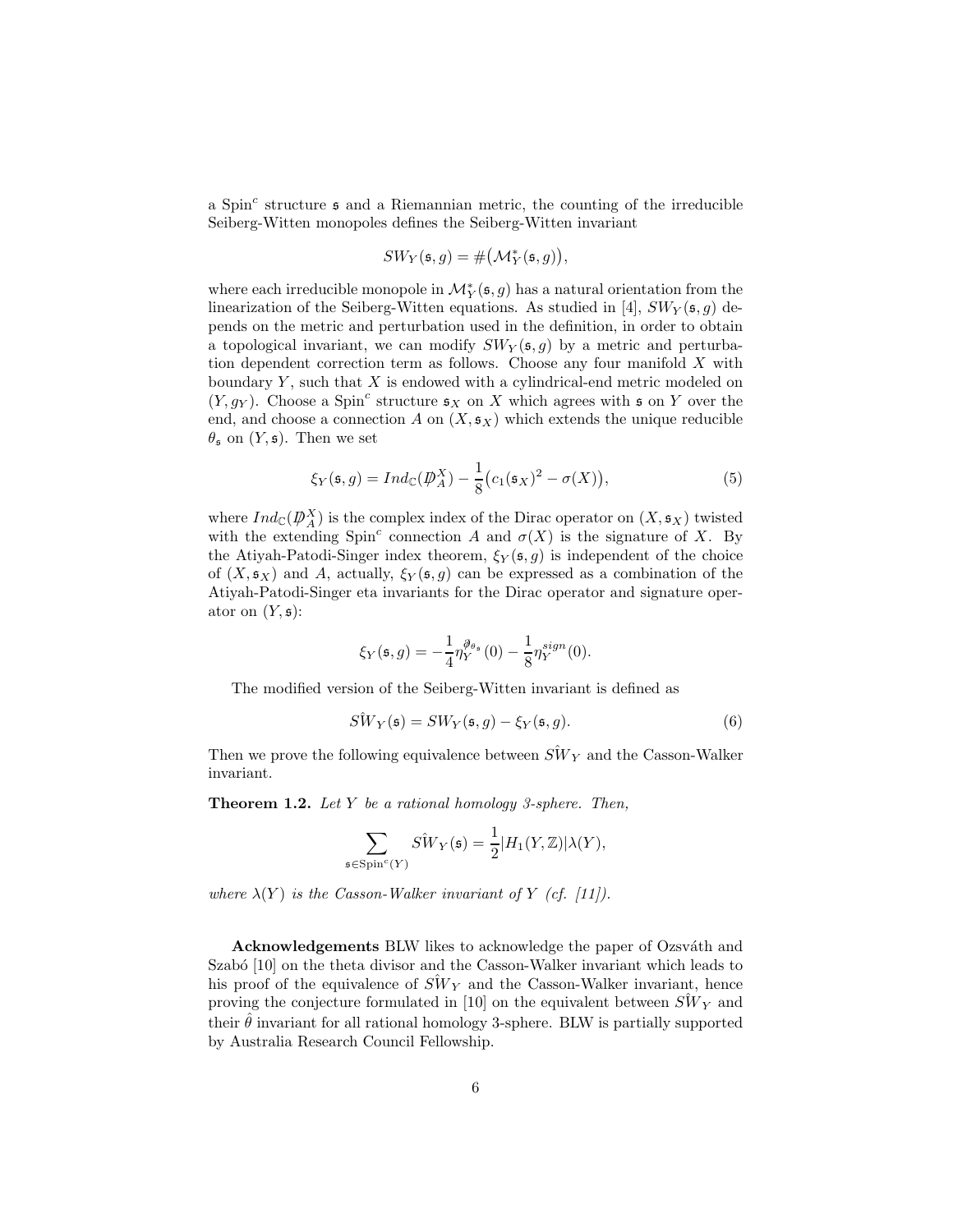## 2 The geometric triangle

In this section, we identify the monopoles on  $Y$  with monopoles on  $Y_1$  and  $Y_0$ . Suppose given a smoothly embedded knot  $K$  in  $(Y, \mathfrak{s})$ , which represents a torsion element of order n in  $H_1(Y,\mathbb{Z})$ . We can split Y along a torus as in [2],

$$
Y = V \cup_{T^2} \nu(K).
$$

We choose a metric on Y with a long cylinder  $[-r, r] \times T^2$ , and denote the resulting manifold as

$$
Y(r) = V \cup_{T^2} ([-r, r] \times T^2) \cup_{T^2} \nu(K).
$$

We additionally require that the chosen metric on Y satisfies the condition of Lemma 3.18 in [2] in the neighbourhood  $\nu(K)$  of the knot: it has non-negative scalar curvature, strictly positive away from the boundary. This induces a natural metric on  $Y_0(r)$ . On  $Y_1(r)$ , we need to choose a metric which agrees with the original metric on  $Y(r)$  when restricted to the knot complement V. The induced metric from  $Y_1(r)$  in the torus neighbourhood of  $\nu(K)$  is the metric described in Lemma 3.21 [2].

With this choice of the metric, the moduli space of monopoles on  $(Y, \mathfrak{s})$  is non-empty only if  $\mathfrak{s}|_{\nu(K)}$  is trivial. Gluing the two Spin<sup>c</sup> structures  $\mathfrak{s}|_V$  and  $\mathfrak{s}|_{\nu(K)}$  along  $T^2$  by a gauge transformation on  $T^2$  gives rise to a  $\mathbb{Z}_n$ -family of Spin<sup>c</sup> structures on Y and Y<sub>1</sub>, and to a Z-family of Spin<sup>c</sup> structures on Y<sub>0</sub>. The resulting  $Spin<sup>c</sup>$  structures can be classified as the result of tensoring the original Spin<sup>c</sup> structure  $\mathfrak s$  with complex line bundles  $L_k(k \in \mathbb{Z})$  whose Euler class is given by  $kPD([K])$ . The gluing theorem for 3-dimensional monopoles and the perturbation  $\mu$  on  $\nu(K)$ , "simulating the effect of surgery", provide the decomposition of the moduli space for

$$
\cup_{k\in\{1,\cdots,n\}}\mathcal{M}_Y(\mathfrak{s}\otimes L_k).
$$

**Theorem 2.1.** With the choice of perturbations and metrics on  $Y, Y_1$  and  $Y_0$ *described above, we have the following relation between the critical sets of the Chern-Simons-Dirac functional on the manifolds*  $Y, Y_1$  *and*  $Y_0$ *:* 

$$
\bigcup_{k \in \{1, \cdots, n\}} \mathcal{M}_Y(\mathfrak{s} \otimes L_k)
$$
  
= 
$$
\bigcup_{k \in \{1, \cdots, n\}} \mathcal{M}_{Y_1}(\mathfrak{s} \otimes L_k) \cup \bigcup_{k \in \mathbb{Z}} \mathcal{M}_{Y_0}(\mathfrak{s} \otimes L_k).
$$

**Proof.** First we assume that Y is a rational homology 3-sphere. When stretching the neck in  $Y(r)$ , as  $r \to \infty$ , we get two manifolds, each endowed with an infinite cylindrical end,

$$
V(\infty) = V \cup_{T^2} ([0, \infty) \times T^2)
$$
  

$$
\nu(K)(\infty) = \nu(K) \cup_{T^2} ((-\infty, 0] \times T^2).
$$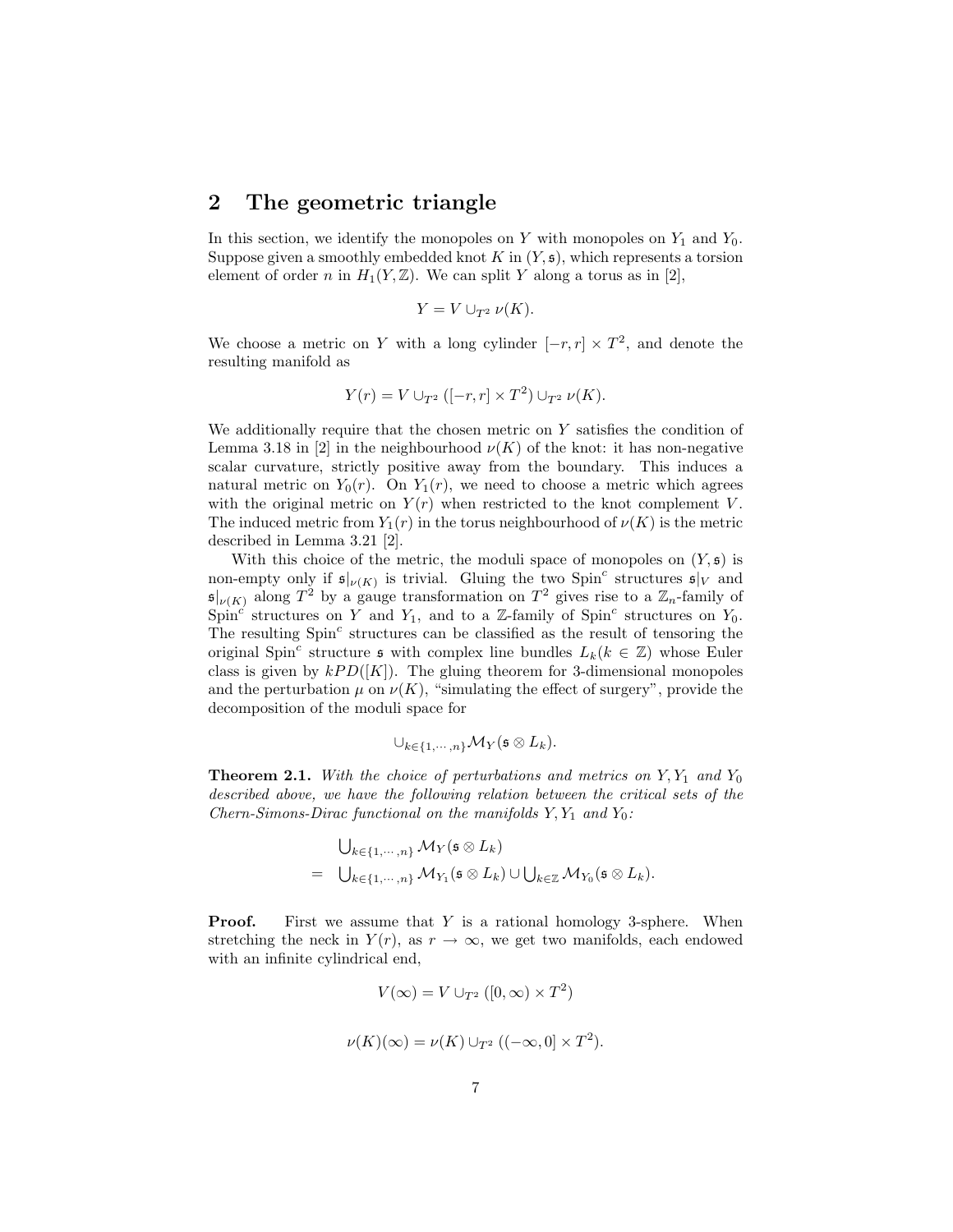The Seiberg-Witten monopole moduli space of  $Y(r)$ , for sufficiently large r, can be described in terms of the moduli spaces of  $V(\infty)$  and  $\nu(K)(\infty)$  as analyzed in [2].

Notice that the moduli spaces of flat connections on  $T^2$ , modulo the subgroups of the gauge transformations on  $T^2$  which can be extended to the whole manifolds V or  $\nu(K)$ , define the following character varieties:

$$
\chi_0(T^2, V) = H^1(T^2, \mathbb{R})/2n\mathbb{Z}\langle PD([l])\rangle,
$$
  

$$
\chi_0(T^2, \nu(K)) = H^1(T^2, \mathbb{R})/2\mathbb{Z}\langle PD([m])\rangle.
$$

Thus the character variety  $\chi_0(T^2, Y)$  is  $\chi_0(T^2, Y) = H^1(T^2, \mathbb{R})$ . The covering maps between these character varieties are illustrated as follows



where the maps  $\pi_i$  are the covering maps with fibers as indicated.

Based on the analysis of the space  $\mathcal{M}_V^*(\mathfrak{s}|_V)$  of irreducible monopoles on a 3-manifold with a cylindrical end modelled on  $T^2$ , as in [2], we see that the asymptotic limit map defines a continuous map:

$$
\mathcal{M}_V^*(\mathfrak{s}|_V) \stackrel{\partial_{\infty}}{\to} \chi_0(T^2, V).
$$

The reducibles on V embed in the character variety  $\chi_0(T^2, V)$ . Then, for a sufficiently large  $r$ , the gluing theorem gives a diffeomorphism:

$$
\#_{Y}: \mathcal{M}_{V}^{*} \backslash \partial_{\infty}^{-1}(U_{\theta}) \times_{\chi_{0}(T^{2}, Y)} \chi(\nu(K)) \to \bigcup_{k=1} \mathcal{M}_{Y(r)}^{*}(\mathfrak{s} \otimes L_{k}),
$$

 $\overline{n}$ 

here  $U_{\Theta}$  is a small neighbourhood of the "bad points"  $\Theta$  in  $\chi_0(T^2, Y)$  where the twisted Dirac operator on  $T^2$  has non-trivial kernel, and  $\chi(\nu(K))$  are the reducible lines in  $\chi_0(T^2, Y)$ . The above fibred product is obtained (cf.[2]) by taking the pullbacks of the images of the boundary value maps under the projections

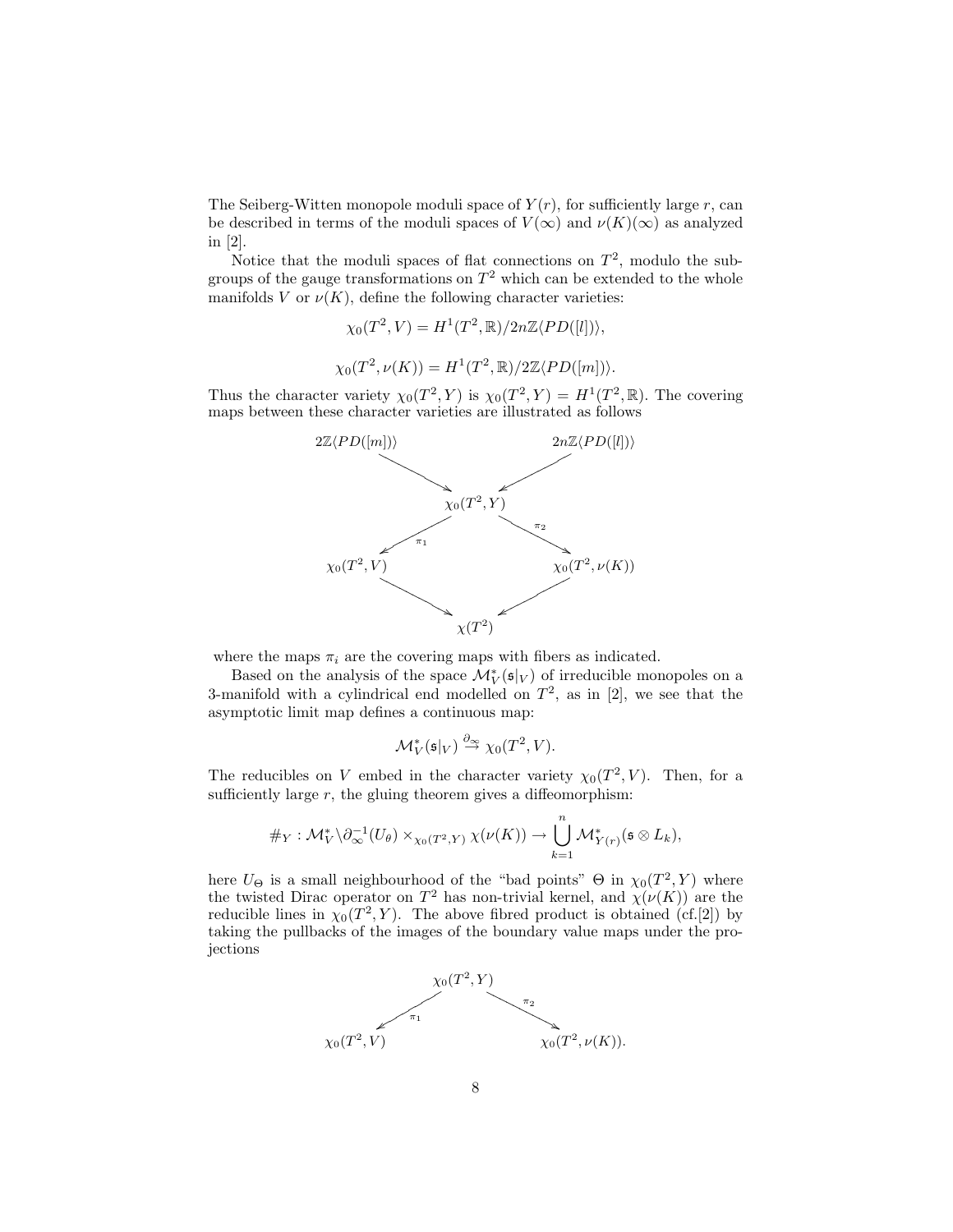Let  $(u, v)$  be the coordinates on  $\chi_0(T^2, Y) \cong H^1(T^2, \mathbb{R})$  corresponding to the holonomy around the longitude  $l$  and the meridian  $m$  respectively. In the gluing map  $\#_Y$  above,  $\chi(\nu(K))$  corresponds to the lines  $\{v = 2k, k = 1, \dots, n\}.$ For each line  $\{v = 2k\}$ , the image of the gluing map gives a diffeomorphism onto  $\mathcal{M}_{Y(r)}^*(\mathfrak{s} \otimes L_k)$ .

For each Spin<sup>c</sup> structure  $\mathfrak{s} \otimes L_k$ , there is a unique reducible monopole on  $Y(r)$ , which is given by the intersection of  $\chi(V, \mathfrak{s})$ , the flat connections on  $(V, \mathfrak{s})$ , with the line  $\{v = 2k\}$  in  $\chi_0(T^2, Y)$ :

$$
\theta_Y(k) = \{u = u(\mathfrak{s})\} \times_{\chi_0(T^2, Y)} \{v = 2k\}.
$$

Here  $u(\mathfrak{s})$  is the holonomy of the flat connections in  $\chi(V, \mathfrak{s})$  around the longitude  $l'.$ 

Similarly, we have gluing maps for monopoles on  $Y_1(r)$  and  $Y_0(r)$ , respectively. In the gluing map  $\#_{Y_1}$  for  $\mathcal{M}^*_{Y_1(r)}(\mathfrak{s} \otimes L_k)$ ,

$$
\#_{Y_1}: \mathcal{M}_V^* \backslash \partial_{\infty}^{-1}(U_\theta) \times_{\chi_0(T^2, Y_1)} \chi(\nu(K)) \to \bigcup_{k=1}^n \mathcal{M}_{Y_1(r)}^*(\mathfrak{s} \otimes L_k),
$$

 $\chi(\nu(K))$  is identified with  $v - u = 2k + 1$ . Similarly, we have the gluing map  $\#_{Y_0}$  for  $\mathcal{M}_{Y_0(r)}^*$  ( $\mathfrak{s} \otimes L_k$ ),

$$
\#_{Y_0}: \mathcal{M}_V^* \backslash \partial_{\infty}^{-1}(U_\theta) \times_{\chi_0(T^2, Y_0)} \chi(\nu(K)) \to \bigcup_{k \in \mathbb{Z}} \mathcal{M}_{Y_0(r)}^*(\mathfrak{s} \otimes L_k),
$$

where  $\chi(\nu(K))$  is given by  $u = 2k$ . For each  $k \in \{1, \dots, n\}$ , the reducible monopole for  $(Y_1, \mathfrak{s} \otimes L_k)$ , consists of the unique point

$$
\theta_{Y_1}(k) = \{u = u(\mathfrak{s})\} \times_{\chi_0(T^2, Y)} \{v = u + 2k + 1\}.
$$

For  $Y_0$  with a non-trivial Spin<sup>c</sup> structure  $\mathfrak{s} \otimes L_k$  ( $k \in \mathbb{Z}, k \neq 0$ ), the set of reducibles is empty for any generic perturbation, and for  $\mathfrak{s} \otimes L_0 = \mathfrak{s}$ , it consists of one circle of reducibles  $u = 0$  in the cylinder  $\chi_0(T^2, Y_0) = \chi_0(T^2, V)$ , which can be perturbed away by introducing a small perturbation as in Theorem 6.13 [2].

Now we apply the perturbation to simulate the effect of Dehn surgery. This amounts to a careful choice of perturbation as in Section 6 [2], which we now briefly describe.

Choose a compactly supported 2-form  $\mu$  representing the generator of  $H_{cpt}^2(D^2 \times S^1)$ , defined as in Lemma 3.18 [2], such that we have

$$
\int_{D^2 \times \{pt\}} \mu = 1 \tag{7}
$$

for any point on  $S^1$ . Under the isomorphism  $H^2_{cpt}(\nu(K)) \cong H_1(\nu(K))$ , given by Poincaré duality, this form corresponds to the generator  $[\mu] = PD_{\nu(K)}(l)$ .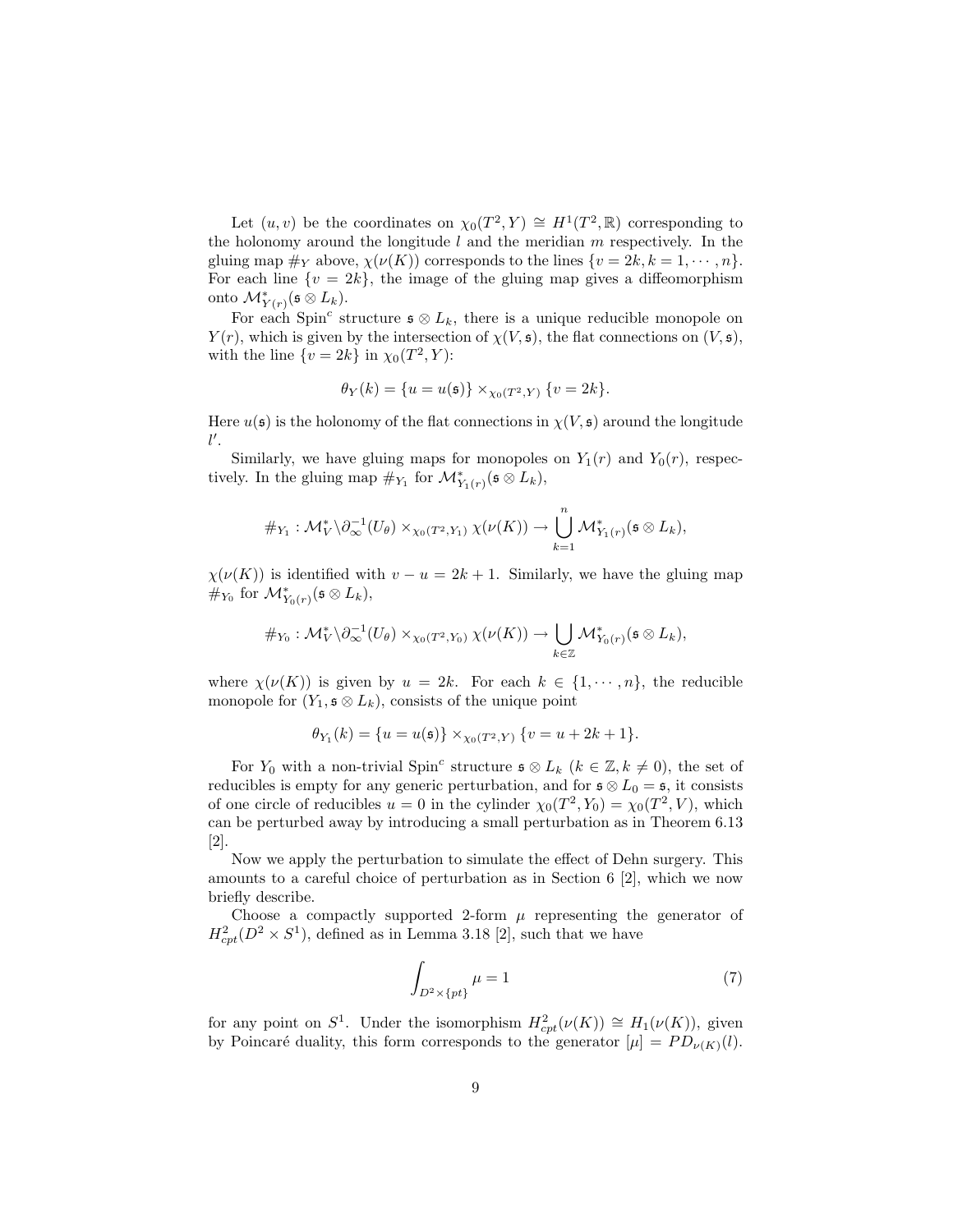The class of  $\mu$  in  $H^2(D^2 \times S^1)$  is trivial, and we can write  $\mu = d\nu$ , where  $\nu$  is a 1-form satisfying  $\int_{S^1 \times \{pt\}} \nu = 1$ , i.e.  $\nu = PD_{T^2}(l)$ . Choose on  $\nu(K)$  a metric as in Lemma 3.18 [2].

Fix a  $U(1)$ -connection  $A_0$  representing the trivial connection on  $T^2$ , For any  $U(1)$ -connection A, define  $T_A$  to be

$$
T_A(z) = -i \int_{\{z \in D^2\} \times S^1} (A - A_0).
$$

For any given  $\epsilon > 0$ , we can choose a function  $\hat{f} : \mathbb{R} \to \mathbb{R}$  with the following properties.

(a) f is continuously differentiable on  $(-1, 1)$  and satisfies the periodicity  $\hat{f}(t+2) = \hat{f}(t)$ 

(b) the derivative  $\hat{f}'$  has range  $\hat{f}'(t) \in [-1, 1]$  for all  $t \in [-1, 1]$ , and satisfies  $\hat{f}'(1-t) = \hat{f}'(1+t)$  for  $t \in \mathbb{R}$ .

(c) the following estimate holds:  $\sup_{t \in [-1+\epsilon, 1-\epsilon]} |\hat{f}'(t) - t| < \epsilon$ .

Now, for the Spin<sup>c</sup> structure  $\mathfrak{s} \otimes L_k$   $(k = 1, \dots, n)$ , consider the function  $f'_{k}(t) = \hat{f}'(t+1) + 2k$  and define a perturbation of the Seiberg-Witten equations on  $(Y, \mathfrak{s} \otimes L_k)$  in the following way:

$$
\begin{cases}\nF_A = * \sigma(\psi, \psi) + f'_k(T_A)\mu \\
\partial_A(\psi) = 0\n\end{cases} \tag{8}
$$

With respect to the chosen metric on  $\nu(K)$ , with sufficiently large positive scalar curvature on the support of  $\mu$  as specified in Lemma 3.18 [2], the only solutions of the perturbed monopole equations are reducibles  $(A, 0)$ , that satisfy

$$
F_A = f'_k(T_A)\mu.
$$
\n<sup>(9)</sup>

In addition to this surgery perturbation, we consider another perturbation of the Seiberg–Witten equations on the tubular neighbourhood  $\nu(K)$  in Y, Y<sub>1</sub>, and  $Y_0$ . This perturbation has the effect of producing a global shift in the character variety to avoid the bad points on  $H^1(T^2, \mathbb{R})$  when we deform the unperturbed geometric triangles in  $\chi(T^2)$  to the perturbed geometric triangles in  $\chi(T^2)$ .

Let  $\mu$  be a compactly supported 2-form in  $D^2 \times S^1$  satisfying (7). Let  $\eta > 0$ be some small real parameter. Consider an additional perturbation

$$
F_A = * \sigma(\psi, \psi) \pm \eta \mu \tag{10}
$$

of the curvature equation on  $\nu(K)$  inside Y and inside Y<sub>0</sub>.

This perturbation has the effect of shifting the asymptotic values by an amount  $\eta$ . We choose the sign so that the line of reducibles on  $\nu(K) \subset Y$  for  $\mathfrak{s} \otimes L_k$  becomes  $\{(u, v)|v = 2k + \eta\}$ , the line of reducibles on  $\nu(K) \subset Y_1$  for  $\mathfrak{s} \otimes L_k$  remains the same  $\{(u, v)|v - u = 2k + 1\}$ , and the line of reducibles on  $\nu(K) \subset Y_0$  for  $\mathfrak{s} \otimes L_k$  becomes  $\{(u, v)|u = 2k + \eta\}.$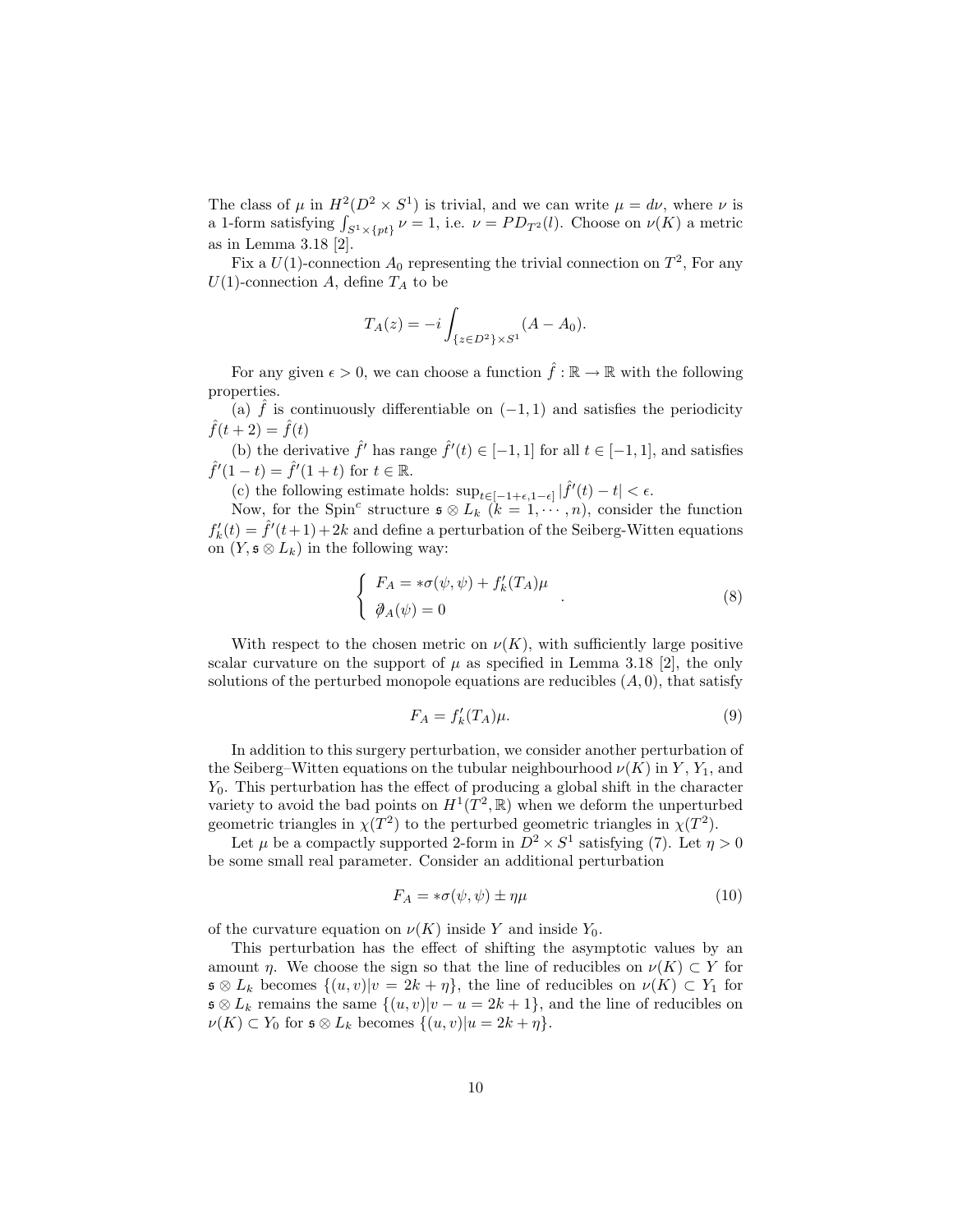On  $\nu(K)$  inside Y for  $\mathfrak{s} \otimes L_k$  we shall consider the perturbed curvature equation

$$
F_A = * \sigma(\psi, \psi) + (f'_k(T_A - \eta) + \eta)\mu.
$$
 (11)

Therefore, we can partition the moduli spaces for  $(Y, \mathfrak{s} \otimes L_k)$   $(k = 1, \dots, n)$ into the union of the moduli spaces for  $(Y_1, \mathfrak{s} \otimes L_k)$   $(k = 1, \dots, n)$  and  $(Y, \mathfrak{s} \otimes L_k)$  $(k \in \mathbb{Z})$ , as in Theorem 6.3 [2]. This completes the proof of the theorem for the case of rational homology 3-sphere  $Y$  with a knot  $K$  representing a torsion element of order n in  $H_1(Y, \mathbb{Z})$ .

For a general 3-manifold  $Y$  with a smoothly embedded knot  $K$  representing a torsion element of order n in  $H_1(Y,\mathbb{Z})$ , the proof is essentially the same as the case of rational homology spheres discussed above, and we omit the details here.

The perturbation can be illustrated as in Figure 1 where  $n = 4$ . From now on, we will use the following notations to denote the reducibles lines for  $Y$ ,  $Y_1$ and  $Y_0$  repectively:

$$
L_Y(\mathfrak{s}_k) = \{(u, v) | v = f'_k(u - \eta) + \eta\}
$$
  
\n
$$
L_{Y_1}(\mathfrak{s}_k) = \{(u, v) | v = u + 2k + 1\}
$$
  
\n
$$
L_{Y_0}(\mathfrak{s}_k) = \{(u, v) | v = 2k + \eta\}.
$$
\n(12)



Figure 1: The perturbed geometric triangle as in Theorem 2.1

With a more careful study of the perturbed geometric triangles, we have the following decomposition of 3-dimensional monopoles on Y under the Dehn surgery.

 $\Box$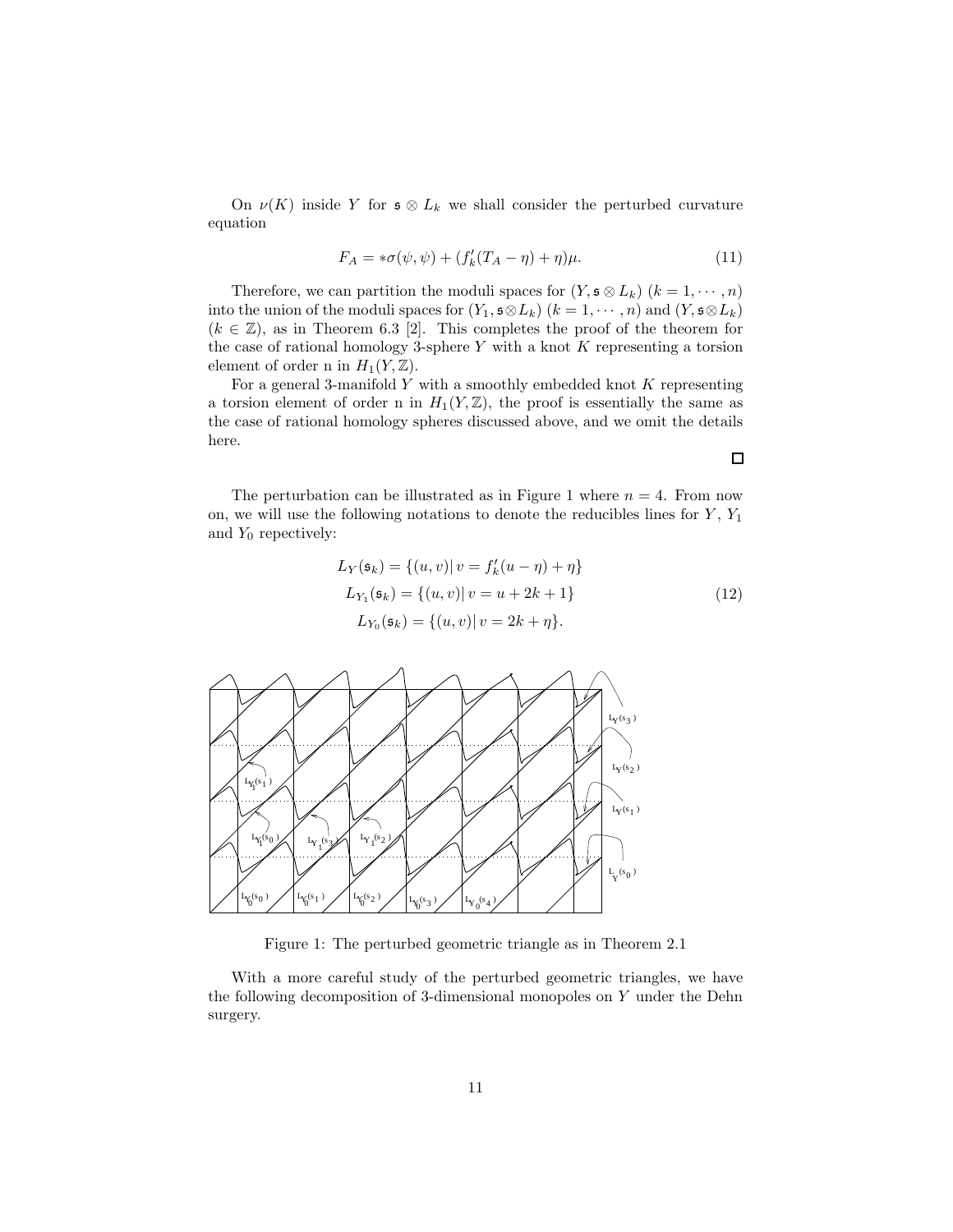**Theorem 2.2.** With the perturbations and metrics on  $Y, Y_1$  and  $Y_0$  as in The*orem 2.1, and for any fixed*  $m, p \in \{0, \dots, n-1\}$ , there exists a further pertur*bation on* Y *, such that we have the following relation between the critical sets of the Chern-Simons-Dirac functional on the manifolds*  $Y, Y_1$  *and*  $Y_0$ *:* 

$$
\mathcal{M}_Y(\mathfrak{s} \otimes L_m) = \mathcal{M}_{Y_1}(\mathfrak{s} \otimes L_m) \cup \bigcup_{k \in \mathbb{Z}} \mathcal{M}_{Y_0}(\mathfrak{s} \otimes L_{nk+p}). \tag{13}
$$

**Proof.** In the proof of Theorem 2.1, we know that the perturbed Seiberg-Witten monopoles on  $Y, Y_1$  and  $Y_0$  are given by the following gluing models (here we assume that  $Y$  is a rational homology 3-sphere):

$$
\mathcal{M}_{Y(r)}^*(\mathfrak{s} \otimes L_k) \cong \mathcal{M}_V^* \backslash \partial_{\infty}^{-1}(U_{\theta}) \times_{\chi_0(T^2,Y)} \{v = 2k\},
$$
  

$$
\mathcal{M}_{Y_1(r)}^*(\mathfrak{s} \otimes L_k) \cong \mathcal{M}_V^* \backslash \partial_{\infty}^{-1}(U_{\theta}) \times_{\chi_0(T^2,Y_1)} \{v = u + 2k + 1\},
$$
  

$$
\mathcal{M}_{Y_0(r)}^*(\mathfrak{s} \otimes L_k) \cong \mathcal{M}_V^* \backslash \partial_{\infty}^{-1}(U_{\theta}) \times_{\chi_0(T^2,Y_0)} \{u = 2k\}.
$$

Note that the additional perturbation (10) of the curvature equation on  $\nu(K)$ inside Y and inside Y<sub>0</sub> introduce a shift of coordinates  $(u, v)$  to  $(u + \eta, v + \eta)$ . We can introduce these new coordinates, still denoted by  $(u, v)$ . Then the reducible line for V is given by  $u = -\eta$  in  $H^1(T^2, \mathbb{R})$ .

We will show that there exists a further surgery perturbation on  $Y$  that suits the purpose of identifying monopoles on  $Y, Y_1$  and  $Y_0$  as stated in the Theorem. Without loss of the generality, after possible coordinates change, we can assume that  $\mathfrak{s} \otimes L_m = \mathfrak{s} \otimes L_0$ . Fix  $p \in \{0, \dots, n-1\}$ . We will construct a function  $f'_0: \mathbb{R} \to \mathbb{R}$ , which depends on a small  $\epsilon > 0$ , such that, as  $\epsilon \to 0$ , the curve  $v = f_0'(u)$  approaches the union of lines

$$
L_{Y_1}(\mathfrak{s} \otimes L_0) \cup \bigcup_{k \in \mathbb{Z}} L_{Y_0}(\mathfrak{s} \otimes L_{nk+p})
$$

where  $L_{Y_1}(\mathfrak{s} \otimes L_0) = \{v = u + 1\}, L_{Y_0}(\mathfrak{s} \otimes L_{nk+p}) = \{u = 2nk + 2p\}.$ We identify  $\chi_0(T^2, V)$  with the fundamental domain

$$
\{u \in \mathbb{R}\} \times \{0 \le v < 2n\},\
$$

in  $H^1(T^2, \mathbb{R})$ . The asymptotic values  $\partial_{\infty}(\mathcal{M}_V^*) \subset \chi_0(T^2, V)$  can be lifted to  $H^1(T^2,\mathbb{R})$  periodically. Using this 2n-periodicity, we only need to construct a function  $f_0 : [-1, 2n-1] \rightarrow [0, 2n]$ , which depends on  $\epsilon$ , such that, for any given  $\epsilon \leq \epsilon_0$ , we have

$$
\sup_{t\in [-1,2n-1]\backslash [-\epsilon,\epsilon]}|f'_0(t)-t|<\epsilon.
$$

Such function can be easily constructed as in the proof of Theorem 2.1. Then over  $[2nk - 1, 2nk + 2n - 1]$ ,  $f'_0(t)$  is defined to be  $f'_0(t) + 2nk$ . See Figure 2 where the perturbation is illustrated in the cases with  $n = 4, m = p = 0$  and with  $n = 4, m = 0, p = 2$ , respectively. The general case can be proved by a similar method.  $\Box$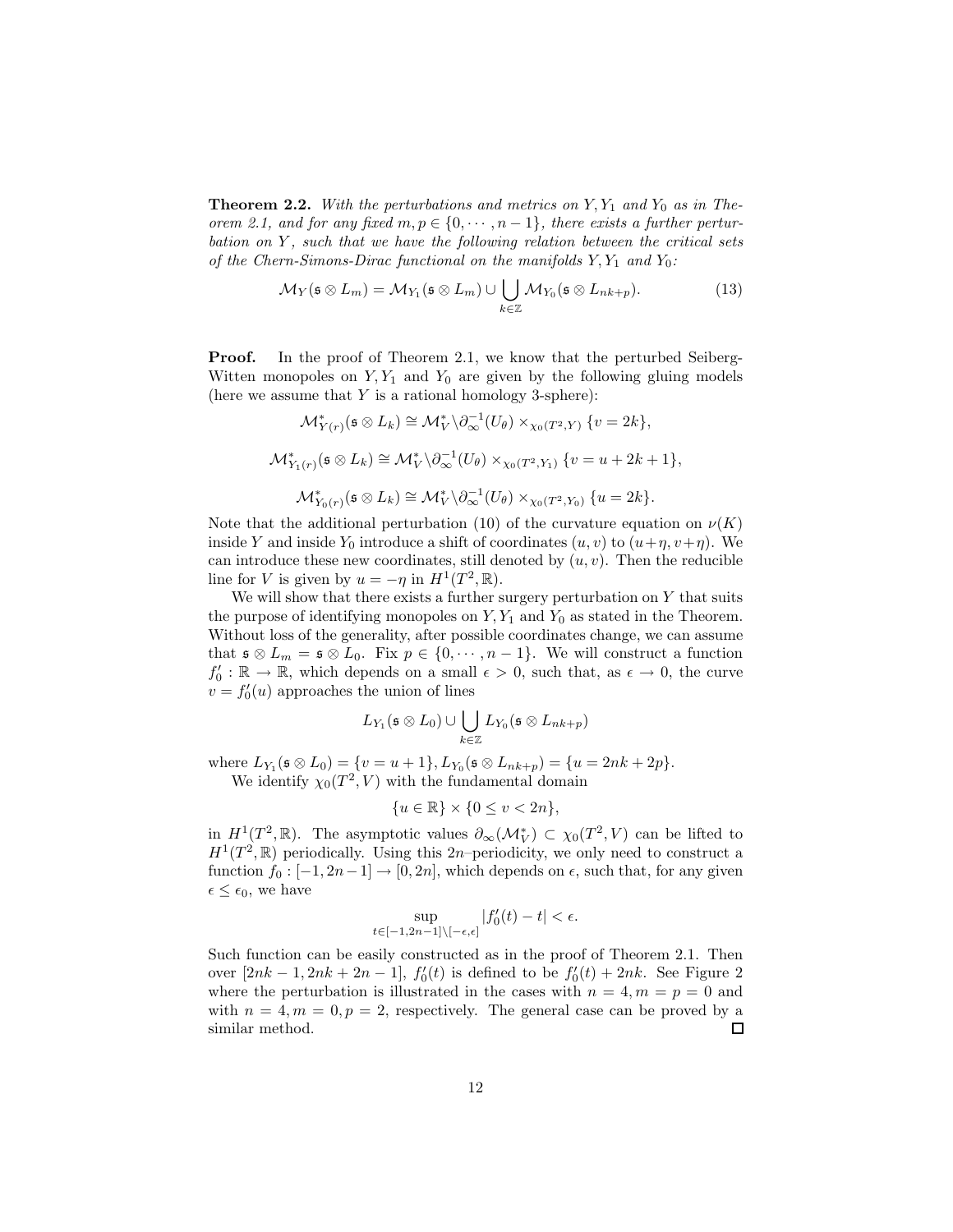

Figure 2: The perturbed geometric triangle as in Theorem 2.2

# 3 The relative gradings

In the previous section, we have the following decomposition:

$$
\mathcal{M}_{Y,\mu}(\mathfrak{s} \otimes L_m) = \mathcal{M}_{Y_1}(\mathfrak{s} \otimes L_m) \cup \bigcup_{k \in \mathbb{Z}} \mathcal{M}_{Y_0}(\mathfrak{s} \otimes L_{nk+p})
$$

for any fixed  $m, p \in \{0, \dots, n-1\}$ . Assume that Y is a rational homology 3sphere. First we fix a grading on  $\mathcal{M}_{Y,\mu}(\mathfrak{s} \otimes L_0)$  defined in terms of the spectral flow of the linearization operator for the 3-dimensional Seiberg-Witten equations along a path connecting an irreducible monopole in  $\mathcal{M}_{Y,\mu}(\mathfrak{s} \otimes L_0)$  to the unique reducible  $\theta_Y(0)$  in the configuration space for  $(Y, \mathfrak{s} \otimes L_0)$ . Then the analysis of the relative grading in Part I section 7 [2] can be applied to induce a compatible grading on  $\mathcal{M}_{Y_1}(\mathfrak{s} \otimes L_0) \cup \bigcup_{k \in \mathbb{Z}} \mathcal{M}_{Y_0}(\mathfrak{s} \otimes L_{nk+p})$  as follows, cf. Proposition 7.3 – Corollary 7.7 in [2].

Proposition 3.1. *Let* Y *be a rational homology 3-sphere. For any fixed*  $p \in \{0, \cdots, n-1\}$ , the Floer complexes

$$
C_*(Y, \mathfrak{s} \otimes L_0, \mu) = \bigoplus_{a \in \mathcal{M}_{Y, \mu}(\mathfrak{s} \otimes L_0)} \mathbb{Z}\langle a \rangle,
$$
  

$$
C_*(Y_1, \mathfrak{s} \otimes L_0) = \bigoplus_{a \in \mathcal{M}_{Y_1}(\mathfrak{s} \otimes L_0)} \mathbb{Z}\langle a \rangle,
$$
  

$$
C_*(Y_0, \mathfrak{s} \otimes L_{nk+p}) = \bigoplus_{a \in \mathcal{M}_{Y_0}(\mathfrak{s} \otimes L_{nk+p})} \mathbb{Z}\langle a \rangle,
$$

*have a compatible relative grading of generators in the following sense.*

*1. Suppose given two irreducible critical points*  $a, b$  *in*  $\mathcal{M}_{Y_1}^*(\mathfrak{s} \otimes L_0)$ *, and the* corresponding elements  $a^{\epsilon}, b^{\epsilon}$  in  $\mathcal{M}_{Y,\mu}^{*}(\mathfrak{s} \otimes L_0)$  under the above decompo*sition (13). Then*

$$
\deg_{Y,\mu}(a^{\epsilon}) - \deg_{Y,\mu}(b^{\epsilon}) = \deg_{Y_1}(a) - \deg_{Y_1}(b).
$$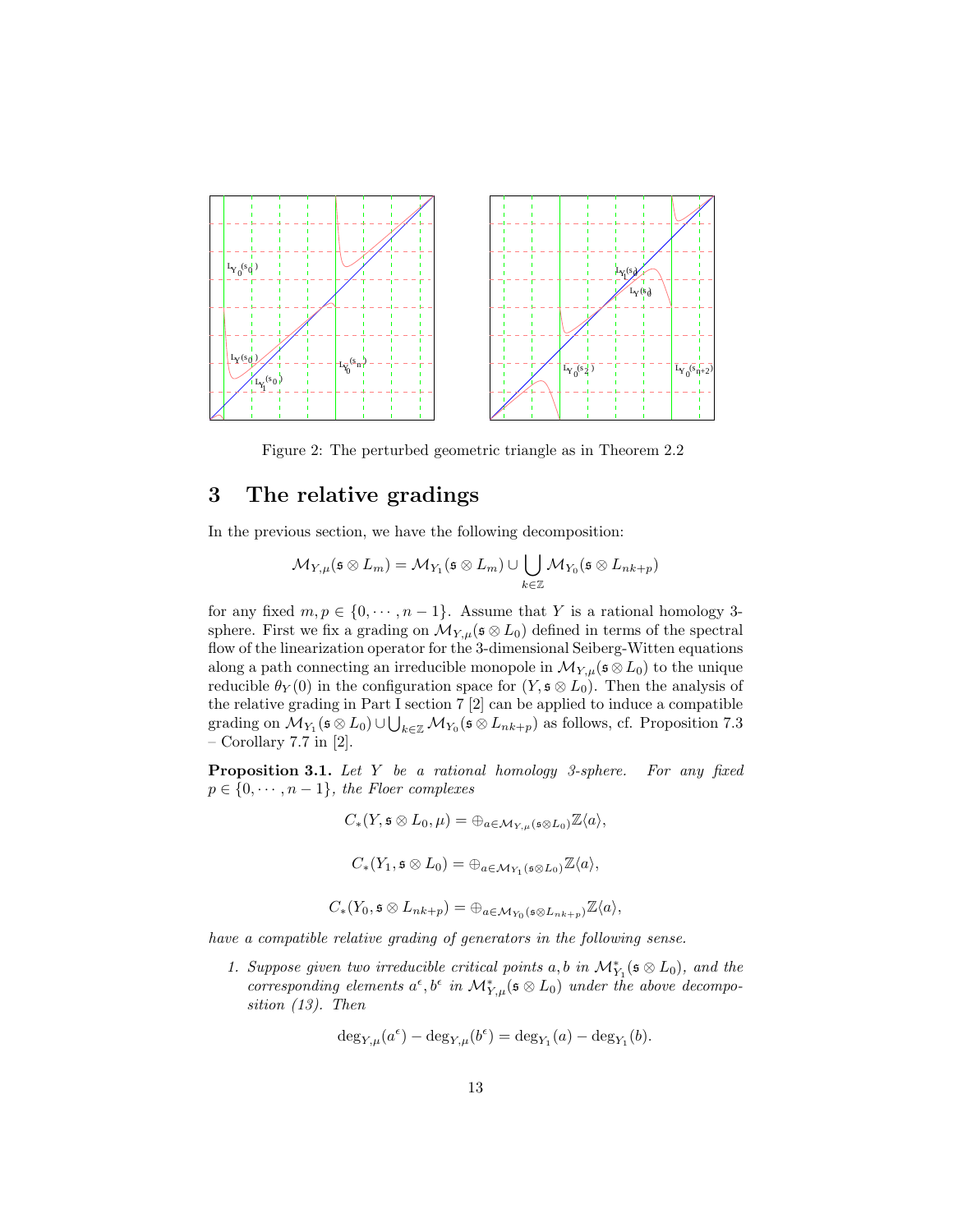2. Suppose given two monopoles  $a, b$  in  $\mathcal{M}_{Y_0}^*(\mathfrak{s} \otimes L_{nk+p})$ , and the correspond*ing elements*  $a^{\epsilon}, b^{\epsilon}$  *in*  $\mathcal{M}_{Y,\mu}^{*}(\mathfrak{s} \otimes L_0)$  *under the above decomposition (13). Then*

$$
\deg_{Y_0, \mathfrak{s}_k}(a) - \deg_{Y_0, \mathfrak{s}_k}(b) = \deg_{Y, \mu}(a^{\epsilon}) - \deg_{Y, \mu}(b^{\epsilon}) \mod (2nk + 2p).
$$

*Therefore, the grading*  $\deg_{Y,\mu}$  *defines a* Z-valued lift of the  $\mathbb{Z}_{2nk+2p}$ -valued *relative index on*  $\mathcal{M}_{Y_0}^*(\mathfrak{s} \otimes L_{nk+p}^*)$  *under the decomposition of*  $\mathcal{M}_{Y,\mu}^*(\mathfrak{s} \otimes L_0)$ *.* 

For a general 3-manifold  $(Y, \mathfrak{s})$  with  $b_1(Y) > 0$  and a knot K representing a torsion element of order n, if  $\mathfrak s$  is a torsion  $Spin^c$  structure, we know that, for any  $k \in \{0, \dots, n-1\}$ , the Spin<sup>c</sup> structure  $\mathfrak{s} \otimes L_k$  also has a torsion class  $c_1(\mathfrak{s} \otimes L_k)$ . Thus, after a small perturbation to get rid of the  $(S^1)^{b_1(Y)}$ -family of reducibles, we have a Z-graded

$$
\mathcal M^*_{Y,\mu}(\mathfrak s\otimes L_k)\cong \mathcal M_{Y,\mu}(\mathfrak s\otimes L_k).
$$

Then it is easy to see that the results in Part I section 7 [2] hold in this case as well without any substantial change.

Now assume that  $c_1(s)$  is a non-torsion element, with multiplicity  $2\ell$  in  $H^2(Y,\mathbb{Z})$ /Torsion. Then, for any  $k \in \{0, \cdots, n-1\}$ , the set of generators

$$
\mathcal M^*_{Y,\mu}(\mathfrak s\otimes L_k)\cong \mathcal M_{Y,\mu}(\mathfrak s\otimes L_k)
$$

is  $2\ell$ -graded, and so is

$$
\mathcal{M}_{Y_1}^*(\mathfrak{s} \otimes L_k) \cong \mathcal{M}_{Y_1}(\mathfrak{s} \otimes L_k).
$$

Then for any  $k \in \mathbb{Z}$ , any non-empty moduli space

$$
\mathcal{M}_{Y,\mu}^*(\mathfrak{s} \otimes L_k) \cong \mathcal{M}_{Y,\mu}(\mathfrak{s} \otimes L_k)
$$

is  $\mathbb{Z}_{2\ell_{[k]}}$ -graded, where  $2\ell_{[k]}$  is the maximum common factor of  $2\ell$  and  $2k$ . We can choose a relative grading on  $\mathcal{M}_{Y,\mu}^*(\mathfrak{s} \otimes L_0)$  by the spectral flow of the linearization operator along a path connecting any irreducible monopole in  $\mathcal{M}_Y^*(\mathfrak{s} \otimes L_0)$  to a fixed monopole  $a_0$  in  $\mathcal{M}_{Y,\mu}^*(\mathfrak{s} \otimes L_0)$ . Note that this grading is 2l-graded. Then the analysis in Part I section 7 can also be applied to obtain the following proposition.

**Proposition 3.2.** *For*  $p \in \{0, \dots, n-1\}$  *and*  $k \in \mathbb{Z}$ *, the Floer complexes*  $C_*(Y, \mathfrak{s} \otimes L_0), C_*(Y_1, \mathfrak{s} \otimes L_0),$  and  $C_*(Y_0, \mathfrak{s} \otimes L_{nk+p})$  have a compatible relative *grading of generators in the following sense.*

*1. Suppose given two irreducible critical points*  $a, b$  *in*  $\mathcal{M}_{Y_1}^*(\mathfrak{s} \otimes L_0)$ *, and the corresponding elements*  $a^{\epsilon}, b^{\epsilon}$  *in*  $\mathcal{M}_{Y,\mu}^{*}(\mathfrak{s} \otimes L_0)$ *, then* 

$$
\deg_{Y,\mu}(a^{\epsilon}) - \deg_{Y,\mu}(b^{\epsilon}) = \deg_{Y_1}(a) - \deg_{Y_1}(b),
$$

*as a* Zℓ*-valued function.*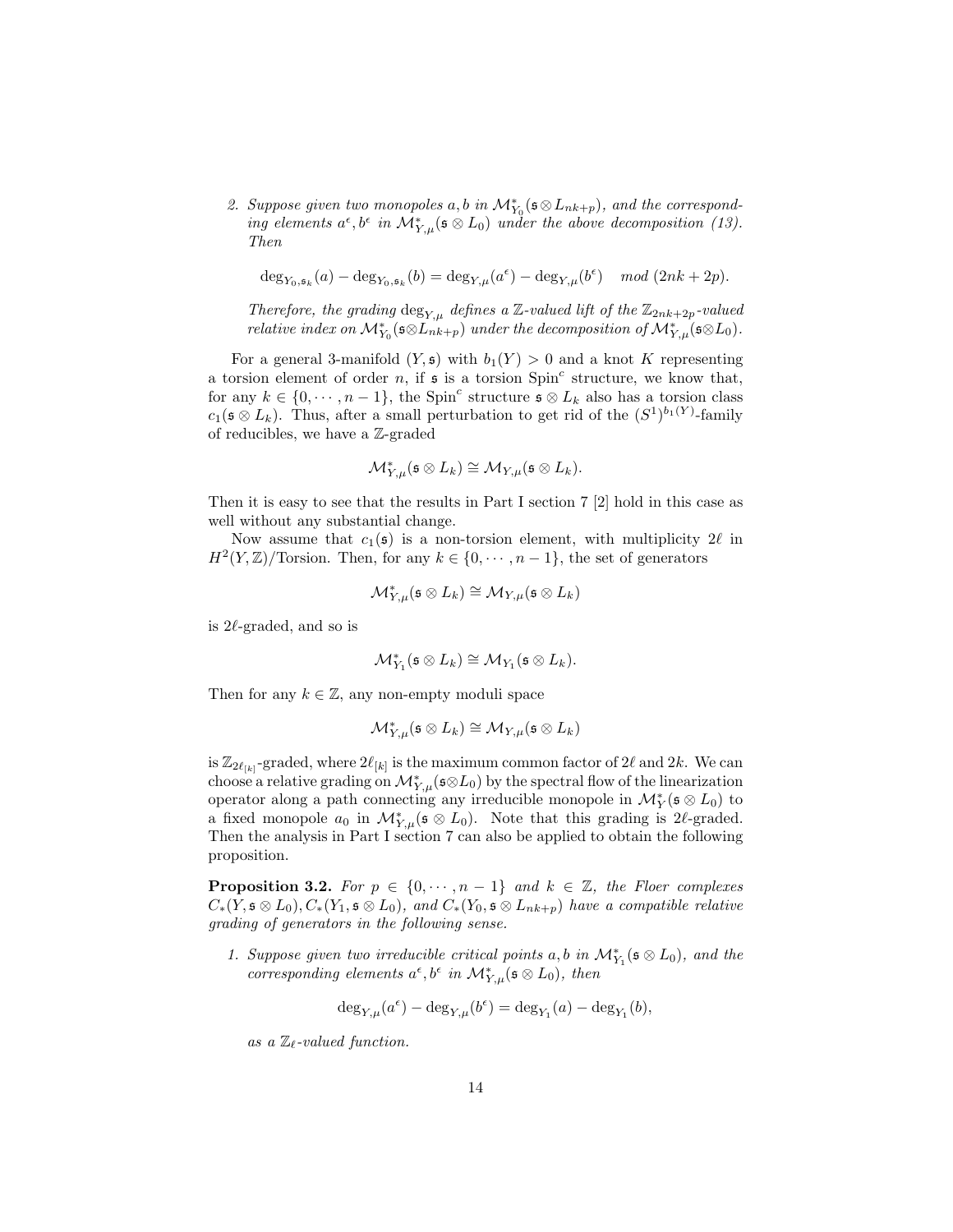2. Suppose given two monopoles  $a, b$  in  $\mathcal{M}_{Y_0}^*(\mathfrak{s} \otimes L_{nk+p})$ , and the correspond- $\hat{u}$  *in*  $\mathcal{M}_{Y,\mu}^*$  ( $\mathfrak{s} \otimes L_0$ ), then

$$
\deg_{Y_0,\mathfrak{s}_k}(a) - \deg_{Y_0,\mathfrak{s}_k}(b) = \deg_{Y,\mu}(a^{\epsilon}) - \deg_{Y,\mu}(b^{\epsilon}) \mod (2\ell_{[nk+p]}).
$$

*Thus, the induced grading*  $\deg_{Y,\mu}$  *on*  $\mathcal{M}_{Y_0}^*(\mathfrak{s} \otimes L_{nk+p})$ *, under the decomposition (13), defines a choice of a*  $\mathbb{Z}_{2\ell}$ -valued lifting of the  $\mathbb{Z}_{2\ell_{[nk+p]}}$ -valued *relative index.*

In the rest of this section we discuss the induced gradings on the various  $\mathcal{M}_Y^*$  ( $\mathfrak{s} \otimes L_m$ ), for  $m \in \{1, \cdots, n-1\}$ . Notice that, in the case of a rational homology 3-sphere Y, the perturbed line  $L_Y(\mathfrak{s} \otimes L_m)$  is a deformation of the line  $L_Y(\mathfrak{s}\otimes L_0)$ . Along this deformation, the corresponding parameterized reducibles form a path connecting  $\theta_Y(0)$  to  $\theta_Y(m)$ . As the following Lemma shows, this deformation can be realized as a perturbation of the monopole equations for  $(Y, \mathfrak{s} \otimes L_0).$ 

**Lemma 3.3.** For any  $m \in \{1, \dots, n-1\}$ , there exists a perturbation  $\mu_m$  for *the Seiberg-Witten monopole equations on*  $(Y, \mathfrak{s} \otimes L_0)$ *, such that there is a diffeomorphism:*

$$
\mathcal{M}_{Y,\mu_m}(\mathfrak{s} \otimes L_0) \cong \mathcal{M}_Y(\mathfrak{s} \otimes L_m).
$$

*Moreover, if* Y *is a rational homology 3-sphere, the grading on*  $\mathcal{M}_Y^*(\mathfrak{s} \otimes L_m)$  *induces a grading on*  $\mathcal{M}_{Y,\mu_m}^*(\mathfrak{s} \otimes L_0)$ *. Under the above identification, the resulting*  $\emph{grading differs from the original grading on $\mathcal{M}^*_Y(\mathfrak{s} \otimes L_0)$ by the wall-crossing.}$ *formulae studied in* [4] for  $(Y, \mathfrak{s} \otimes L_0)$ . If  $b_1(Y) > 0$ , then the induced grad*ing on*  $\mathcal{M}_Y(\mathfrak{s} \otimes L_m)$  *from*  $\mathcal{M}_{Y,\mu_m}(\mathfrak{s} \otimes L_0)$  *agrees with the relative grading on*  $\mathcal{M}_Y(\mathfrak{s} \otimes L_m).$ 

**Proof.** The first claim follows from the gluing models of the monopoles in  $\mathcal{M}_Y(\mathfrak{s} \otimes L_0)$  and  $\mathcal{M}_Y(\mathfrak{s} \otimes L_m)$ . Then, using the results in [4], we know that, in the case of the rational homology 3-sphere, the spectral flow of the twisted Dirac operator along the path of reducibles gives the index shift on  $\mathcal{M}_Y^*(\mathfrak{s} \otimes L_0)$  and  $\mathcal{M}_{Y,\mu_m}^*$  (s  $\otimes L_0$ ) according to the wall-crossing formulae derived in [4]. Again by the results of [4], for Y with  $b_1(Y) > 0$ , the induced grading from the parametrized spectral flow is same as the original relative index on  $\mathcal{M}_Y(\mathfrak{s}\otimes L_m)$ . П

Thus, Lemma 3.3 provides a consistent way of assigning a choice of absolute grading on the various  $\mathcal{M}_{Y}(\mathfrak{s} \otimes L_m)$ . The degree shift of Lemma 3.3 can be described as follows. Let  $\theta_Y(t)$  be the path of reducibles on  $(Y, \mathfrak{s} \otimes L_0)$  for the family of perturbations connecting  $\mathcal{M}_Y^*(\mathfrak{s} \otimes L_0)$  to  $\mathcal{M}_{Y,\mu_m}^*(\mathfrak{s} \otimes L_0)$ , then the wall crossing formulae in [4] tell us that the index shift is given by the complex spectral flow

$$
SF_{\mathbb{C}}(\partial_{\theta_Y(t)}).
$$
\n(14)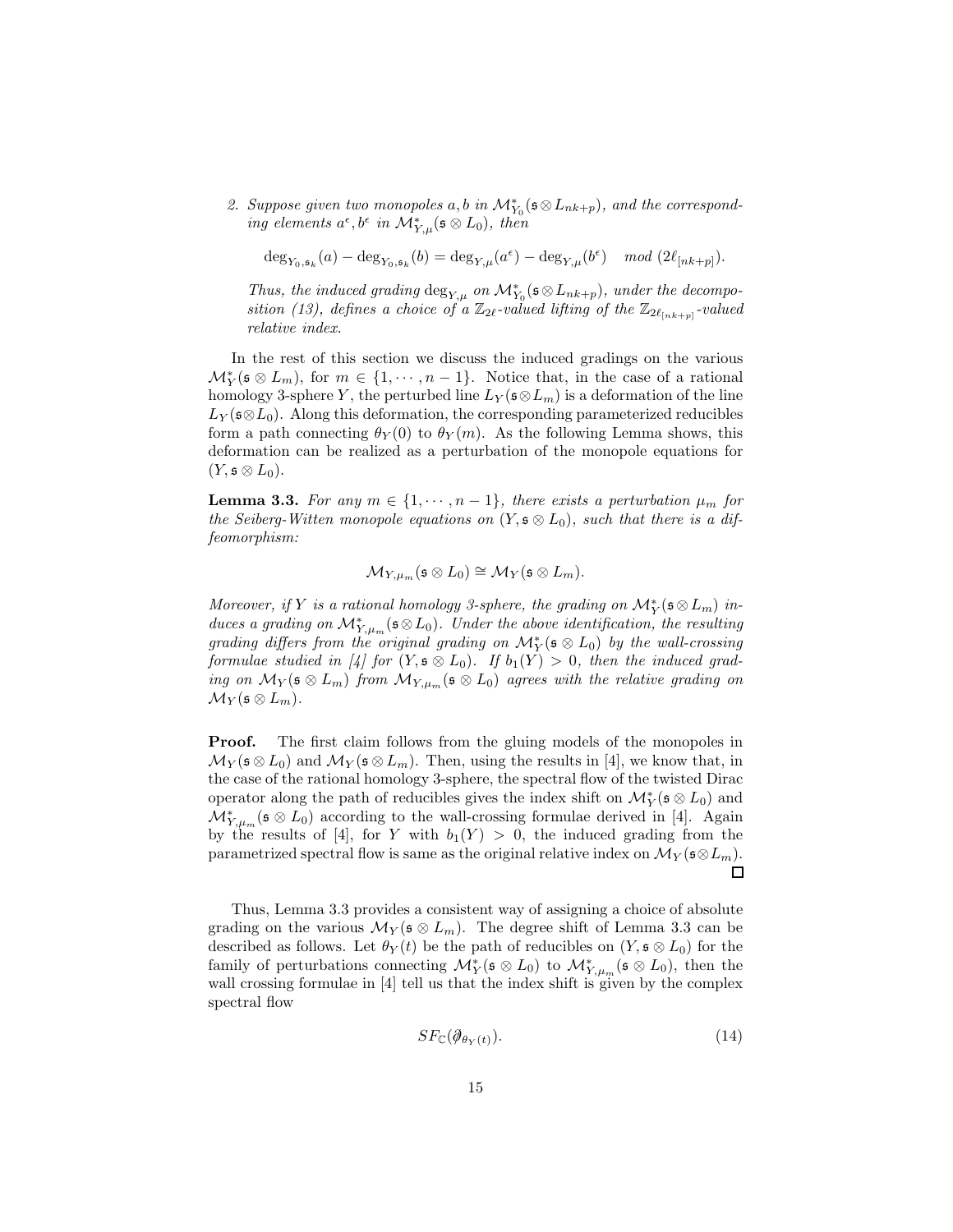# 4 Geometric limits and the holomorphic triangles

#### 4.1 Surgery cobordisms

We first briefly describe the surgery cobordisms from  $Y_1$  to  $Y$ , from  $Y$  to  $Y_0$ , and from  $Y_0$  to  $Y_1$ , respectively, as in [6]. The cobordism  $W_1$ , from  $Y_1$  to Y, is obtained by removing from the trivial cobordism  $Y_1 \times [0, 1]$  an  $S^1 \times D \cong \nu(K) \times \{1\}$ , where D is a disk, and  $\nu(K)$  is the tubular neighbourhood of the knot in  $Y_1$ , and then attaching a 2-handle with framing  $-1$ . We denote by  $D_1$  the core disk of the 2-handle in  $W_1$ . Similarly, the cobordism  $W_0$ , form Y to  $Y_0$ , is obtained by removing from the trivial cobordism  $Y_0 \times [0,1]$  an  $S^1 \times D \cong \nu(K) \times \{0\}$ and attaching a 2-handle with framing zero. We denote by  $D_0$  the core disk of the 2-handle in  $W_0$ . Attaching the two-handle has the effect of modifying the boundary component  $Y_1 \times \{1\}$  in the trivial cobordism to the boundary component  $Y \times \{1\}$  in the non-trivial cobordism  $W_1$ , or, respectively, the boundary component  $Y_0 \times \{0\}$  in the trivial cobordism to the boundary component  $Y \times \{0\}$ in  $W_0$ . The cobordism  $\bar{W}_2$  connecting  $Y_0$  and  $Y_1$ , satisfies the relation

$$
\bar{W} = \bar{W}_2 \# \mathbb{CP}^2,
$$

where  $\bar{W}$  is the composite cobordism  $\bar{W} = \bar{W}_0 \cup_Y \bar{W}_1$ .

We assume that the 3-manifolds  $Y_1, Y$ , and  $Y_0$  are endowed with metrics with a long cylinder  $T^2 \times [-r, r]$ , as specified in section 2 (see also [2]). We consider the manifolds  $W_1$  and  $W_0$  endowed with infinite cylindrical ends  $Y_1 \times (-\infty, -T_0]$ and  $Y \times [T_0, \infty)$ , and  $Y_0 \times [T_0, \infty)$  and  $Y \times (-\infty, -T_0]$ , respectively. As in [6], we can decompose the cobordisms  $W_i$  as

$$
W_i = V \times \mathbb{R} \cup_{T^2 \times \mathbb{R}} T^2 \times [-r, r] \times \mathbb{R} \cup_{T^2 \times \mathbb{R}} W_i(\nu(K)).
$$
 (15)

The region  $W_i(\nu(K))$  has the following property. There is a compact set K in  $W_i$  such that the intersection  $\mathcal{K} \cap W_i(\nu(K))$  is obtained by attaching a 2handle  $D \times D$  to the product  $\nu(K) \times [-T_0, T_0]$ , and, outside of K, the region  $\mathcal{K}^c \cap W_i(\nu(K))$  consists of product regions  $\nu(K) \times [T_0, \infty)$  and  $\nu(K) \times (-\infty, -T_0],$ and  $T^2 \times [r_0, r] \times [-T_0, T_0].$ 

As in  $[6]$ , consider an interior point  $x_i$  contained in the core disk of the 2handle,  $x_i \in D_i$ , and we denote by  $\hat{W}_i$  the punctured cobordism  $\hat{W}_i = W_i \setminus \{x_i\}$ . Similarly, we can consider the punctured manifold

$$
\hat{W}_i(\nu(K)) = W_i(\nu(K)) \setminus \{x_i\}.
$$

In the manifolds  $\hat{W}_i(\nu(K))$ , endowed with an extra asymptotic end of the form  $S^3 \times [0, \infty)$  at the puncture, we can identify a product region

$$
\mathcal{V} = \nu(K)_{r_0} \times \mathbb{R} \cong D \times (D_i \backslash \{x_i\}).\tag{16}
$$

Thus, we identify the manifold  $W_i$  with a connected sum

$$
W_i = \hat{W}_i \# Q_i,
$$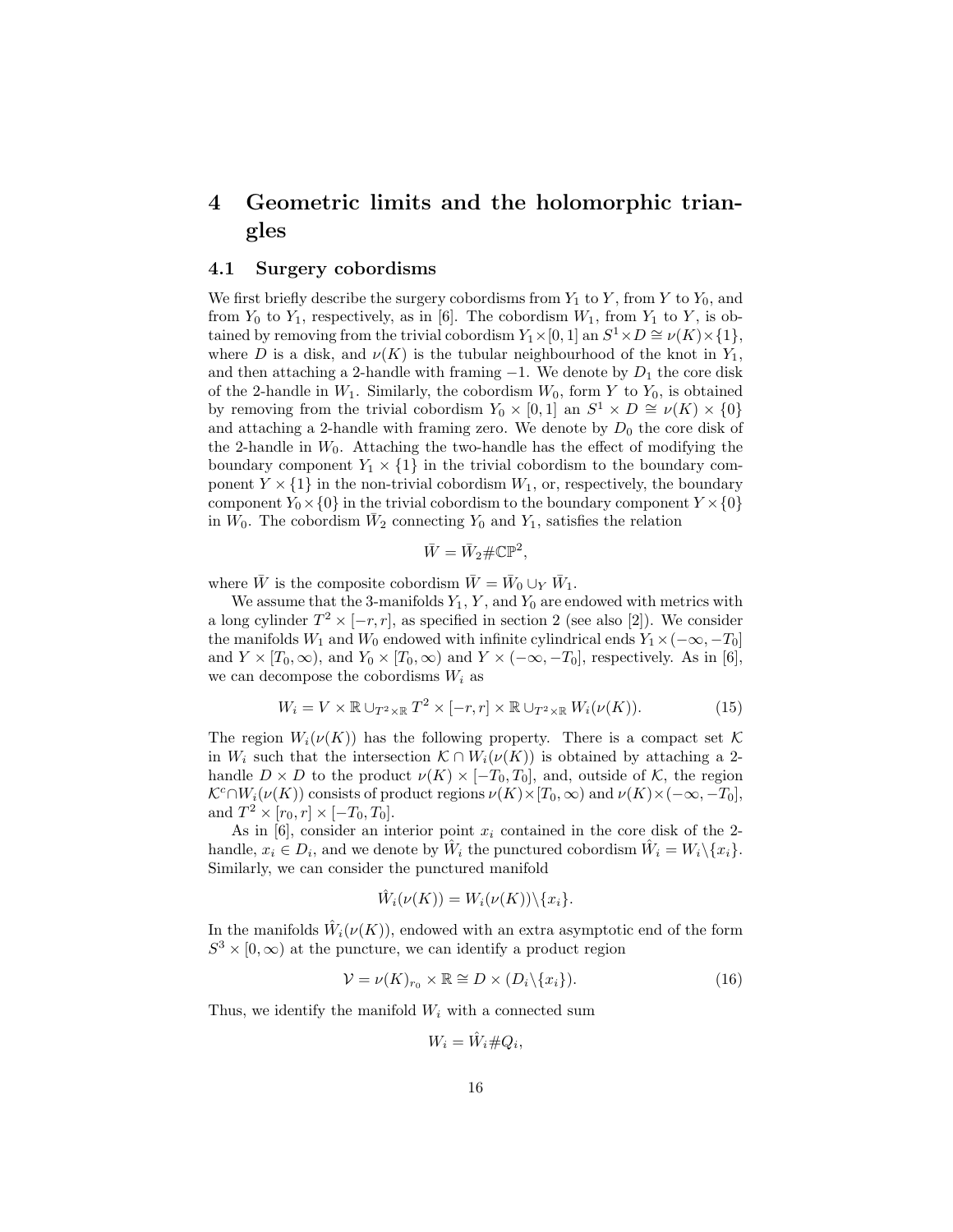with a long cylindrical neck  $S^3 \times [-T(r), T(r)]$ , and with  $Q_i$  a 4-ball, where  $S^3$ is decomposed as the union of two solid tori in the standard way,  $S^3 = \nu \cup \tilde{\nu}$ , with  $\nu \cong \tilde{\nu} \cong D \times S^1$ . Then the product region  $\mathcal V$  of (16) in  $W_i$  identifies the standard solid torus  $\nu$  in  $S^3$  with the neighbourhood  $\nu(K)$  of the knot K in Y. Similarly, there is a product region  $\tilde{V}$  which identifies the other solid torus  $\tilde{\nu}$  in  $S^3$  with the tubular neighbourhood  $\nu(K)$  in  $Y_i$ , after the surgery. The resulting punctured cobordism can be written as

$$
\hat{W}_i(r) = (V_r \times \mathbb{R}) \cup \mathcal{V}(r) \cup \tilde{\mathcal{V}}(r). \tag{17}
$$

We now impose a choice of metrics and perturbations for the Seiberg-Witten equations on the cobordisms as in subsection 2.2 of [6]. Then we can adopt the results of [5][6] to understand the asymptotic limits of finite energy monopoles, under the splitting of the punctured cobordisms as  $r \to \infty$ , as in (17).

#### 4.2 Geometric limits and holomorphic triangles

We assume that Y and  $Y_1$  are endowed with the Spin<sup>c</sup> structure  $\mathfrak{s} \otimes L_0$ . The other  $Spin<sup>c</sup>$  structures can be studied analogously.

On the surgery cobordism  $W_1(r)$ , there is a Z-family of Spin<sup>c</sup> structures whose restrictions to the two ends agree with  $\mathfrak{s} \otimes L_0$  on Y and Y<sub>1</sub> respectively. We will study the moduli spaces of monopoles on  $W_1(r)$  with asymptotic values in  $\mathcal{M}_{Y_1}(\mathfrak{s} \otimes L_0)$  and  $\mathcal{M}_{Y,\mu}(\mathfrak{s} \otimes L_0)$  at the two ends, where  $\mu$  is the surgery perturbation defined by  $f'_0$  as in the proof of Theorem 2.2. In the case  $b_1(Y) > 0$ , we only consider the components of minimal energy, as defined in [6] [7], among all the possible moduli spaces with different  $Spin<sup>c</sup>$  structures and with the given asymptotic values. In particular, for a rational homology 3-sphere  $Y$ , we only consider the moduli spaces of minimal dimension among the  $\mathbb{Z}$ -family of Spin<sup>c</sup> structures.

With this convention understood, we denote by  $\mathcal{M}^{W_1}(a_1, a)$  the moduli space with asymptotic values  $a_1 \in M_{Y_1}(\mathfrak{s} \otimes L_0)$  and  $a \in M_{Y,\mu}(\mathfrak{s} \otimes L_0)$ . Similarly, we denote by  $\mathcal{M}^{W_0}(a, a_0)$  the moduli space with asymptotic values  $a \in \mathcal{M}_{Y,\mu}(\mathfrak{s} \otimes L_0)$  and  $a_0 \in \mathcal{M}_{Y_0}(\otimes L_{nk+p})$  for  $k \in \mathbb{Z}$ , for a fixed  $p \in \{0, \ldots, n-1\}$ . Under a generic choice of the perturbation, all these moduli spaces  $\mathcal{M}^{W_1}(a_1, a)$  and  $\mathcal{M}^{W_0}(a, a_0)$  are cut out transversely and of the expected dimension.

The convergence and gluing arguments developed in [4] can be applied to this case as well, to give the following compactifications of  $\mathcal{M}^{W_1}(a_1, a)$  and  $\mathcal{M}^{W_0}(a, a_0)$ .

**Proposition 4.1.** *Suppose that*  $\mathcal{M}^{W_1}(a_1, a)$  *is non-empty, then*  $\mathcal{M}^{W_1}(a_1, a)$ *admits a compactification to a manifold with corners, where the codimension* 1 *boundary strata consist of*

$$
\bigcup_{c \in \mathcal{M}_{Y,\mu}^*(\mathfrak{s} \otimes L_0)} \mathcal{M}^{W_1}(a_1, c) \times \hat{\mathcal{M}}_{Y,\mu}(c, a)
$$
  

$$
\cup \bigcup_{c_1 \in \mathcal{M}_{Y_1}^*(\mathfrak{s} \otimes L_0)} \hat{\mathcal{M}}_{Y_1}(a_1, c_1) \times \mathcal{M}^{W_1}(c_1, a),
$$
 (18)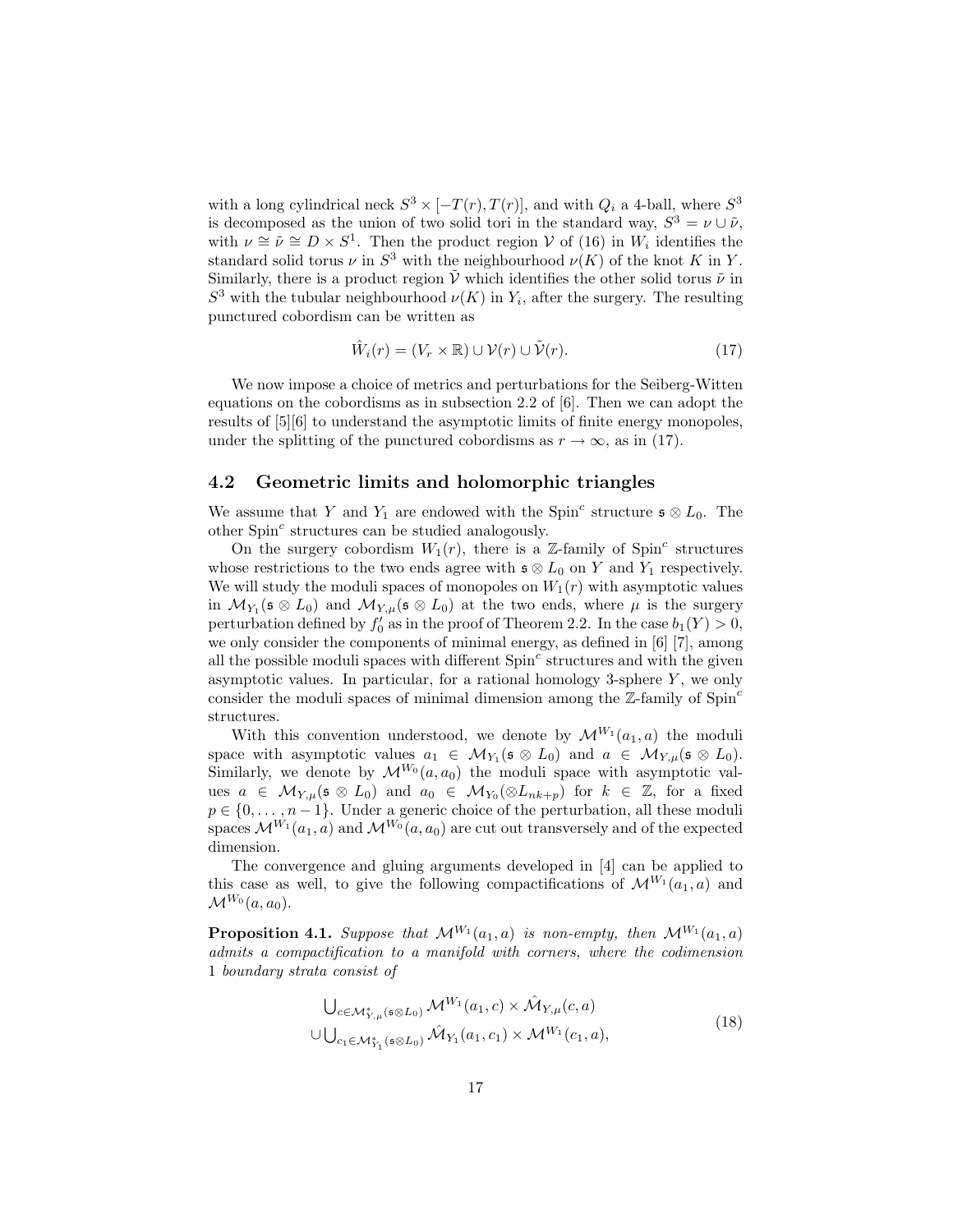*and with extra components*

$$
\hat{\mathcal{M}}_{Y_1}(a_1, \theta_1) \times U(1) \times \mathcal{M}^{W_1}(\theta_1, a)
$$
\n
$$
\mathcal{M}^{W_1}(a_1, \theta) \times U(1) \times \hat{\mathcal{M}}_{Y, \mu}(\theta, a),
$$
\n(19)

*when splitting through the reducibles*  $\theta_1$  *and*  $\theta$  *in*  $\mathcal{M}_{Y_1}^*(\mathfrak{s} \otimes L_0)$  *and*  $\mathcal{M}_{Y,\mu}^*(\mathfrak{s} \otimes L_0)$ *respectively . We also have the similar compactification for*  $\mathcal{M}^{W_0}(a, a_0)$ .

Now we can describe the geometric limits of monopoles in  $\mathcal{M}^{W_1}(a_1, a)$  and  $\mathcal{M}^{W_0}(a, a_0)$  when stretching  $r \to \infty$  inside

$$
\hat{W}_i(r) = V_r \times \mathbb{R} \cup \mathcal{V}(r) \cup \tilde{\mathcal{V}}(r).
$$

We only describe the case of  $\hat{W}_1(r)$ . With similar arguments we have the corresponding geometric limits for  $\hat{W}_0(r)$ . The proof of the results stated below on these geometric limits follows from the same arguments of [5][6].

Consider elements  $a_i^{(1)} \in \mathcal{M}_{Y_1}^*(\mathfrak{s} \otimes L_0)$  and  $a_j(\epsilon) \in \mathcal{M}_{Y,\mu}^*(\mathfrak{s} \otimes L_0)$ , which we can write as

$$
a_i^{(1)} = [(A_i^-, \psi_i^-) \# (a_{\infty, i}^-, 0)]
$$
  

$$
a_j(\epsilon) = [(A_j^+(\epsilon), \psi_j^+(\epsilon)) \# (a_{\infty, j}^+(\epsilon), 0)],
$$

with

$$
[A_i^-, \psi_i^-], [A_j^+(\epsilon), \psi_j^+(\epsilon)] \in \mathcal{M}_V^*(\mathfrak{s} \otimes L_0|_V)
$$
  

$$
a_{\infty, i}^- \in L_{Y_1}(\mathfrak{s} \otimes L_0), a_{\infty, j}^+(\epsilon) \in L_{Y, \mu}(\mathfrak{s} \otimes L_0).
$$

Theorem 4.2. *(Proposition 3.1 and Remark 6.2 in [6]) Assume that*  $\mathcal{M}^{W_1(r)}\big(a^{(1)}_i,a_j(\epsilon)\big)$  is non-empty for all sufficiently large  $r.$  Then a family of  $solutions \; [\mathcal{A}_1(r), \Psi_1(r)] \;$  *in*  $\mathcal{M}^{W_1(r)}(a_i^{(1)}, a_j(\epsilon))$  defines the following geometric *limits on*  $V_r \times \mathbb{R} \cup \mathcal{V}(r) \cup \tilde{\mathcal{V}}(r)$  *as*  $r \to \infty$ *.* 

(a). A finite energy solution  $[\mathcal{A}', \Psi']^{\epsilon}$  of the perturbed Seiberg-Witten equations *on*  $V \times \mathbb{R}$ *, with a radial limit*  $a_{\infty}(\epsilon)$  *in*  $\partial_{\infty}(\mathcal{M}_V^*) \subset \chi_0(T^2, V)$ *, and with temporal limits*  $[A, \psi]_1^{\epsilon}$  *and*  $[\tilde{A}, \tilde{\psi}]_1^{\epsilon}$  *in*  $\partial_{\infty}^{-1}(a_{\infty}(\epsilon)) \subset \mathcal{M}_{V}^{*}$ .

*(b). Two paths*  $[A(t), \psi(t)]_1^{\epsilon}$  *in*  $\mathcal{M}_V^*$ *, for*  $t \in [-1, 0)$  *and*  $t \in (0, 1]$ *, with* 

$$
[A(-1), \psi(-1)]_1^{\epsilon} = [A_i^-, \psi_i^-], \qquad \lim_{t \to 0^-} [A(t), \psi(t)]_1^{\epsilon} = [A, \psi]_1^{\epsilon}
$$
  

$$
[A(1), \psi(1)]_1^{\epsilon} = [A_j^+(\epsilon), \psi_j^+(\epsilon)], \qquad \lim_{t \to 0^+} [A(t), \psi(t)]_1^{\epsilon} = [\tilde{A}, \tilde{\psi}]_1^{\epsilon}
$$

*These paths induce a continuous, piecewise smooth path*  $a_1^{\epsilon}(t)$  *on*  $\partial_{\infty}(\mathcal{M}_V^*)$  *satisfying*  $a_1^{\epsilon}(t) = \partial_{\infty}([A(t), \psi(t)]_1^{\epsilon}), \text{ with}$ 

$$
a_1^\epsilon(-1)=a_{\infty,i}^-\ \ a_1^\epsilon(0)=a_\infty(\epsilon)\ \ a_1^\epsilon(1)=a_{\infty,j}^+(\epsilon).
$$

 $As \epsilon \to 0$ , these geometric limits define paths  $[A(t), \psi(t)]$  and  $a(t)$  with

$$
a(-1) = a_{\infty,i}^{-}
$$
,  $a(0) = a_{\infty}$ ,  $a(1) = a_{\infty,j}^{+}$ ,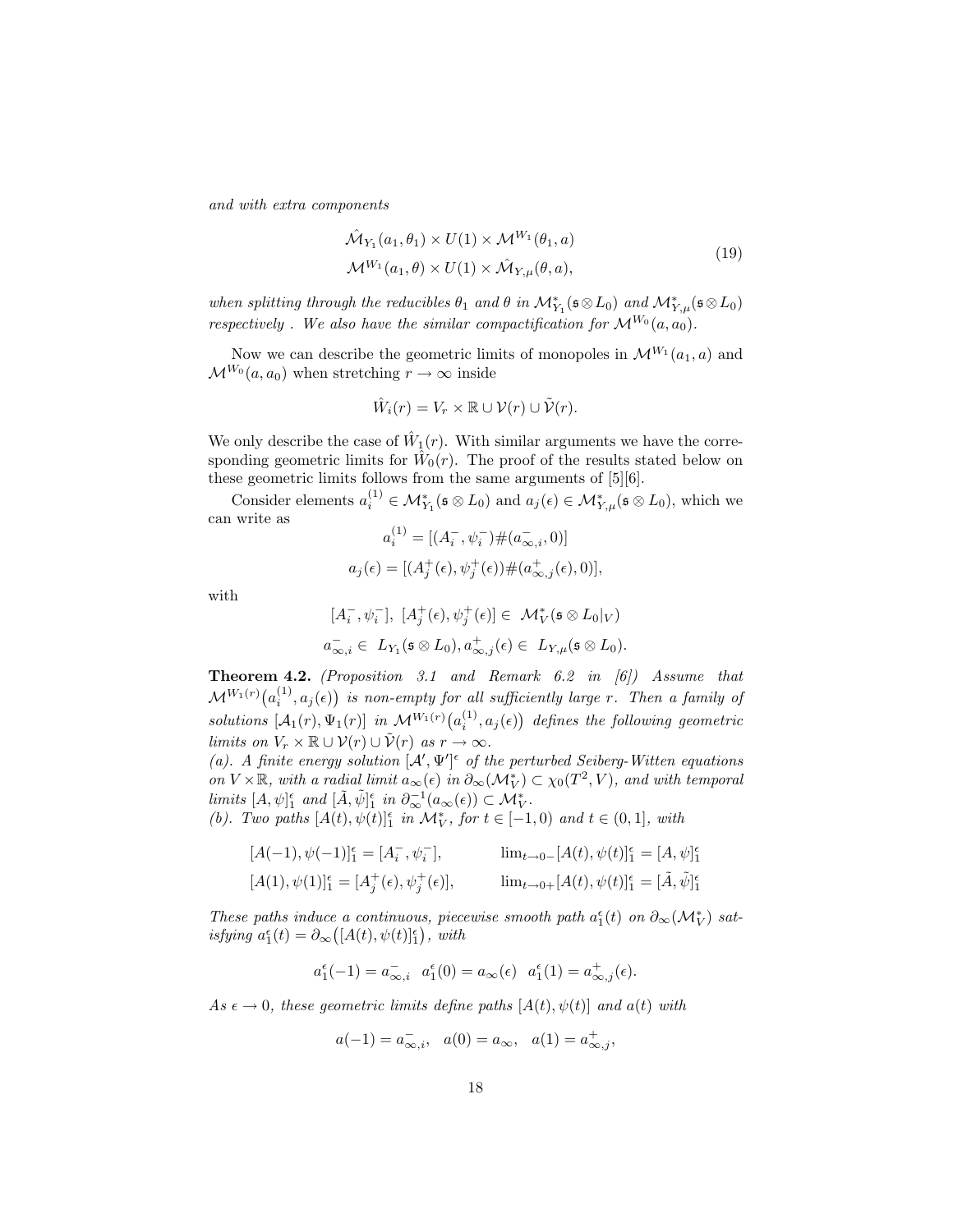$in \partial_{\infty}(\mathcal{M}_V^*) \subset \chi_0(T^2, V)$ *, and*  $a_{\infty} = \lim_{\epsilon} a_{\infty}(\epsilon)$ *.* 

(c) There is a holomorphic triangle in  $H^1(T^2, \mathbb{R})$  with vertices at

 $a^-_{\infty,i}, \vartheta_1, a^+_{\infty,j}(\epsilon)$ 

and sides given by parameterized arcs along the lines  $L_{Y_1}(\mathfrak{s} \otimes L_0)$ ,  $L_{Y,\mu}(\mathfrak{s} \otimes L_0)$ and  $\{a_1^{\epsilon}(t)\}\subset \partial_{\infty}(\mathcal{M}_{V}^*)$ . *Here we denote*  $\vartheta_1=L_{Y_1}(\mathfrak{s}\otimes L_0)\cap L_{Y,\mu}(\mathfrak{s}\otimes L_0)$ .

This Theorem shows that the moduli space  $\mathcal{M}^{W_1(r)}\big(a_i^{(1)}, a_j(\epsilon)\big)$  is characterized by the geometric limits on  $V \times \mathbb{R}$  from (a) and the holomorphic triangles in (c). Two typical holomorphic triangles for  $\mathcal{M}^{W_1(r)}(a_i^{(1)})$  $\binom{11}{i}, a_j(\epsilon)$  or  $\mathcal{M}^{W_0(r)}\big(a_i(\epsilon), a_i^{(0)}\big)$  $j^{(0)}$  are illustrated in Figure 3 where  $n = 4, m = k = 0$  and  $p = 2$ . Here the points  $\vartheta_i$  are the intersection points

$$
\vartheta_1 = L_{Y_1}(\mathfrak{s} \otimes L_0) \cap L_{Y,\mu}(\mathfrak{s} \otimes L_0)
$$

for  $W_1$  and

$$
\vartheta_0 = L_{Y,\mu}(\mathfrak{s} \otimes L_0) \cap L_{Y_0}(\mathfrak{s} \otimes L_{nk+p})
$$

in the case of  $W_0$ . In other words,  $\vartheta_i$  is the restriction to  $T^2 = \partial \nu = \partial \tilde{\nu}$  of the unique reducible point  $\theta_{S^3}$  at the puncture in the cobordism.



Figure 3: Holomorphic triangles for  $W_1(r)$  and  $W_0(r)$ 

In order to glue back the geometric limits and the holomorphic triangles, there are some admissible conditions for the geometric limits on  $V \times \mathbb{R}$ , which are studied in section 6.1, section 6.2 and section 6.3 [6]. As in section 6 [6], assuming that the element  $a_{\infty}$  is away from the bad points in the character variety of  $T^2$ , we denote by  $\mathcal{M}_{V \times \mathbb{R}}(a_{\infty})$  the *balanced energy* moduli space of the Seiberg-Witten equations on  $V \times \mathbb{R}$  with asymptotic value  $a_{\infty}$  in the radial direction. Then we have

$$
\hat{\mathcal{M}}_{V \times \mathbb{R}}(a_{\infty}) = \bigcup_{[A,\psi],[\tilde{A},\tilde{\psi}]} \hat{\mathcal{M}}_{V \times \mathbb{R}}([A,\psi],[\tilde{A},\tilde{\psi}],a_{\infty}),
$$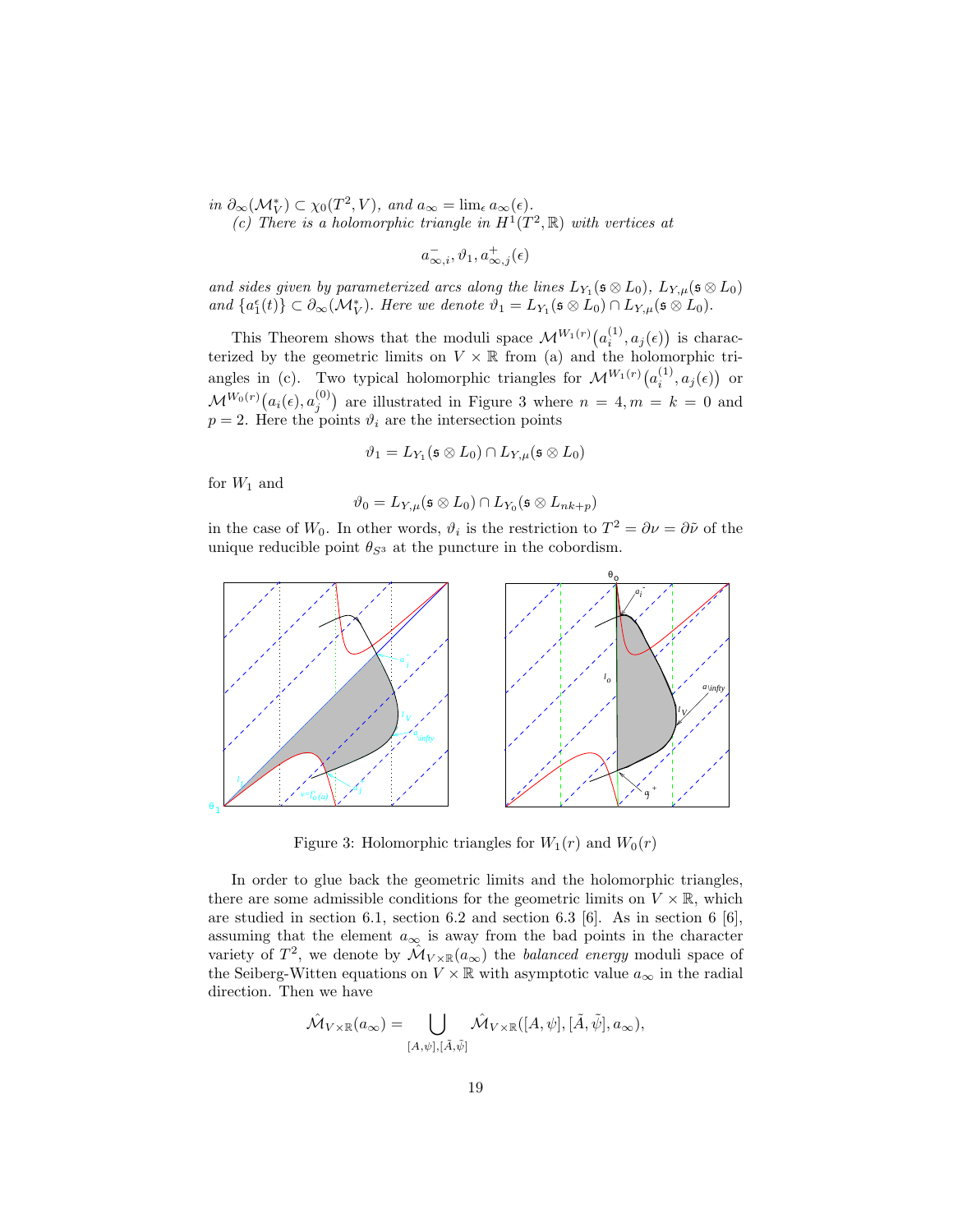$$
[A,\psi],[\tilde A,\tilde \psi]\in \partial^{-1}_{\infty}(a_{\infty})\subset \mathcal{M}_V^*.
$$

Each moduli space

$$
\mathcal{M}_{V\times\mathbb{R}}([A,\psi],[\tilde{A},\tilde{\psi}],a_{\infty}),
$$

for a fixed choice of  $[A, \psi]$  and  $[\tilde{A}, \tilde{\psi}]$  in  $\partial_{\infty}^{-1}(a_{\infty})$  in  $\mathcal{M}_{V}^{*}$ , is a smooth finite dimensional oriented manifold of the expected dimension, where the orientation is given by the corresponding determinant line bundle of the linearization operator for the monopole equations on  $V \times \mathbb{R}$ .

Remember that we are only considering the components with minimal energy or minimal dimension among all the moduli spaces of finite energy monopoles with fixed asymptotic values. Recall that there is a notion of admissible triples (cf. Definition 6.4 [6]), which singles out those elements  $([A, \psi], [A, \psi], a_{\infty})$  which arise as part of the geometric limits of solutions in  $\mathcal{M}^{W_1(r)}(a_1,a)$  (or  $\mathcal{M}^{W_0(r)}(a_1,a_0)$ , or  $\mathcal{M}_{Y(r)\times\mathbb{R}}(a,b)$  etc). For example, in the case of  $\mathcal{M}^{W_1(r)}(a_1,a)$ , with

$$
a_1 = [(A^-, \psi^-) \# (a^-, 0)]
$$
  

$$
a = [(A^+, \psi^+) \# (a^+, 0)],
$$

an admissible triple  $([A, \psi], [\tilde{A}, \tilde{\psi}], a_{\infty})$  must satisfy the following conditions: there exists a smooth regular parameterization  $a(t)$ , for  $t \in [-1,1]$  of the path in  $\partial_{\infty}(\mathcal{M}_V^*)$  connecting  $a^-$  and  $a^+$ , such that  $a(0) = a_{\infty}$ , and corresponding smooth paths  $[A(t), \psi(t)]$  in  $\mathcal{M}_V^*$ , for  $t \in [-1, 0)$  and  $t \in (0, 1]$ , satisfying  $\partial_{\infty}[A(t), \psi(t)] = a(t)$ , and with

$$
[A(-1), \psi(-1)] = [A^-, \psi^-] \text{ and } \lim_{t \to 0^-} [A(t), \psi(t)] = [A, \psi]
$$
  

$$
\lim_{t \to 0_+} [A(t), \psi(t)] = [\tilde{A}, \tilde{\psi}] \text{ and } [A(1), \psi(1)] = [A^+, \psi^+].
$$

By the results of [6], we know that the possible choices of  $a_{\infty}$  and of the admissible data in  $\mathcal{M}_{V \times \mathbb{R}}(a_{\infty})$  are uniquely determined by the inequivalent holomorphic triangles  $\Delta$  with vertices  $\{a^-, \vartheta_1, a^+\}$  and sides along the union of Lagrangians  $\ell \cup \ell_1 \cup \ell_\mu$ , with  $\ell$  defined by the asymptotic values  $\partial_\infty(\mathcal{M}_V^*)$ . We denote by  $\Xi_{W_1}(a_1, a)$  the set of such inequivalent holomorphic triangles. Moreover, under the identification of the choice of admissible triples  $([A, \psi], [A, \psi], a_{\infty})$  with the choice of inequivalent oriented holomorphic triangles in  $\Xi_{W_1}(a_1, a)$ , the gluing map gives an orientation preserving diffeomorphism

$$
\#_{W_1}: \bigcup_{([A,\psi],[\tilde{A},\tilde{\psi}],a_{\infty})\in\Xi_{W_1}(a_1,a)} \mathcal{M}_{V\times\mathbb{R}}([A,\psi],[\tilde{A},\tilde{\psi}],a_{\infty})\to \mathcal{M}^{W_1}(a_1,a). \tag{20}
$$

Similarly, there are orientation preserving diffeomorphisms given by the gluing maps for  $W_0(r)$ ,  $(Y(r) \times \mathbb{R}, \mathfrak{s} \otimes L_0)$ ,  $(Y_1(r) \times \mathbb{R}, \mathfrak{s} \otimes L_0)$  and  $(Y_0(r) \times \mathbb{R}, \mathfrak{s} \otimes L_{nk+p})$  defined over the set of admissible triples, which are in turn determined by the corresponding inequivalent oriented holomorphic triangles or

with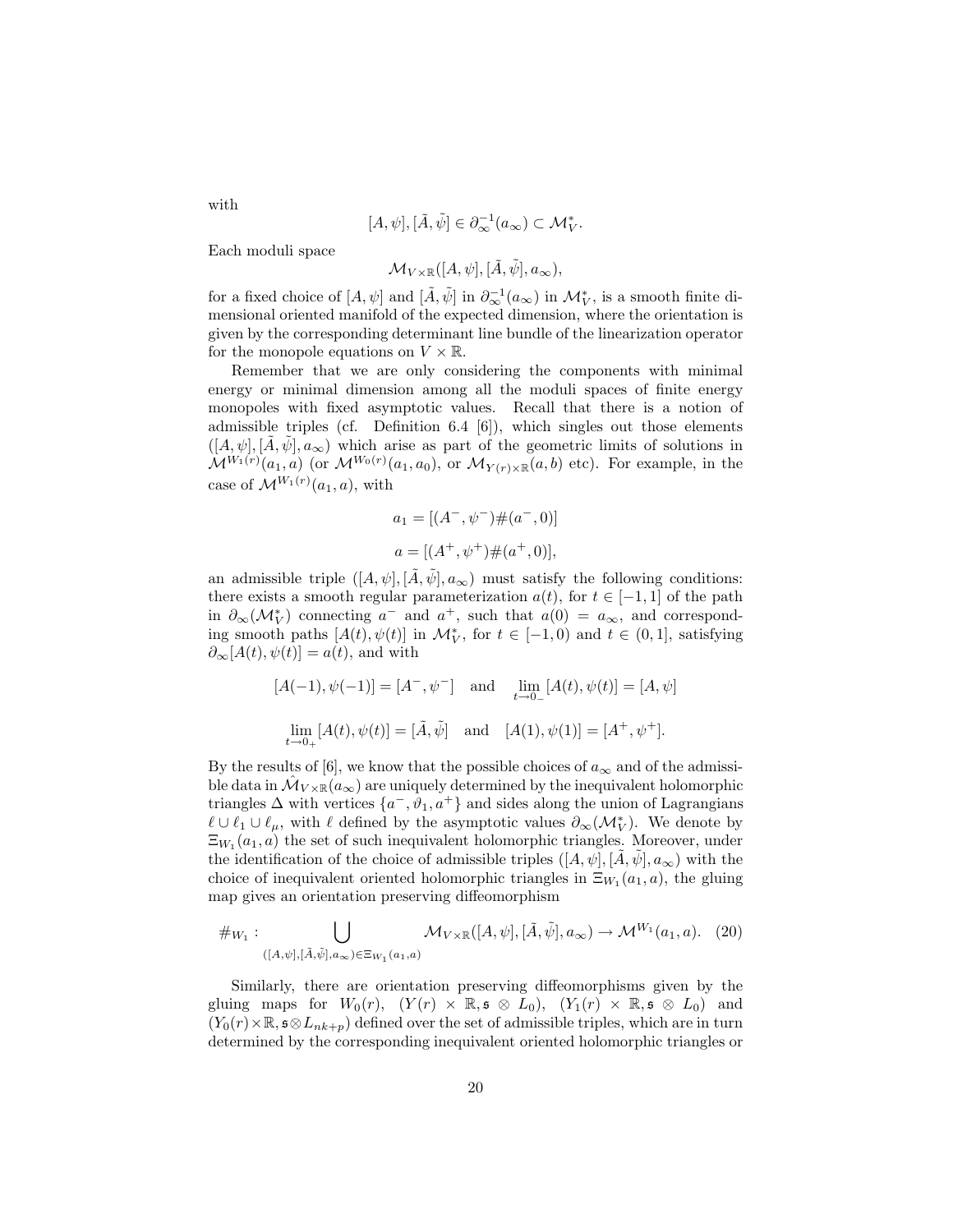holomorphic discs. The corresponding sets are denoted by  $\Xi_{W_0}(a, a_0)$ ,  $\Xi_Y(a, b)$ ,  $\Xi_{Y_1}(a_1, b_1)$  and  $\Xi_{Y_0}(a_0, b_0)$ , respectively. We summarize all the gluing theorems for the geometric limits and holomorphic triangles (discs) as follows:

**Theorem 4.3.** Suppose given a pair of monopoles  $a^{(1)}$ ,  $b^{(1)}$  in  $\mathcal{M}_{Y_1}(\mathfrak{s} \otimes L_0)$ , and *a pair of monopoles*  $a(\epsilon)$ ,  $b(\epsilon)$  *in*  $\mathcal{M}_{Y_1,\mu}(\epsilon \otimes L_0)$ *, where the surgery perturbation*  $\mu$  determined by  $f_0'$  depends on a small parameter  $\epsilon$ *. Suppose given a pair of monopoles*  $a^{(0)}, b^{(0)}$  *in*  $\mathcal{M}_{Y_0}(\mathfrak{s} \otimes L_{nk+p})$  *for some*  $k \in \mathbb{Z}$  *and*  $p \in \{0, \dots, n-1\}.$ *Then, for sufficiently large* r*, the gluing maps give the following orientation preserving diffeomorphisms*

$$
\bigcup_{\Delta \in \Xi_Y(a(\epsilon), b(\epsilon))} \mathcal{M}_{V \times \mathbb{R}}(\Delta) \stackrel{\#_{Y(r) \times \mathbb{R}}}{\longrightarrow} \mathcal{M}_{Y \times \mathbb{R}}(a(\epsilon), b(\epsilon)),
$$
  

$$
\bigcup_{\Delta \in \Xi_{Y_1}(a^{(1)}, b^{(1)})} \mathcal{M}_{V \times \mathbb{R}}(\Delta) \stackrel{\#_{Y_1(r) \times \mathbb{R}}}{\longrightarrow} \mathcal{M}_{Y_1 \times \mathbb{R}}(a^{(1)}, b^{(1)}),
$$
  

$$
\bigcup_{\Delta \in \Xi_{Y_0}(a^{(0)}, b^{(0)})} \mathcal{M}_{V \times \mathbb{R}}(\Delta) \stackrel{\#_{Y_0(r) \times \mathbb{R}}}{\longrightarrow} \mathcal{M}_{Y_0 \times \mathbb{R}}(a^{(0)}, b^{(0)}),
$$
  

$$
\bigcup_{\Delta \in \Xi_{W_1}(a^{(1)}, a(\epsilon))} \mathcal{M}_{V \times \mathbb{R}}(\Delta) \stackrel{\#_{W_1}}{\longrightarrow} \mathcal{M}^{W_1}(a^{(1)}, a(\epsilon)),
$$
  

$$
\bigcup_{\Delta \in \Xi_{W_0}(a(\epsilon), a^{(0)})} \mathcal{M}_{V \times \mathbb{R}}(\Delta) \stackrel{\#_{W_0}}{\longrightarrow} \mathcal{M}^{W_0}(a(\epsilon), a^{(0)}),
$$

*where, for simplicity, we denoted a triple*  $([A, \psi], [\tilde{A}, \tilde{\psi}], a_{\infty})$  *by*  $\Delta$ *.* 

## 5 Proof of exactness and the surgery triangle

In this section, we will prove the main theorem of this paper. Notice that we only prove the refined exact triangle in Theorem 1.1 for  $m = 0$ . The arguments for this case can be adapted to give an analogous proof for  $m \neq 0$ .

#### 5.1 The chain homomorphisms

Recall that the moduli spaces for  $W_1$  and  $W_0$  which we consider are only the components of minimal energy (or dimension). They are smooth and oriented manifolds of the expected dimension, and they can be compactified according to Proposition 4.1. In particular, whenever one such moduli space is 0-dimensional, we have a counting of points with the orientation. Thus, as in [6], we can define the chain homomorphisms between the Floer chain groups of  $(Y, \mu, \mathfrak{s} \otimes L_0)$ ,  $(Y_1, \mathfrak{s} \otimes L_0)$  and  $(Y_0, \mathfrak{s} \otimes L_{nk+p})$  as follows.

**Definition 5.1.** We define the map  $w^1_*: C_*(Y_1) \to C_*(Y, \mu)$  by assigning the *matrix elements*

$$
\langle a, w_*^1(a_1) \rangle = \# \mathcal{M}^{W_1}(a, a_1),
$$

*where the right hand side is a counting of points with the orientation if*  $\mathcal{M}^{W_{1}}(a,a_{1})$  *is 0-dimensional and non-empty, and it is*  $\langle a, w^{1}_{*}(a_{1}) \rangle = 0$  *otherwise. Similarly, we define the map*  $w^0_* : C_*(Y, \mu) \to \bigoplus_k C_{(*)}(Y_0, \mathfrak{s} \otimes L_{nk+p}),$ *with the the matrix coefficients*

$$
\langle a_0, w_*^0(a) \rangle = \# \mathcal{M}^{W_0}(a, a_0)
$$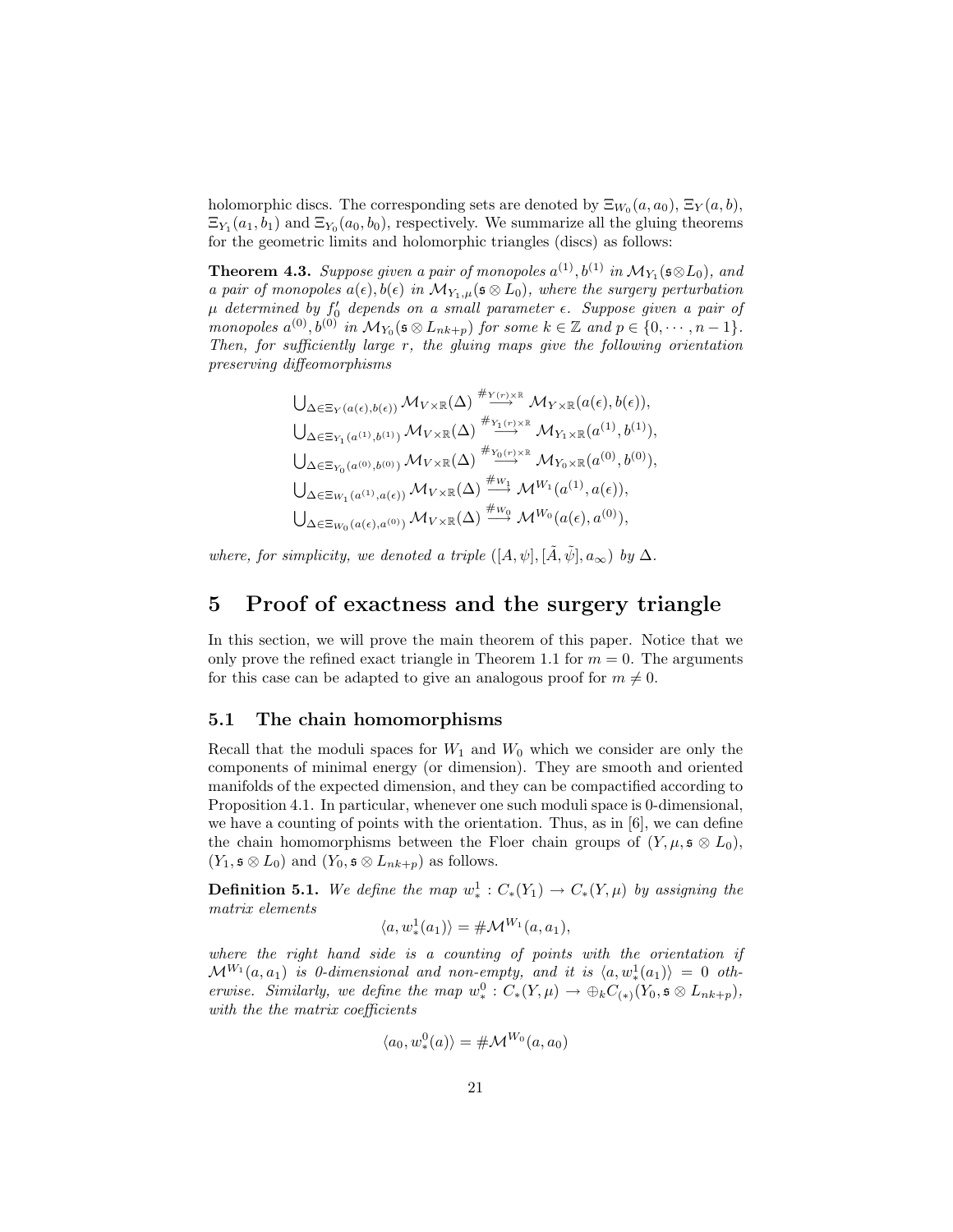*if*  $\mathcal{M}^{W_0}(a, a_0)$  *is 0-dimensional and non-empty, and*  $\langle a_0, w_*^0(a) \rangle = 0$  *otherwise. Here the chain groups*  $C_{(*)}(Y_0, \mathfrak{s} \otimes L_{nk+p})$  *are equipped with the lifting of the relative grading on*  $\mathcal{M}_{Y_0}(\mathfrak{s} \otimes L_{nk+p})$  *as described in Proposition 3.2.* 

Notice that on  $W_1$  there is a Z-family of  $Spin<sup>c</sup>$  structures which agree with  $\mathfrak{s} \otimes L_0$  when restricted to the two ends. From Lemma 4.1 in [6], the choice of components with minimal energy and dimension essentially excludes other Spin<sup>c</sup> structures when we consider the moduli space  $\mathcal{M}^{W_1}(a_1, a)$  with fixed asymptotic values  $a_1 \in \mathcal{M}_{Y_1}^*(\mathfrak{s} \otimes L_0)$  and  $a \in \mathcal{M}_{Y,\mu}^*(\mathfrak{s} \otimes L_0)$ .

In the case of  $b_1(Y) > 0$  and  $c_1(\mathfrak{s} \otimes L_0)$  is non-torsion, when both  $\mathcal{M}_{Y,\mu}(\mathfrak{s} \otimes L_0)$  and  $\mathcal{M}_{Y_1}(\mathfrak{s} \otimes L_0)$  are  $\mathbb{Z}_{2\ell}$ -graded, with  $2\ell$  the multiplicity of  $c_1(\mathfrak{s}\otimes L_0)$  in  $H^2(Y,\mathbb{Z})/\text{Torsion}$ , then Proposition 3.2 ensures that there exists a compatible grading on  $\mathcal{M}_{Y_1}(\mathfrak{s} \otimes L_0)$  and a  $\mathbb{Z}_{2\ell}$ -lifting of the relative grading on any  $\mathcal{M}_{Y_0}(\mathfrak{s} \otimes L_{nk+p})$ . For those Spin<sup>c</sup> structures  $\mathfrak{s} \otimes L_0$  with torsion  $c_1(\mathfrak{s} \otimes L_0)$ , the corresponding Floer homology is defined to be

$$
HF_*^{SW}(Y, \mathfrak{s} \otimes L_0, \mathbb{Z}[[t]])|t = 0,
$$

as described in [7]. Then it is easy to see that the choice of components with minimal energy and dimension makes  $w_*^1$  and  $w_*^0$  well-defined.

Then, with the help of the compactifications in Proposition 4.1, the proofs of Lemma 4.3 and Lemma 4.4 in [6] go through without any substantial change to give the following Lemma.

**Lemma 5.2.** *1. The maps*  $w_*^i$  *are chain homomorphisms.* 

2. Suppose given  $a_1$  in  $\mathcal{M}_{Y_1}^*(\mathfrak{s} \otimes L_0)$  and  $a_0$  in  $\mathcal{M}_{Y_0}(\mathfrak{s} \otimes L_{nk+p})$ , such that *the relative index induced from*  $\mathcal{M}_{Y,\mu}^*(\mathfrak{s} \otimes L_0)$  *as in Proposition 3.2 is zero, then the composite map*  $w_*^0 \circ w_*^1$  *is given by* 

$$
\langle w_*^0 \circ w_*^1(a_1), a_0 \rangle = \# \mathcal{M}^W(a_1, a_0).
$$

*Here we use the same convention on the choice of the moduli spaces for*  $W = W_1 \#_Y W_0$ .

Thus, we have obtained a sequence of chain complexes induced by the surgery cobordisms:

$$
0\to C_*(Y_1, \mathfrak{s}\otimes L_0)\xrightarrow{w^1_*} C_*(Y, \mu, \mathfrak{s}\otimes L_0)\xrightarrow{w^0_*} \oplus_{k\in\mathbb{Z}} C_{(*)}(Y_0, \mathfrak{s}\otimes L_{nk+p})\to 0,
$$

for any fixed  $p \in \{0, \dots, n-1\}$ . We shall prove that this sequence is exact and that the corresponding exact triangle is the surgery triangle, namely the connecting homomorphism is also defined via a surgery cobordism. The gluing Theorem 4.3 for the admissible geometric limits on  $V \times \mathbb{R}$  and the corresponding holomorphic triangles (or discs) will play a crucial role in the proof of these statements.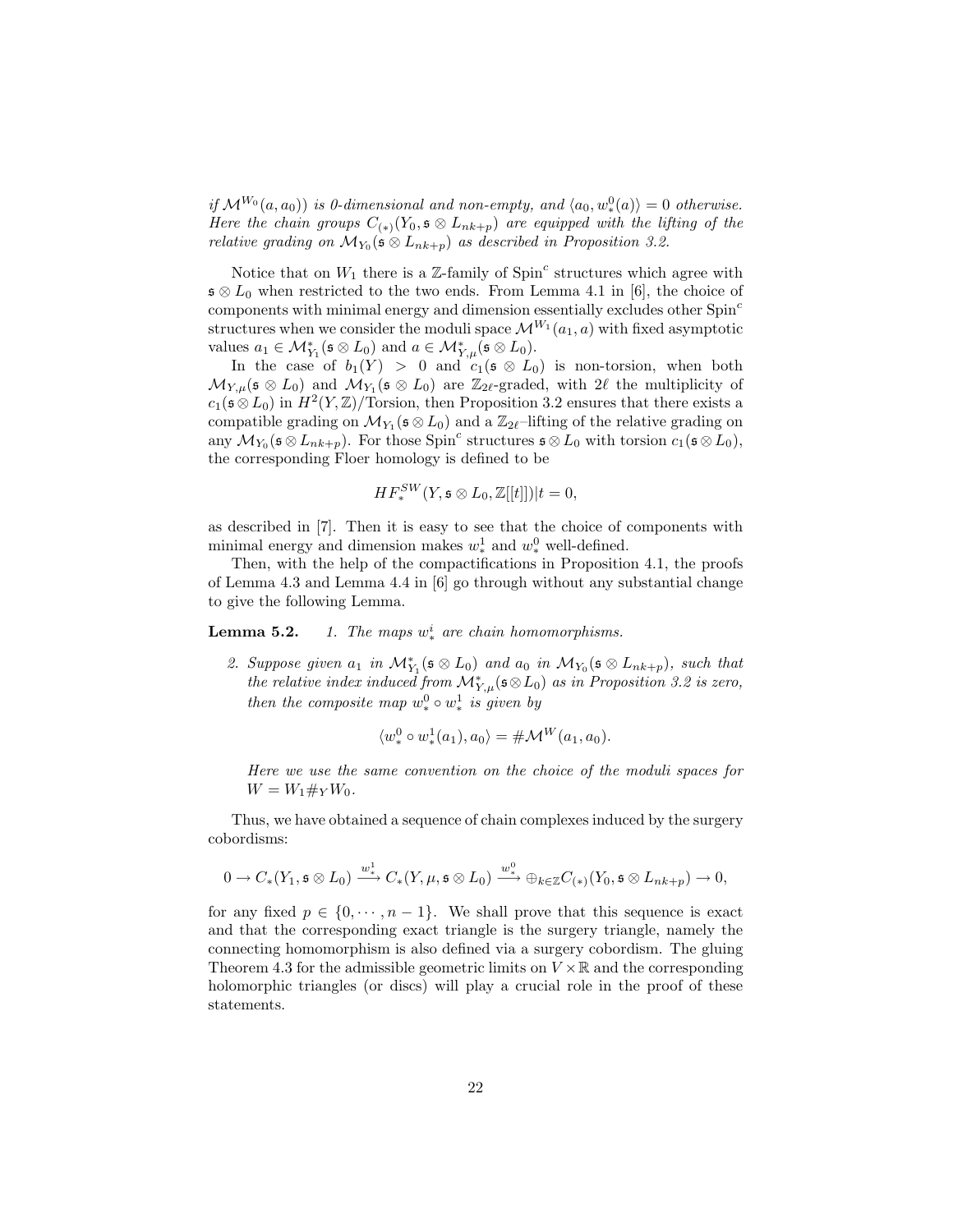#### 5.2 Proof of exactness

We first prove that  $w_*^1$  is injective and  $w_*^0$  is surjective, then we show that as in [6],  $w_*^0 \circ w_*^1 = 0$ . This, together with the specific properties of the maps  $w_*^1$  and  $w_*^0$  will be sufficient to prove the exactness in the middle term of the sequence:

$$
0\to C_*(Y_1, \mathfrak{s}\otimes L_0)\xrightarrow{w^1_*} C_*(Y, \mu, \mathfrak{s}\otimes L_0)\xrightarrow{w^0_*} \oplus_{k\in\mathbb{Z}} C_{(*)}(Y_0, \mathfrak{s}\otimes L_{nk+p})\to 0.
$$

We can partition the moduli space  $\mathcal{M}_{Y,\mu}(\mathfrak{s} \otimes L_0)$  according to the decomposition (13) of Theorem 2.2,

$$
\mathcal{M}_{Y,\mu}^*(\mathfrak{s} \otimes L_0) \cong \mathcal{M}_{Y_1}^*(\mathfrak{s} \otimes L_0) \cup \bigcup_{k \in \mathbb{Z}} \mathcal{M}_{Y_0}(\mathfrak{s} \otimes L_{nk+p}),
$$

where  $\mu$  represents the surgery perturbation determined by  $f'_0$  as in the proof of Theorem 2.2. Here  $f_0'$  depends on a small parameter  $\epsilon > 0$ . That is, we identify  $\mathcal{M}_{Y,\mu}^*(\mathfrak{s} \otimes L_0)$  with a collection of points

$$
\mathcal{M}_{Y,\mu}^*(\mathfrak{s} \otimes L_0) = \{a_i^{(1)}(\epsilon)\}_{i=1,\dots,r} \cup \{a_j^{(0)}(\epsilon)\}_{j=r+1,\dots,s},\tag{21}
$$

so that, as we let  $\epsilon \rightarrow 0$ , the points  $\{a_i^{(1)}\}$  $\{e^{(1)}(\epsilon)\}_{i=1,...r}$  get identified with the corresponding elements  $\{a_i^{(1)}\}_{i=1,...r}$  in  $\mathcal{M}_{Y_1}^*(\mathfrak{s} \otimes L_0)$  and, similarly, the points  $\{a_i^{(0)}\}$  $\{S_j^{(0)}(\epsilon)\}_{j=r+1,\ldots,s}$  get identified with the corresponding elements  ${a_j^{(0)}}_{j=r+1,\ldots,s}$  in  $\cup_{k\in\mathbb{Z}}\mathcal{M}_{Y_0}(\mathfrak{s}\otimes L_{nk+p}).$ 

**Lemma 5.3.** *The coefficients of the maps*  $w^1_*$  *and*  $w^0_*$  *satisfy* 

1.  $\langle a_i^{(1)}(\epsilon), w_*^1(a_j^{(1)}) = \delta_{ij};$ 2.  $\langle a_i^{(0)} \rangle$  $\hat{u}^{(0)}, w_*^0(a_j^{(0)})$  $j^{(0)}(\epsilon)\rangle = \delta_{ij}.$ 

*Thus,*  $w^1_*$  *is injective and*  $w^0_*$  *is surjective.* 

Proof. Using the gluing Theorem 4.3, we can describe the moduli space  $\mathcal{M}^{W_1}(a_i^{(1)},a_j^{(1)}(\epsilon))$  for two monopoles  $a_i^{(1)},a_j^{(1)}(\epsilon)$  of relative index 0. With our convention on the choice of components for these moduli spaces, we know that  $\mathcal{M}^{W_1}\big(a_i^{(1)},a_j^{(1)}(\epsilon)\big)$  is zero-dimensional, if non-empty, and obtained as the gluing of the admissible geometric limits on  $V \times \mathbb{R}$  and the corresponding holomorphic triangles.

As we let  $\epsilon \to 0$ , it is easy to see that the holomorphic triangles degenerate to certain holomorphic discs, and the admissible geometric limits on  $V \times \mathbb{R}$ for  $\mathcal{M}^{W_1}(a_i^{(1)})$  $\binom{11}{i}, a^{(1)}_j$  $j^{(1)}(\epsilon)$  are identified with the admissible geometric limits on  $V \times \mathbb{R}$  for  $\mathcal{M}_{Y_1 \times \mathbb{R}}(a_i^{(1)}, a_j^{(1)})$ . Since the relative index of  $a_i^{(1)}, a_j^{(1)}$  is zero,  $\mathcal{M}_{Y_1 \times \mathbb{R}}(a_i^{(1)}, a_j^{(1)})$ , being a zero-dimensional moduli space of minimal energy,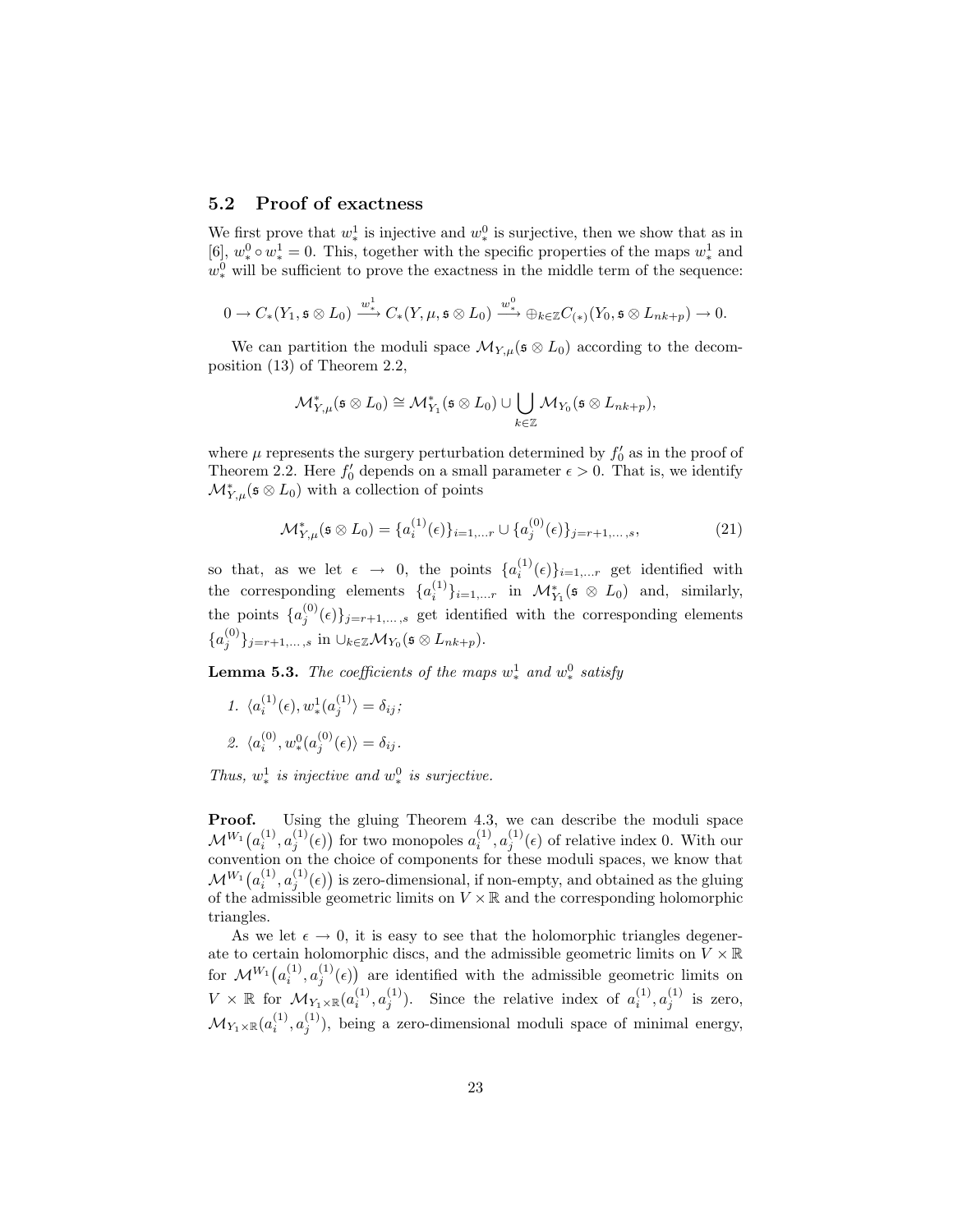is empty unless  $a_i^{(1)} = a_j^{(1)}$ , in which case  $\mathcal{M}_{Y_1 \times \mathbb{R}}(a_i^{(1)}, a_i^{(1)})$  consists of a unique solution. This proves that

$$
\langle a_i^{(1)}(\epsilon), w_*^1(a_j^{(1)}) = \delta_{ij}.
$$

Similarly, we obtain  $\langle a_i^{(0)}, w_*^0(a_j^{(1)}(\epsilon)) = \delta_{ij}$ .

Now we prove the exactness in the middle term. We proceed as in [6] to show that  $w_*^0 \circ w_*^1 = 0$ , which, together with Lemma 5.3 is sufficient to establish the exact triangle. Again, we will use heavily the gluing theorem 4.3 to analyze the moduli spaces on the cobordisms. The following Lemma is the direct consequence of the results of Lemma 5.2 and Lemma 5.3.

Lemma 5.4. *Suppose given*  $a_i^{(1)} \in M_{Y_1}(\mathfrak{s} \otimes L_0)$  and  $a_j^{(0)}(\epsilon) \in M_{Y,\mu}(\mathfrak{s} \otimes L_0)$ which corresponds to  $a_j^{(0)} \in \bigcup_{k \in \mathbb{Z}} \mathcal{M}_{Y_0}(\mathfrak{s} \otimes L_{nk+p})$ . The coefficients of the com $position \ map \ w_*^0 \circ w_*^1 \ satisfy$ 

$$
\langle a_j^{(0)}, w_*^0 \circ w_*^1(a_i^{(1)}) \rangle = \langle a_j^{(0)}(\epsilon), w_*^1(a_i^{(1)}) \rangle + \langle a_j^{(0)}, w_*^0(a_i^{(1)}(\epsilon)) \rangle.
$$

Since the coefficient  $\langle a_j^{(0)}(\epsilon), w_*^1(a_i^{(1)})\rangle$  is given by the counting of monopoles in  $\mathcal{M}^{W_1}(a_i^{(1)})$  $\binom{10}{i}, a^{(0)}_j$  $j^{(0)}(\epsilon)$  with the orientation, and  $\langle a_j^{(0)} \rangle$  $\overset{(0)}{j}, \overset{0}{w^0_*}(a_i^{(1)})$  $\binom{1}{i}(\epsilon)$ ) is given by the counting of monopoles in  $\mathcal{M}^{W_0}(a_i^{(1)}(\epsilon), a_j^{(0)})$  with the orientation, the gluing Theorem 4.3, for the admissible geometric limits on  $V \times \mathbb{R}$  and the corresponding holomorphic triangles, yields the following Lemma (cf. Theorem 6.9 [6]).

**Lemma 5.5.** For small enough  $\epsilon$  and large  $r \geq r_0$ , there is an orientation *reversing diffeomorphism*

$$
\mathcal{M}^{W_1(r)}\big(a_i^{(1)}, a_j^{(0)}(\epsilon)\big) \cong \mathcal{M}^{W_0(r)}\big(a_i^{(1)}(\epsilon), a_j^{(0)}\big).
$$

*Hence, we have*  $w_*^0 \circ w_*^1 = 0$ .

The Lemma corresponds to the fact that, in the two cases, the same triangles are counted with the reverse orientation.

With these Lemmata at hand, the arguments in Section 6.5 [6] yield the following exact triangle for any  $p \in \{0, \dots, n-1\}$ :

$$
HF_*^{SW}(Y_1, \mathfrak{s} \otimes L_0) \xrightarrow{w_*^1} HF_*^{SW}(Y, \mathfrak{s} \otimes L_0)
$$
\n
$$
\downarrow^{\Delta_{(*)}} \qquad \qquad \downarrow^{\omega_*} \qquad (22)
$$
\n
$$
\bigoplus_{k \in \mathbb{Z}} HF_{(*)}^{SW}(Y_0, \mathfrak{s} \otimes L_{nk+p})
$$

 $\Box$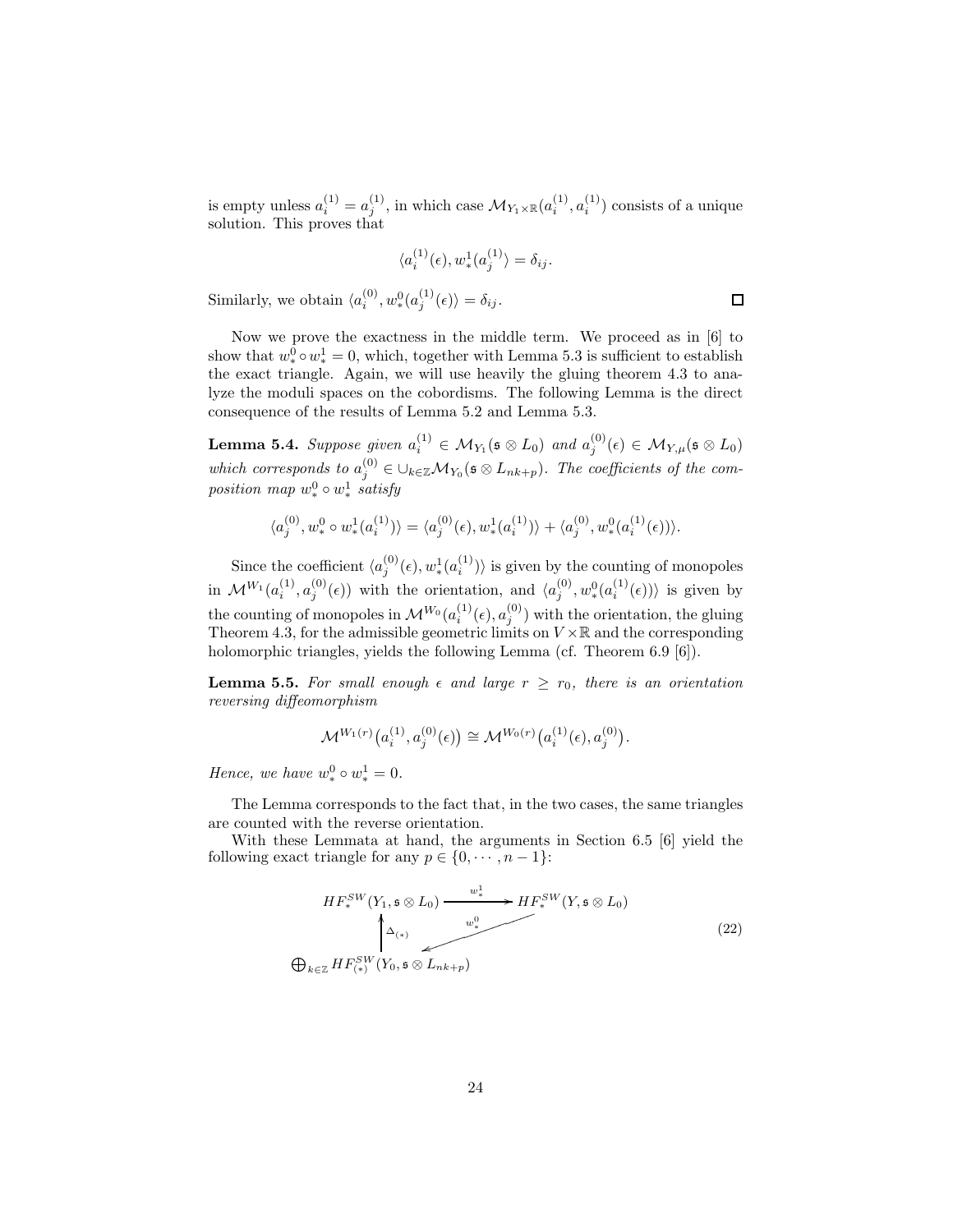After a possible shift of relative index, we obtain the general exact triangle for any  $m, p \in \{0, \dots, n-1\}$ :

$$
HF_*^{SW}(Y_1, \mathfrak{s} \otimes L_m) \xrightarrow{w_*^1} HF_*^{SW}(Y, \mathfrak{s} \otimes L_m)
$$
\n
$$
\bigoplus_{k \in \mathbb{Z}} HF_{(*)}^{SW}(Y_0, \mathfrak{s} \otimes L_{nk+p})
$$

This completes the proof of our main result, Theorem 1.1, except for the claim that the connecting homomorphisms  $\Delta_{(*)}$  are induced by the surgery cobordism connecting  $Y_0$  to  $Y_1$ . We shall discuss this statement in the next subsection.

#### 5.3 The surgery triangle

To give a precise description of the connecting homomorphism  $\Delta_{(*)}$ , we need to study the discrepancy between the boundary operator  $\partial_Y$  of the Floer complex  $C_*(Y, \mathfrak{s} \otimes L_0, \mu)$  and the operator  $\partial_{Y_1} \oplus \bigoplus_{k \in \mathbb{Z}} \partial_{Y_0,k}$  on

$$
C_*(Y_1, \mathfrak{s} \otimes L_0) \oplus \bigoplus_{k \in \mathbb{Z}} C_{(*)}(Y_0, \mathfrak{s} \otimes L_{nk+p}).
$$

Let us identify again the points of  $\mathcal{M}_{Y,\mu}^*(\mathfrak{s} \otimes L_0)$  as in (21) with

$$
\mathcal{M}_{Y,\mu}^*(\mathfrak{s} \otimes L_0) = \{a_i^{(1)}(\epsilon)\}_{i=1,...r} \cup \{a_j^{(0)}(\epsilon)\}_{j=r+1,...,s}.
$$

Then we have the following Lemma which gives the connecting homomorphism  $\Delta_{(*)}$ .

**Lemma 5.6.** Suppose given a cycle in  $\sum_i x_i a_i^{(0)}$  in  $C_{(*)}(Y_0, \mathfrak{s} \otimes L_{nk+p})$ . The *image of*  $\sum_i x_i a_i^{(0)}$  *under the connecting homomorphism*  $\Delta$  *is given by* 

$$
\Delta(\sum_{i} x_i a_i^{(0)}) = \sum_{i,j} x_i \# \big(\mathcal{M}_{Y \times \mathbb{R}}(a_i^{(0)}(\epsilon), a_j^{(1)}(\epsilon))\big) a_j^{(1)}.
$$

Proof. (Lemma 7.1, Lemma 7.2 in [6]) Using the diagram chasing, Lemma 5.3 and Lemma 5.5, we see that we have

$$
\partial_{Y,\mu} (\sum_{i} x_{i} a_{i}^{(0)}(\epsilon))
$$
\n
$$
= \sum_{i,j} x_{i} \# \big( \mathcal{M}_{Y \times \mathbb{R}}(a_{i}^{(0)}(\epsilon), a_{j}^{(1)}(\epsilon)) \big) a_{j}^{(1)}(\epsilon)
$$
\n
$$
- \sum_{i,j,k} x_{i} \# \big( \mathcal{M}_{Y \times \mathbb{R}}(a_{i}^{(0)}(\epsilon), a_{j}^{(1)}(\epsilon)) \big) \# \big( \mathcal{M}^{W_{0}}(a_{j}^{(1)}(\epsilon), a_{k}^{(0)})) \big) a_{k}^{(0)}(\epsilon)
$$
\n
$$
= \sum_{i,j} x_{i} \# \big( \mathcal{M}_{Y \times \mathbb{R}}(a_{i}^{(0)}(\epsilon), a_{j}^{(1)}(\epsilon)) \big) a_{j}^{(1)}(\epsilon)
$$
\n
$$
+ \sum_{i,j,k} x_{i} \# \big( \mathcal{M}_{Y \times \mathbb{R}}(a_{i}^{(0)}(\epsilon), a_{j}^{(1)}(\epsilon)) \big) \# \big( \mathcal{M}^{W_{1}}(a_{j}^{(1)}, a_{k}^{(0)})(\epsilon)) \big) a_{k}^{(0)}(\epsilon).
$$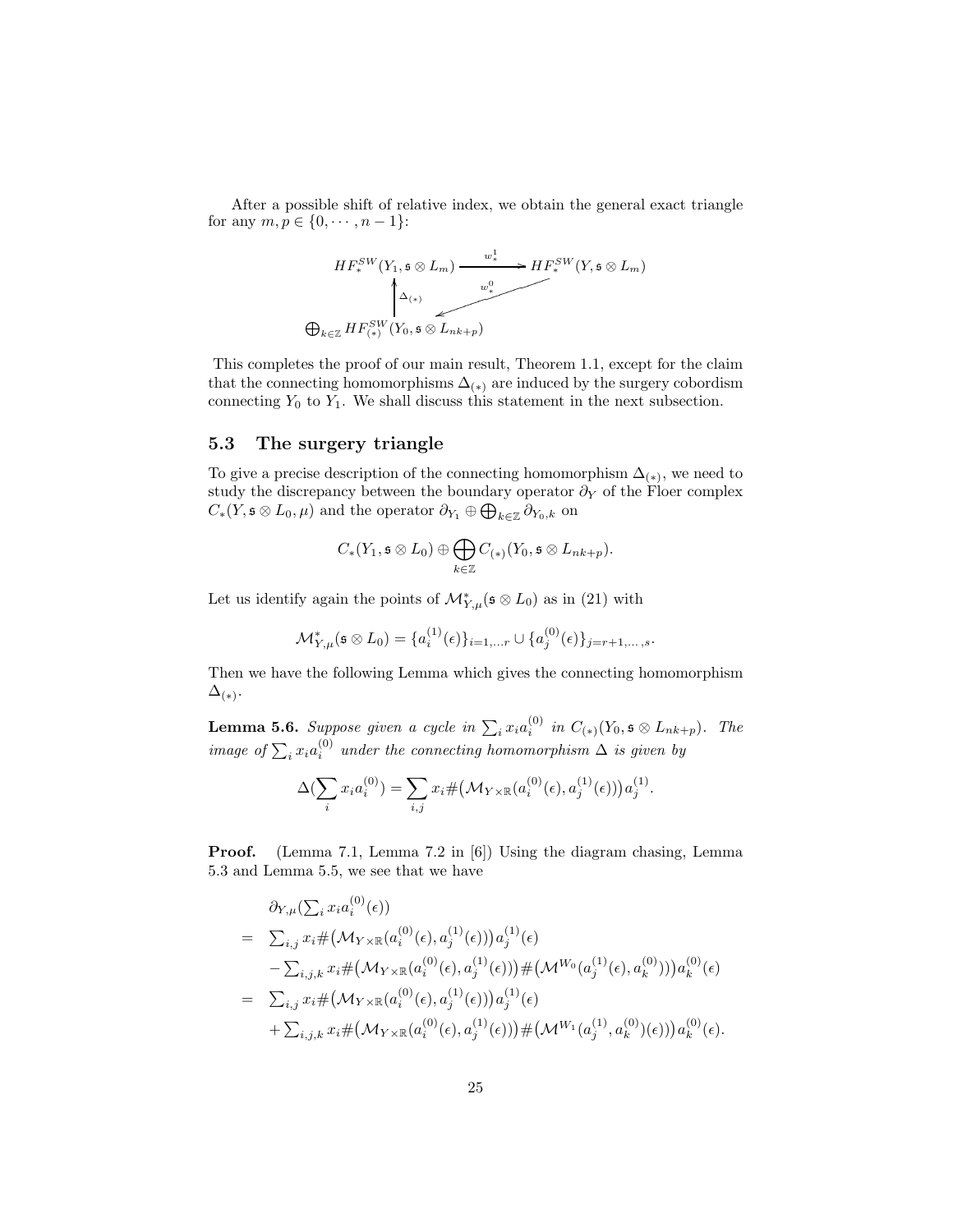By comparing this expression with

$$
w_{*}^{1}(\sum_{i} x_{i} \# \left(\mathcal{M}_{Y \times \mathbb{R}}(a_{i}^{(0)}(\epsilon), a_{j}^{(1)}(\epsilon))\right) a_{j}^{(1)})
$$
\n
$$
= \sum_{j} x_{j} \# \left(\mathcal{M}_{Y \times \mathbb{R}}(a_{j}^{(0)}(\epsilon), a_{i}^{(1)}(\epsilon))\right) a_{i}^{(1)}(\epsilon)
$$
\n
$$
+ \sum_{i,j,k} x_{i} \# \left(\mathcal{M}_{Y \times \mathbb{R}}(a_{i}^{(0)}(\epsilon), a_{j}^{(1)}(\epsilon))\right) \# \left(\mathcal{M}^{W_{1}}(a_{j}^{(1)}, a_{k}^{(0)}(\epsilon))a_{k}^{(0)}(\epsilon)\right),
$$

we obtain

$$
\Delta(\sum_{i} x_i a_i^{(0)}) = \sum_{i,j} x_i \# \big(\mathcal{M}_{Y \times \mathbb{R}}(a_i^{(0)}(\epsilon), a_j^{(1)}(\epsilon)) a_j^{(1)}.
$$

This completes the proof.

In next proposition, we show that the connecting homomorphism in the exact sequence can also be described as a map  $w_{(*)}$ , induced by a surgery cobordism  $\bar{W}_2$  connecting  $Y_0$  to  $Y_1$ , which satisfies  $W_1 \#_Y W_0 = W_2 \# \mathbb{C} \bar{\mathbb{P}}^2$ . The resulting diagram

$$
C_*(Y_1,\mathfrak{s} \otimes L_0) \stackrel{w^1_*}{\to} C_*(Y,\mathfrak{s} \otimes L_0,\mu) \stackrel{w^0_*}{\to} \oplus_k C_{(*)}(Y_0,\mathfrak{s} \otimes L_{nk+p}) \stackrel{w_{(*)}}{\to} C_*(Y_1,\mathfrak{s} \otimes L_0)[-1]
$$

is therefore a distinguished triangle, the surgery triangle.

**Proposition 5.7.** *(Proposition 7.3 [6])* The connecting homomorphism  $\Delta_{(*)}$  in *the exact triangle is given by the following expression,*

$$
\Delta_{(*)}\left(\sum_i x_i a_i^{(0)}\right) = w_{(*)}\left(\sum_i x_i a_i^{(0)}\right),\,
$$

*for any cycle*  $\sum_i x_i a_i^{(0)}$  $i^{(0)}$  *in* ⊕<sub>k</sub>C<sub>(\*)</sub>(Y<sub>0</sub>,  $\infty L_{nk+p}$ ) *for any fixed*  $p \in \{0, \dots, n-1\}$ , *where*

$$
w_{(*)}:\oplus_k C_{(*)}(Y_0,\mathfrak{s}\otimes L_{nk+p})\to C_*(Y_1,\mathfrak{s}\otimes L_0)[-1]
$$

*is the homomorphism defined by counting solutions in the zero-dimensional components of the moduli spaces*

$$
{\cal M}^{\bar W_2}(a^{(0)}_j,a^{(1)}_i),
$$

*over the cobordism*  $\bar{W}_2$ *.* 

**Proof.** The argument is exactly the same as in the proof of Proposition 7.3 in [6], therefore we shall omit the proof here.  $\Box$ 

 $\Box$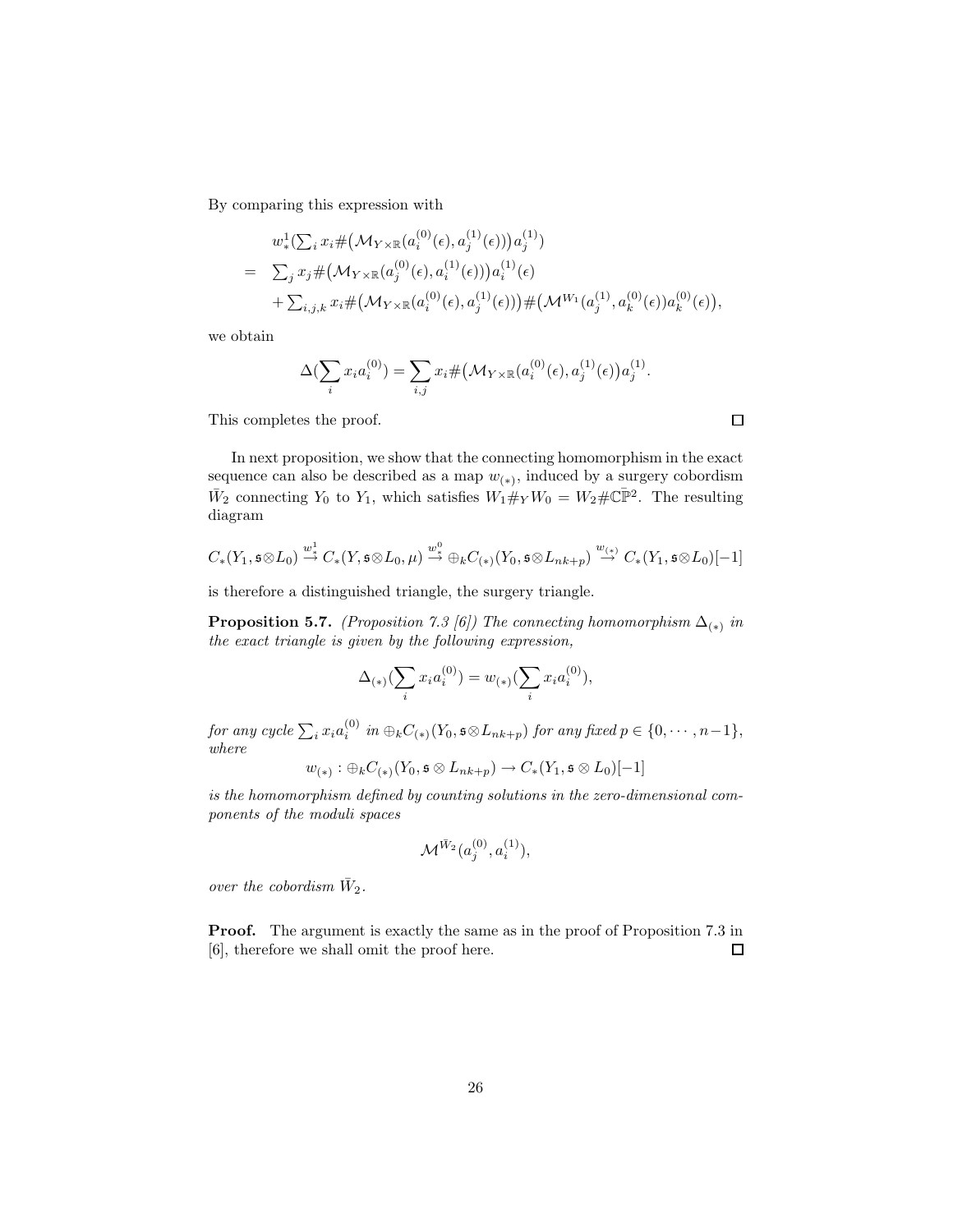# 6 Seiberg–Witten and Casson–Walker invariant

In this section, we derive the relation between the topologically invariant version of the Seiberg-Witten invariant and the Casson-Walker invariant for rational homology 3-spheres. Together with the equivalence between the Casson-Walker invariant and the theta invariant introduced by Ozsváth and Szabó in  $[10]$ , our result proves their conjecture relating the Seiberg-Witten invariant and their theta invariant.

Let Y be a rational homology 3-sphere with a smoothly embedded knot  $K$ representing a torsion element of order n in  $H_1(Y, \mathbb{Z})$ ,

$$
\frac{|H_1(Y,\mathbb{Z})|}{|\text{Torsion}(H_1(Y-\nu(K),\mathbb{Z}))|}=n,
$$

and endowed with the canonical framing  $(m, l)$  in a fixed identification:  $\nu(K) \cong D^2 \times S^1$ . Let p and q be relatively prime integers. The Dehn surgery with coefficient  $p/q \in \mathbb{Q} \cup \{\infty\}$  on K gives rise to another closed manifold  $Y_{p/q}$ .

Denote by  $Spin<sup>c</sup>(V)$  the set of equivalence classes of  $Spin<sup>c</sup>$  structures on  $V = Y \setminus \nu(K)$  with trivial restriction to the boundary  $T^2$ . Then, for any  $Y_{p/q}$ , there is a surjective map:

$$
\iota_{Y_{p/q}}: \qquad \text{Spin}^c(Y_{p/q}) \to \text{Spin}^c(V),
$$

where, for any  $\mathfrak{s} \in \text{Spin}^c(Y_{p/q}), \iota_{Y_{p/q}}(\mathfrak{s})$  is given by the restriction to  $V \subset Y_{p/q}$ . The fiber of  $\iota_{Y_{p/q}}$  is given by a cyclic group generated by the Poincaré dual of the core of  $Y_{p/q} \V V$ . Formally, for  $\iota_Y(\mathfrak{s})$  with  $\mathfrak{s} \in \text{Spin}^c(Y)$ , we identify the fiber of  $\iota_Y$  with the following set of Spin<sup>c</sup> structures

$$
\iota_Y^{-1}(\iota_Y(\mathfrak{s})=\bigcup_{m=0,\cdots,n-1}\{\mathfrak{s}\otimes L_m|c_1(L_m)=mPD([K])\in H^2(Y,\mathbb{Z})\}.
$$

Similarly the fiber of  $\iota_{Y_{p/q}}$  is given by

$$
\bigcup_{=0,\cdots, np-1} \{ \mathfrak{s} \otimes L_m | c_1(L_m) = mPD([K]) \in H^2(Y_{p/q}, \mathbb{Z}) \},
$$

and the fiber of  $\iota_{Y_0}$  is given by

 $m$ 

$$
\bigcup_{m\in\mathbb{Z}} \{ \mathfrak{s} \otimes L_m | c_1(L_m) = mPD([K]) \in H^2(Y_0, \mathbb{Z}) \}.
$$

Here we use the same notation  $\mathfrak{s}$  on  $Y_{p/q}$  (Y, or Y<sub>0</sub>) as the corresponding Spin<sup>c</sup> structure obtained by gluing  $\mathfrak{s} \in \text{Spin}^c(V)$  with the trivial  $\text{Spin}^c$  structure on  $\nu(K)$  by the trivial gauge transformation on  $T^2$ . We hope this notation will not cause any confusion.

Assume that V and  $\nu(K)$  are equipped with a metric with a cylindrical end modeled on  $T^2$ . Let  $\mathfrak s$  be a Spin<sup>c</sup> structure on Y. By the result of [2] on the moduli space of finite energy monopoles on  $(V, \iota_Y(\mathfrak{s}))$ , we know that the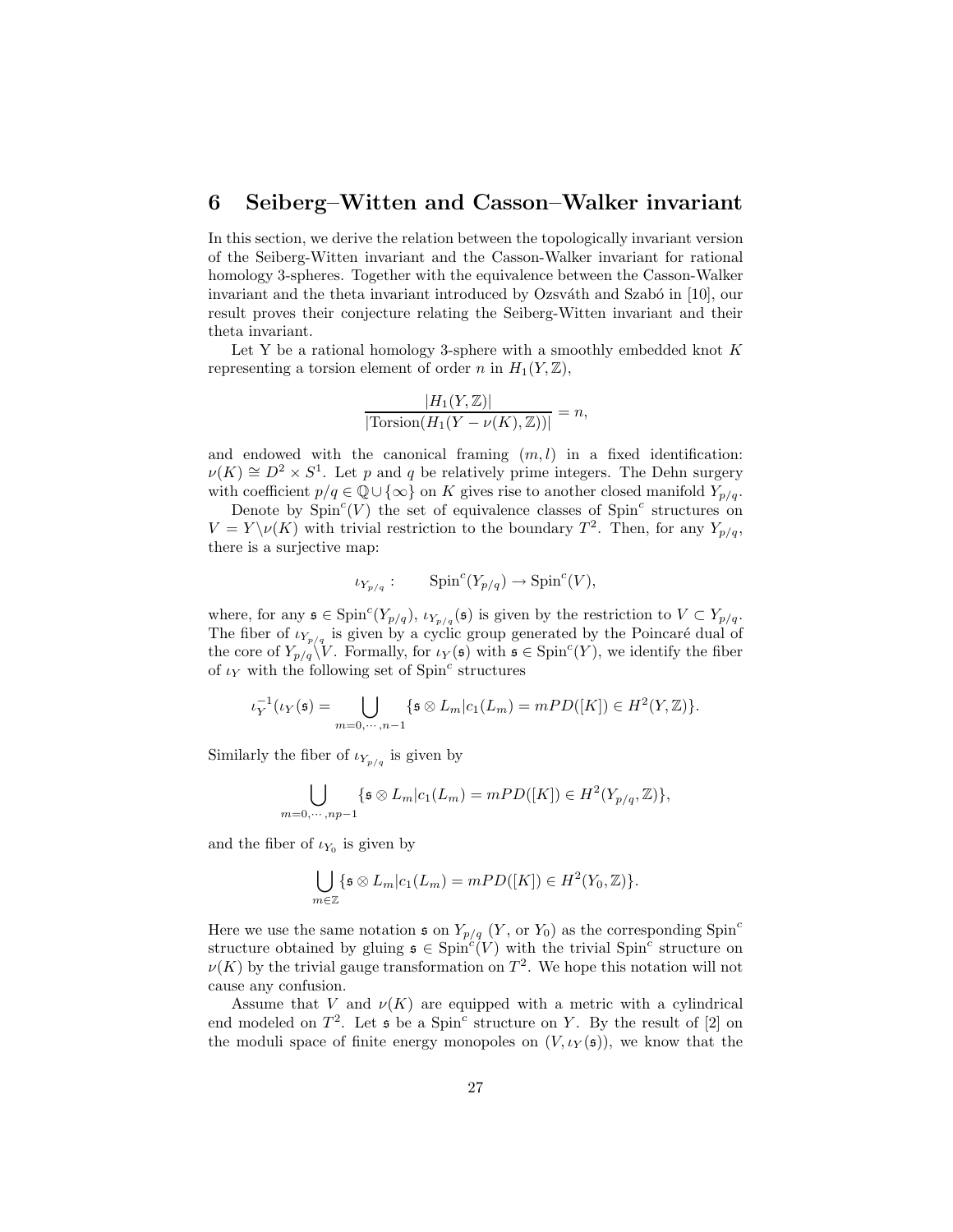irreducible part, denoted  $\mathcal{M}^{\ast}_{V}(\mathfrak{s})$ , is a smooth, oriented 1-dimensional manifold. The asymptotic values along the cylindrical end define a continuous map:

$$
\partial_{\infty}:\qquad \mathcal{M}_V^*(\mathfrak{s})\to \chi_0(T^2,V),
$$

where  $\chi_0(T^2, V)$  is a  $\mathbb{Z} \times \mathbb{Z}_n$ -covering of the character torus  $\chi(T^2)$ . Sometime it is convenient to compose the above asymptotic value map with this covering map and define a boundary value map:

$$
\partial_{\infty} : \qquad \mathcal{M}_V^*(\mathfrak{s}) \to \chi(T^2). \tag{23}
$$

Notice that the reducible part  $\chi(V)$  of the moduli space on  $(V, \iota_Y(\mathfrak{s}))$  is an embedded circle  $\chi(V) \subset \chi_0(T^2, V)$  under the asymptotic value map. This becomes a circle of multiplicity n in  $\chi(T^2)$ . There is a "bad point" in  $\chi(T^2)$ , given by the flat connections such that the corresponding twisted Dirac operator has a non-trivial kernel. We can endow  $\chi(T^2)$  with a coordinate system  $(u, v)$  defined by the holonomy around the longitude  $l$  and the meridian  $m$ , respectively, so that the bad point corresponds to  $(u, v) = (1, 1)$ . The reducible circle  $\chi(V)$ , with the holonomy around the longitude l of order n, is given by  $u = u(\mathfrak{s})$ , with  $u(\mathfrak{s}) \in \{0, 2/n, \cdots, 2(n-1)/n\}.$  After a suitable perturbation, and a corresponding shift of coordinates, as discussed in [2], we can assume that the bad point does not lie on any of these n possible circles  $u = u(\mathfrak{s})$  of reducibles  $\chi(V)$ .

From the result in [2], we know that, under the map  $\partial_{\infty}$  in (23), the boundary points  $\partial(\mathcal{M}_V^*(\mathfrak{s}))$  are either mapped to the bad point in  $\chi(T^2)$  or mapped to the reducible circle  $u = u(\mathfrak{s})$  on  $\chi(T^2)$ .

Let  $\chi(\nu(K) \subset Y_{p/q})$  be the reducible circle on  $\nu(K) \subset Y_{p/q}$ , which maps to a closed curve on  $\chi(T^2)$  with slope  $p/q$  in the  $(u, v)$ -coordinates: parallel to  $pv = qu$ . Looking at the induced Spin structure on  $T^2 \subset Y_{p/q}$ , we know that the curve  $\chi(\nu(K) \subset Y_{p/q})$  goes through  $(0, 1)$  if q is odd or goes through  $(0, 0)$  if q is even, cf.[2]. Again, after a suitable perturbation as in (10), and the corresponding shift of coordinates, we can assume that this  $p/q$ -curve is away from the bad point on  $\chi(T^2)$  and does not meet  $u = u(\mathfrak{s})$  along the coordinate line  $v = 0$ . Then we know that  $u = u(\mathfrak{s})$  intersects  $\chi(\nu(K) \subset Y_{p/q})$ inside  $\chi(T^2)$  at p points, which are denoted by  $\theta_1, \cdots, \theta_p$ , ordered according the orientation of  $u = u(\mathfrak{s}) \subset \chi(T^2)$ . They can be lifted to pn points in  $\chi_0(T^2, V)$ . We denote these points by  $\theta_1^{(k)}, \cdots, \theta_p^{(k)}$ ,  $(k = 0, 1, \cdots, n-1)$  according to the order. Denote by  $\theta_0$  the intersection point of  $u = u(\mathfrak{s})$  with  $v = 0$  in  $\chi(T^2)$ . This can be lifted to *n*-points  $\theta_0^{(0)}, \theta_0^{(1)}, \cdots, \theta_0^{(n-1)}$  on  $\chi_0(T^2, V)$ . Moreover, we can assume that the map  $\partial_{\infty}$  in (23) is transverse to the curves  $u = u(\mathfrak{s})$ ,  $v = 0$  and  $\chi(\nu(K) \subset Y_{p/q})$ , by a suitable perturbation of the Seiberg-Witten equations on V as in [2]. We can also assume that the image  $\partial_{\infty} \mathcal{M}_{V}^{*}(\mathfrak{s})$  does not meet the points  $\theta_0, \theta_1, \dots, \theta_p$  in  $\chi(T^2)$ , again by suitable perturbation, as discussed in [2].

Let  $I$  be any open interval in

$$
\chi(V) = \{u = u(\mathfrak{s})\} \subset \chi_0(T^2, V).
$$

We denote by  $SF_{\mathbb{C}}(\partial_l^V)$  the complex spectral flow of Dirac operator on V twisted with the path of reducible connections  $I$  on  $V$ . From the analysis in [2] and [4],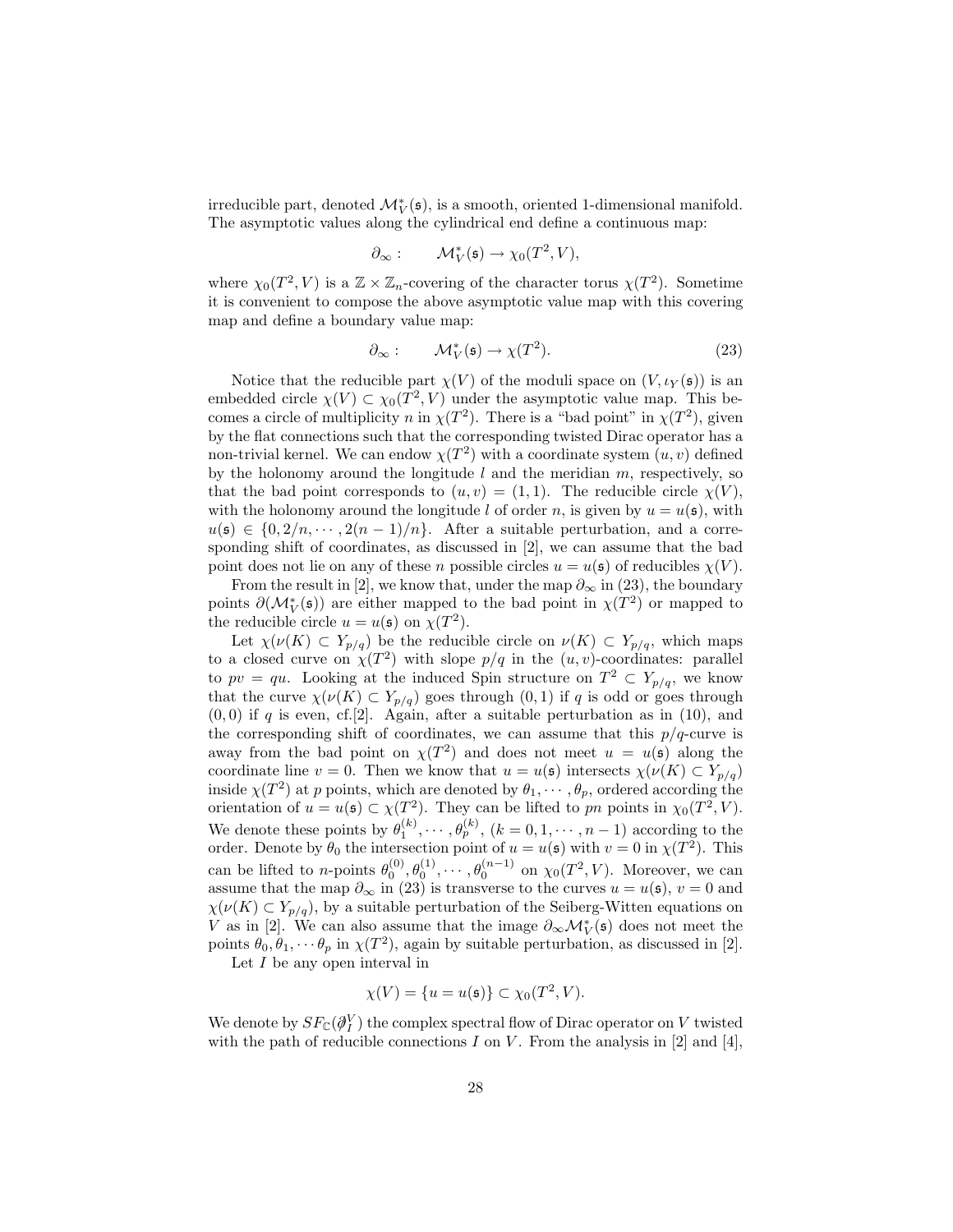we know that

$$
\#(\partial_{\infty}|_{\partial \mathcal{M}_{V}^{*}(\mathfrak{s})})^{-1}(I) = SF_{\mathbb{C}}(\partial_{I}^{V}).
$$
\n(24)

For convenience, we define

$$
SF_{\mathbb{C}}(\partial_{[\theta_i,\theta_j]}^V) = \sum_{k=0}^{n-1} SF_{\mathbb{C}}(\partial_{[\theta_i^{(k)},\theta_j^{(k)}]}^V).
$$
\n(25)

With this notation understood, we can state the following proposition relating the Seiberg-Witten invariants on  $Y_{p/q}$ , Y and Y<sub>0</sub>.

Proposition 6.1. *Consider generic compatible small perturbations of the Seiberg-Witten equations on*  $Y_{p/q}$ , Y and  $Y_0$ , such that the map  $\partial_{\infty}$  as in (23) *is transverse to the curves*  $u = u(\mathfrak{s})$ ,  $v = 0$  *and*  $\chi(\nu(K) \subset Y_{p/q})$  *and misses the* points  $\theta_0, \theta_1, \cdots, \theta_p$  in  $\chi(T^2)$ . Then we have the following relation:

$$
\sum_{k=0}^{pn-1} SW_{Y_{p/q}}(\mathfrak{s} \otimes L_k, g_{Y_{p/q}})
$$
\n
$$
= p \sum_{k=0}^{n-1} SW_Y(\mathfrak{s} \otimes L_k, g_Y) + q \sum_{k \in \mathbb{Z}} SW_{Y_0}(\mathfrak{s} \otimes L_k)
$$
\n
$$
+ \sum_{i=1}^p SF_{\mathbb{C}}(\phi_{[\theta_0, \theta_i]}^V).
$$

**Proof.** By the gluing theorem for 3-dimensional monopoles as in [2], we have

$$
\bigcup_{k=0}^{pn-1} \mathcal{M}_{Y_{p/q}}^*(\mathfrak{s} \otimes L_k) = \mathcal{M}_V^*(\mathfrak{s}) \times_{\chi(T^2)} \chi(\nu(K) \subset Y_{p/q}),
$$

where  $\chi(\nu(K) \subset Y_{p/q})$  is the  $p/q$ -curve on  $\chi(T^2)$ . Thus, we obtain

$$
\sum_{k=0}^{pn-1} SW_{Y_{p/q}}(\mathfrak{s} \otimes L_k, g_{Y_{p/q}}) = \# \big(\mathcal{M}_V^*(\mathfrak{s}) \times_{\chi(T^2)} \chi(\nu(K) \subset Y_{p/q})\big). \tag{26}
$$

Notice that the set  $\{\theta_1^{(k)}, \cdots, \theta_p^{(k)} : k = 0, 1, \cdots, n-1\}$  consists of the unique reducible monopole for each  $(Y_{p/q}, \mathfrak{s} \otimes L_k)$ .

Similarly, we have

$$
\sum_{k=0}^{n-1} SW_Y(\mathfrak{s} \otimes L_k, g_Y) = \# \big( \mathcal{M}_V^*(\mathfrak{s}) \times_{\chi(T^2)} \{v = 0\} \big).
$$
 (27)

Here the reducible set consists of  $\{\theta_0^{(0)}, \theta_0^{(1)}, \cdots, \theta_0^{(n-1)}\}.$ 

In order to avoid the circle of reducibles on  $(Y_0, \mathfrak{s} \otimes L_0)$ , we need to introduce a small perturbation such that  $\chi(\nu(K) \subset Y_0)$  on  $\chi(T^2)$  is a small parallel shifting of  $u = u(s)$  such that the bad point is not contained in the narrow strip bounded by these two parallel curves. We denote this small shift of  $u = u(\mathfrak{s})$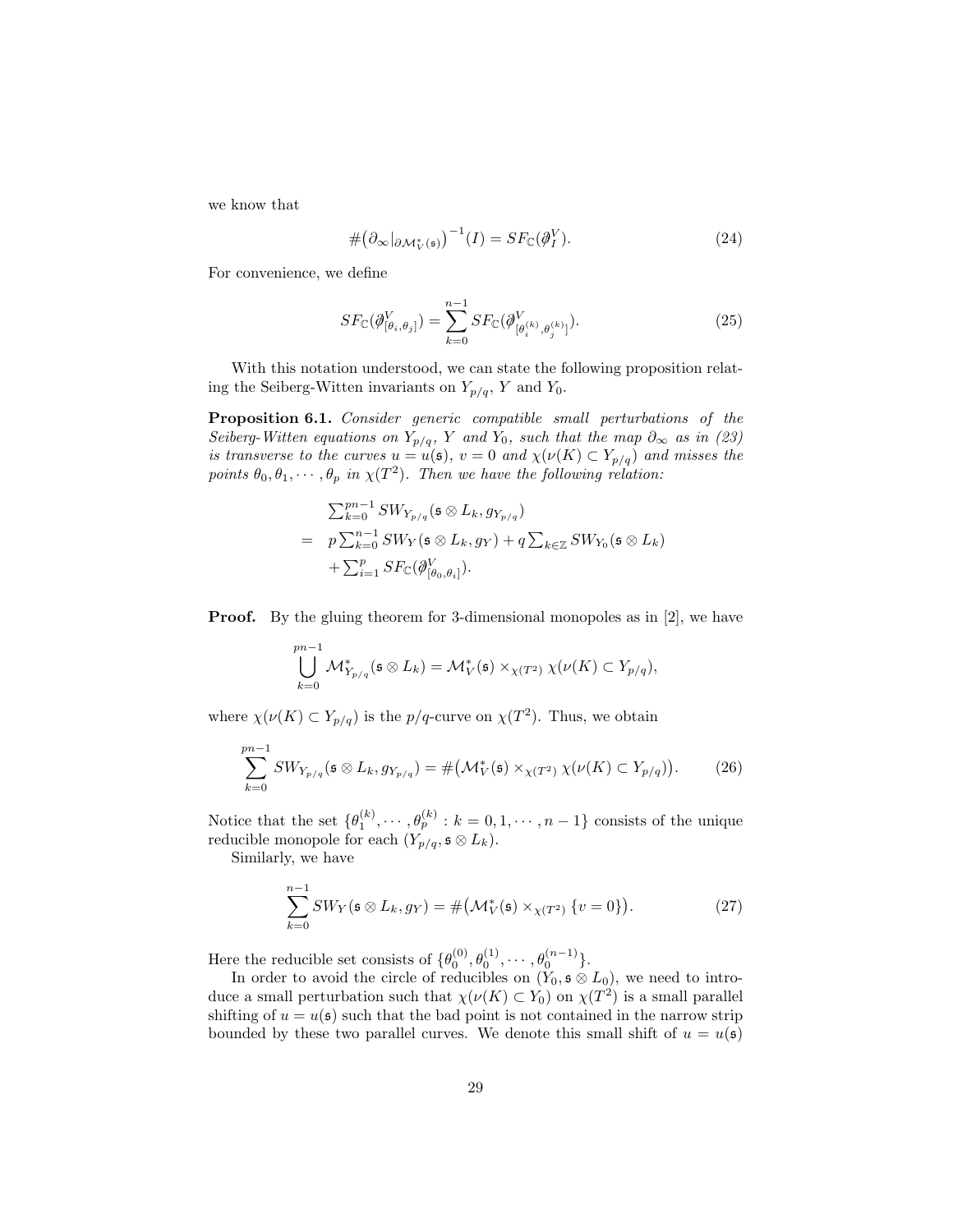by  $u = u(\mathfrak{s}) + \eta$ , where  $\eta$  is a sufficiently small positive number. This can be achieved by a perturbation of the equations as in [2]. Then we have

$$
\sum_{k \in \mathbb{Z}} SW_{Y_0}(\mathfrak{s} \otimes L_k) = \# \big( \mathcal{M}_V^*(\mathfrak{s}) \times_{\chi(T^2)} \{ u = u(\mathfrak{s}) + \eta \} \big).
$$
 (28)

In order to compare the three countings in  $(26) - (28)$ , we need to choose an oriented 2-chain C in  $\chi(T^2)$  whose boundary 1-chain is given by

$$
\chi(\nu(K) \subset Y_{p/q}) - p\chi(\nu(K) \subset Y) - q\chi(\nu(K) \subset Y_0)
$$
  
= 
$$
\chi(\nu(K) \subset Y_{p/q}) - p\{v = 0\} - q\{u = u(\mathfrak{s}) + \eta\},
$$

and such that C does not contain the bad point in  $\chi(T^2)$ . Then, counting the boundary points of  $\partial_{\infty}^{-1}(C)$ , as a 0-chain, we obtain

$$
\# \left( \partial_{\infty}^{-1} \left( \chi(\nu(K) \subset Y_{p/q}) \right) \right)
$$
\n
$$
= p \# \left( \partial_{\infty}^{-1} \left( \{ v = 0 \} \right) \right) + q \# \left( \partial_{\infty}^{-1} \left( \{ u = u(\mathfrak{s}) + \eta \} \right) \right)
$$
\n
$$
+ \# \left( \partial_{\infty} \left|_{\partial \left( \mathcal{M}_{V}^{*}(\mathfrak{s}) \right)} \right)^{-1}(C).
$$
\n(29)

As C does not contain the bad points, we know that the possible points of  $\partial_{\infty}(\partial(\mathcal{M}_V^*(\mathfrak{s}))) \cap C$  all lie on the curve  $u = u(\mathfrak{s})$ , away from the points  $\theta_0, \theta_1, \dots, \theta_p$ . It is easy to see that C covers the intervals of  $u = u(\mathfrak{s})$  between two consecutive points  $\theta_i$  with different multiplicities: the multiplicities are  $p, p-1, \cdots, 1, 0$ , for the intervals

$$
[\theta_0, \theta_1], [\theta_1, \theta_2], \cdots, [\theta_{p-1}, \theta_p], [\theta_p, \theta_0],
$$

respectively. By the identity (24) and the definition (25), we know that

$$
\# \big(\partial_{\infty}|_{\partial(\mathcal{M}_V^*(\mathfrak{s}))}\big)^{-1}(C) = \sum_{i=1}^p SF_{\mathbb{C}}(\mathcal{J}_{[\theta_0,\theta_i]}^V).
$$
\n(30)

Combining all the identities in  $(26)$ ,  $(27)$ ,  $(28)$ ,  $(29)$  and  $(30)$ , we obtain the proof of the proposition.  $\Box$ 

The Seiberg-Witten invariant for any rational homology 3-sphere depends on metric and perturbation (cf. [4]). We now consider the correction term  $(5)$ as defined in the introduction. We have the following proposition relating the correction terms for  $Y_{p/q}$  and Y.

**Proposition 6.2.** 1. For any rational homology 3-sphere Y with a Spin<sup>c</sup> *structure* s *and a Riemannian metric* g<sup>Y</sup> *,*

$$
\hat{SW}_Y(\mathfrak{s}) = SW_Y(\mathfrak{s}, g_Y) - \xi(\mathfrak{s}, g_Y)
$$

*is a well-defined topological invariant.*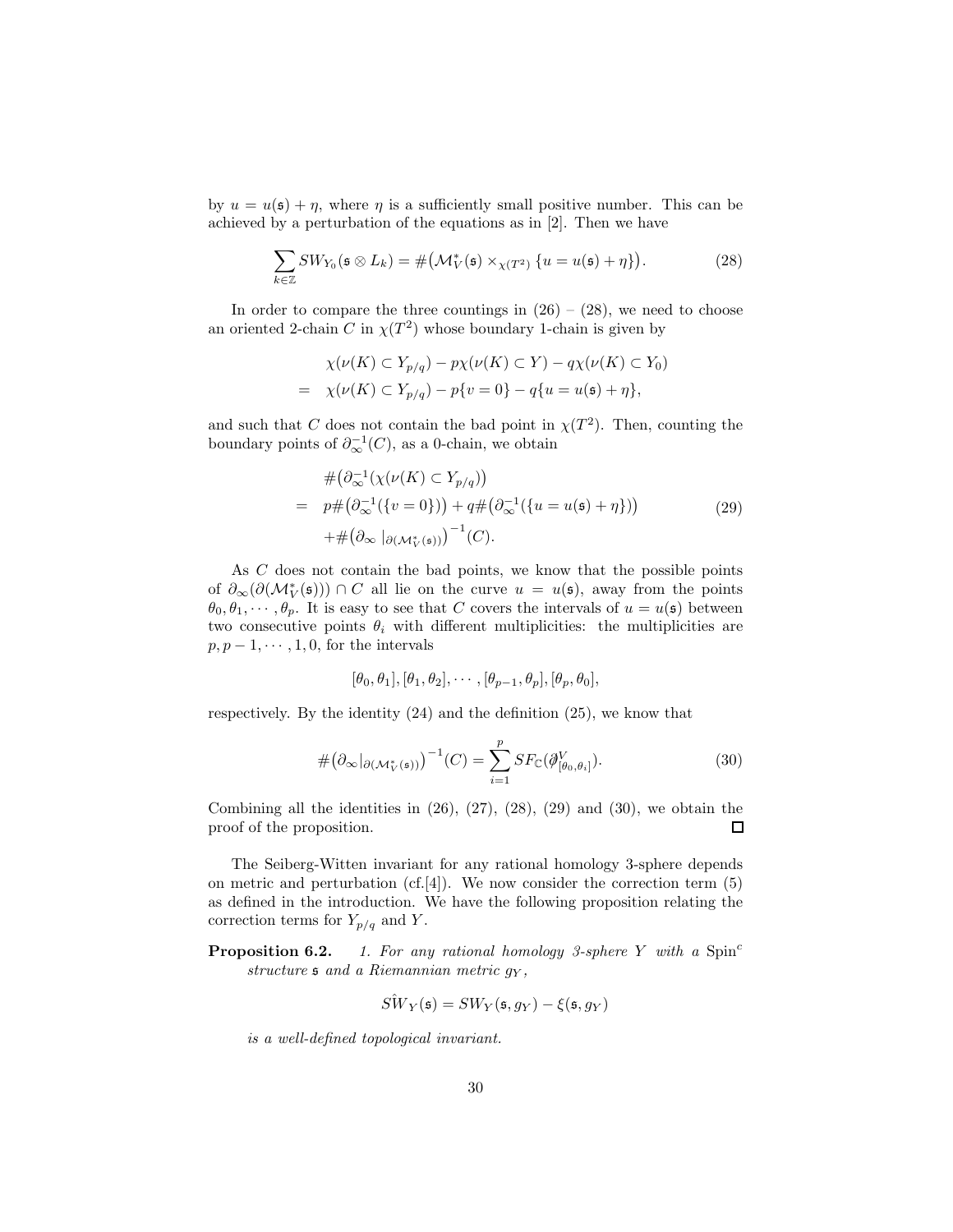*2. For any relatively prime integers* p *and* q*, a positive integer* n*, and*  $u \in \{0, 2/n, ..., 2(n-1)/n\}$ *, we have that* 

$$
\sum_{k=0}^{pn-1} \xi_{Y_{p/q}}(\mathfrak{s} \otimes L_k, g_{Y_{p/q}}) - p \sum_{k=0}^{n-1} \xi_Y(\mathfrak{s} \otimes L_k, g_Y) - \sum_{i=1}^p SF_{\mathbb{C}}(\phi_{[\theta_0, \theta_i]}^V)
$$

*is independent of the manifold* Y *and depends only on* p, q, n*, and*  $u(\mathfrak{s}) \in \{0, 2/n, \ldots, 2(n-1)/n\}.$ 

**Proof.** Claim (1) follows from the wall-crossing formulae in [4] and the Atiyah-Patodi-Singer index theorem. The proof of claim (2) is analogous to the proof of Proposition 7.9 in [10]. We adapt their arguments to our situation. We write the standard surgery cobordism between  $S^3$  and the Lens space  $L(p,q)$  as

$$
W(S^3, L(p,q)) = ([0,1] \times S^1 \times D^2) \cup_{[0,1] \times S^1 \times S^1} X_{p/q},
$$

Then the surgery cobordism between Y and  $Y_{p/q}$  can be identified as

$$
W_{p/q} = ([0,1] \times V) \cup_{[0,1] \times S^1 \times S^1} X_{p/q}.
$$

We fix a metric on  $W_{p/q}$  which respects the product structure  $[0,1] \times V$  and  $[0,1] \times S^1 \times S^1$ , and agrees with  $g_Y$  and  $g_{Y_{p/q}}$  on the boundaries Y and  $Y_{p/q}$ , respectively.

For a Spin<sup>c</sup> structure  $\mathfrak{s} \otimes L_i^{(m)}$  in  $\{\mathfrak{s} \otimes L_k : k = 0, \cdots, pn - 1\}$  on  $Y_{p/q}$ , whose reducible monopole corresponds to  $\theta_i^{(m)}$  (with  $i \in \{1, \dots, p\}$  and  $m \in \{0, \dots n-1\}$ , we consider the Spin<sup>c</sup> structure  $\mathfrak{s} \otimes L_m$  on Y whose reducible monopole is  $\theta_0^{(m)}$ . Then we claim that

$$
\xi_{Y_{p/q}}(\mathfrak{s} \otimes L_i^{(m)}, g_{Y_{p/q}}) - \xi_Y(\mathfrak{s} \otimes L_m, g_Y) - SF_{\mathbb{C}}(\partial_{[\theta_0^{(m)}, \theta_i^{(m)}]}^V) \tag{31}
$$

is independent of Y and depends only on  $p, q, n$  and on  $u(\mathfrak{s}) \in \{0, 2/n, \cdots, 2(n-1)/n\}.$ 

To prove this claim, we choose a Spin<sup>c</sup> structure  $\tilde{\mathfrak{s}}$  on  $W_{p/q}$  whose restriction to Y and  $Y_{p/q}$  is given by  $\mathfrak{s} \otimes L_m$  and  $\mathfrak{s} \otimes L_i^{(m)}$ , respectively, and such that  $c_1(\tilde{\mathfrak{s}})^2 = 1$ . On  $(W_{p/q}, \tilde{\mathfrak{s}})$ , we choose a connection A, whose restriction to  $V \times [0,1]$  is the path of reducibles connecting  $\theta_0^{(m)}$  to  $\theta_i^{(m)}$  along the curve  $\chi(V) \subset \chi_0(T^2, V)$ . Then we have

$$
\begin{aligned}\n\xi_{Y_{p/q}}(\mathfrak{s} \otimes L_i^{(m)}, g_{Y_{p/q}}) - \xi_Y(\mathfrak{s} \otimes L_m, g_Y) \\
= \operatorname{Ind}_{\mathbb{C}}(\mathcal{P}_A^{W_{p/q}}) - \left(\frac{c_1(\tilde{\mathfrak{s}})^2 - \sigma(W_{p/q})}{8}\right) \\
= \operatorname{Ind}_{\mathbb{C}}(\mathcal{P}_A^{W_{p/q}}) \\
= \operatorname{Ind}_{\mathbb{C}}(\mathcal{P}_A^{[0,1] \times V}) + \operatorname{Ind}_{\mathbb{C}}(\mathcal{P}_A^{X_{p/q}})\n\end{aligned} \tag{32}
$$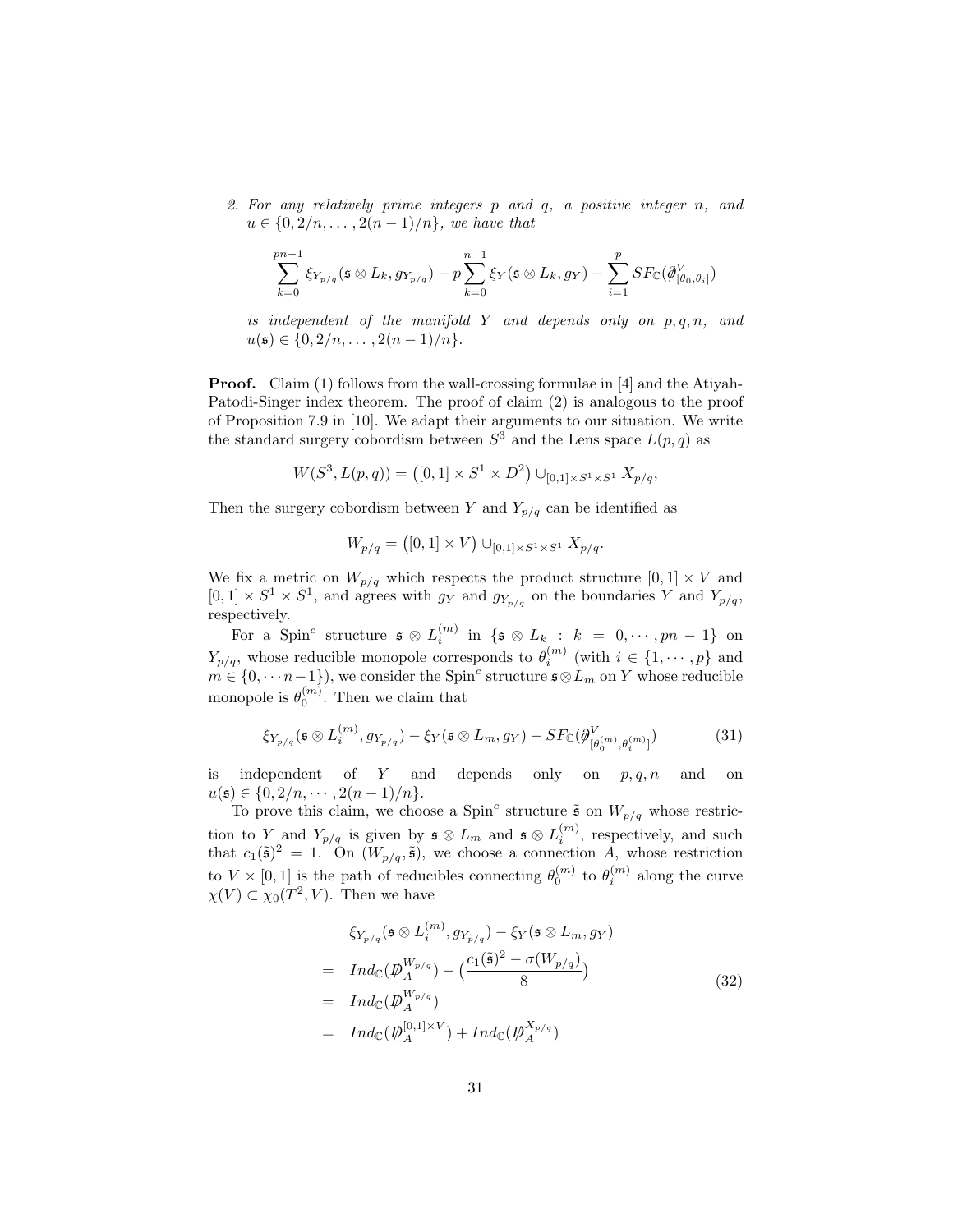where the third equality follows from the splitting principle for the index, as the Dirac operator has no kernel on the various boundaries and corners [1]. Notice that we have

$$
Ind_{\mathbb{C}}(\mathcal{P}_A^{[0,1]\times V})=SF_{\mathbb{C}}(\mathcal{J}_{[\theta_0^{(m)},\theta_i^{(m)}]}^V),
$$

and the connection  $A|_{X_{p/q}}$  extends to connection  $A_0$  on  $W(S^3, L(p,q))$  by a flat connection, whose index on  $[0,1] \times S^1 \times D^2$  satisfies

$$
Ind_{\mathbb{C}}(\mathcal{P}_{A_0}^{[0,1]\times S^1\times D^2})=0.
$$

In fact, we can choose the metric on  $W(S^3, L(p,q))$  with a positive scalar curvature metric on  $[0,1] \times S^1 \times D^2$ . Therefore, we have

$$
Ind_{\mathbb{C}}(\mathcal{p}_A^{X_{p/q}}) = Ind_{\mathbb{C}}(\mathcal{p}_{A_0}^{W(S^3, L(p,q))}),
$$

which depends only on  $p, q, n$  and  $u(\mathfrak{s})$ , and so does the quantity

$$
\xi_{Y_{p/q}}(\mathfrak{s} \otimes L_i^{(m)}, g_{Y_{p/q}}) - \xi_Y(\mathfrak{s} \otimes L_m, g_Y) - SF_{\mathbb{C}}(\partial_{[\theta_0^{(m)}, \theta_i^{(m)}]}^V). \tag{33}
$$

When summing the identity (33) over  $i \in \{1, \dots, p\}$  and  $m \in \{0, \dots, n-1\}$ , notice that the term  $\xi_Y(\mathfrak{s} \otimes L_m, g_Y)$  is independent of  $i \in \{1, \dots, p\}$ , hence we obtain the proof of the claim (2) by using the definition (25).  $\Box$ 

With these two propositions in place, we now have the following surgery formula for the modified version of the Seiberg-Witten invariant.

Theorem 6.3. *Given any two relatively prime integers* p *and* q*, a positive integer* n and  $u \in \{0, 2/n, 2(n-1)/n\}$ , there is a rational valued function  $s(p, q, n, u)$ , *depending only on* p, q, n *and* u*, satisfying the following property. Let* Y *be a rational homology 3-sphere with a smoothly embedded knot and a canonical framing*  $(m, l)$  such that  $\nu(K) \cong D^2 \times S^1$ . Assume that K represents a torsion element *of order n* in  $H_1(Y, \mathbb{Z})$ *. Let* **s** *be a* Spin<sup>c</sup> structure on Y. Then we have

$$
\sum_{k=0}^{pn-1} S\hat{W}_{Y_{p/q}}(\mathfrak{s} \otimes L_k)
$$
  
=  $p \sum_{k=0}^{n-1} S\hat{W}_Y(\mathfrak{s} \otimes L_k) + q \sum_{k \in \mathbb{Z}} SW_{Y_0}(\mathfrak{s} \otimes L_k)$   
+ $s(p,q,n,u)$ .

**Proof.** Following from Proposition 6.2, we know that

$$
\sum_{k=0}^{pn-1} \xi_{Y_{p/q}}(\mathfrak{s} \otimes L_k, g_{Y_{p/q}}) - p \sum_{k=0}^{n-1} \xi_Y(\mathfrak{s} \otimes L_k, g_Y) - \sum_{i=1}^p SF_{\mathbb{C}}(\partial_{[\theta_0, \theta_i]}^V) \tag{34}
$$

depends only on p, q, n and  $u = u(\mathfrak{s}) \in \{0, 2/n, \dots, 2(n-1)/n\}$ . We denote this term by  $s(p,q,n,u)$ . By subtracting (34) from the surgery formula for the Seiberg-Witten invariants in Proposition 6.1, we obtain the proof of this theorem.  $\Box$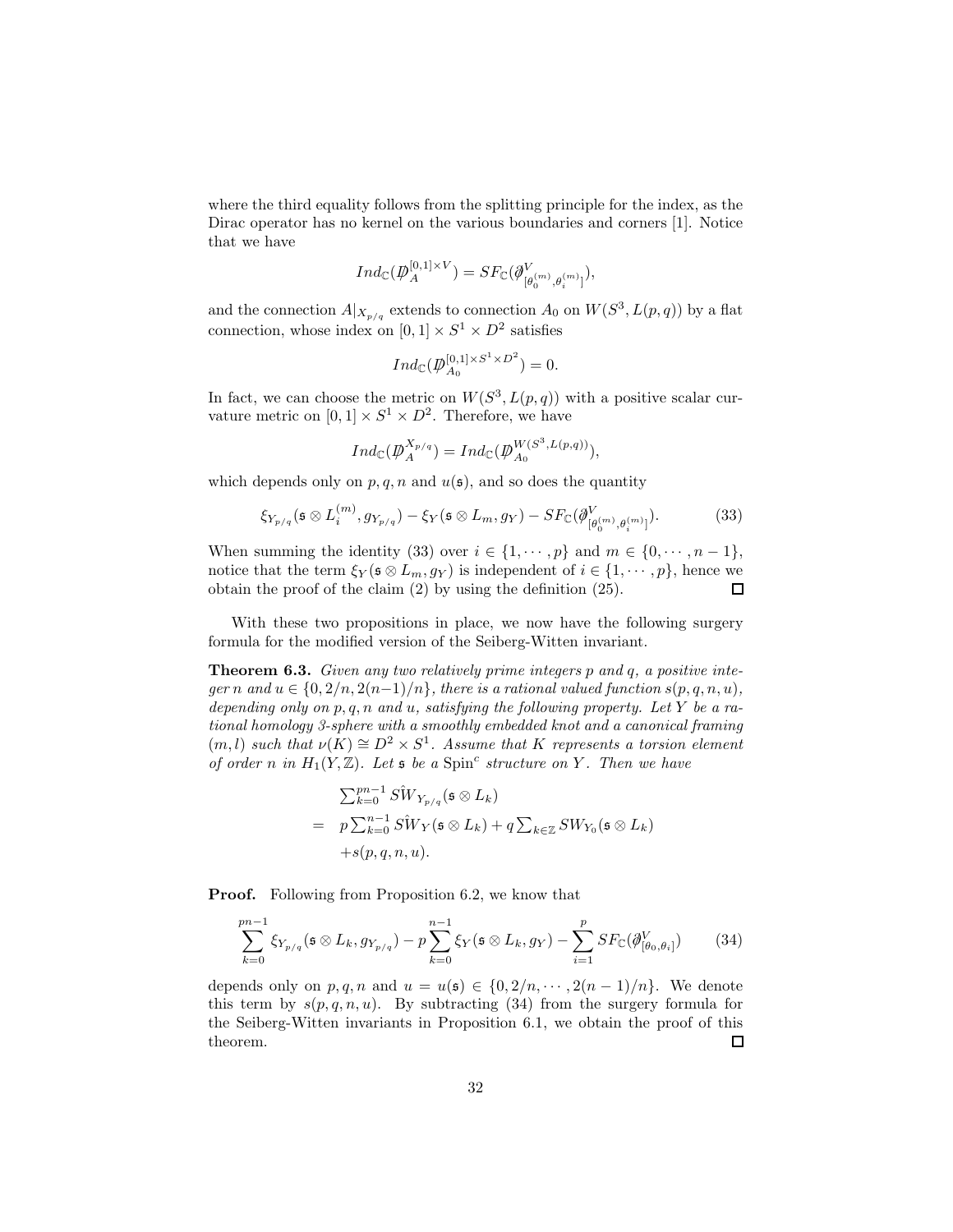Now we can establish the equivalence between the modified version of the Seiberg-Witten invariant  $S\hat{W}$  and the Casson-Walker invariant for rational homology 3-spheres.

**Theorem 6.4.** For any rational homology 3-sphere Y, we have

$$
\sum_{\mathfrak{s} \in \text{Spin}^c(Y)} S \hat{W}_Y(\mathfrak{s}) = \frac{1}{2} |H_1(Y, \mathbb{Z})| \lambda(Y)
$$

*where*  $\lambda(Y)$  *is the Casson-Walker invariant.* 

Proof.  $\sum_{\mathfrak{s} \in \text{Spin}^c(Y)} \hat{SW}_Y(\mathfrak{s})$  from Theorem 6.3 and the Seiberg-Witten invariant for We first derive the surgery formula for the invariant  $Y_0$  (a rational homology  $S^1 \times S^2$ , i.e.,  $b_1(Y_0) = 1$ ) (see [8] [3]):

$$
\sum_{\mathfrak{s} \in \text{Spin}^c(Y_{p/q})} \hat{SW}_{Y_{p/q}}(\mathfrak{s})
$$
\n
$$
= p \sum_{\mathfrak{s} \in \text{Spin}^c(Y)} \hat{SW}_Y(\mathfrak{s}) + q \sum_{j=0}^{\infty} a_j j^2 + |H_1(Y, \mathbb{Z})| s(p, q, n)
$$
\n
$$
(35)
$$

where  $s(p,q,n) = \sum_{u} s(p,q,n,u)/n$  and  $a_j$  is the coefficient of the symmetrized Alexander polynomial of  $Y_0$ ,

$$
A(t) = |\text{Torsion}(H_1(Y_0, \mathbb{Z}))| + \sum_{j=1}^{\infty} a_j (t^j + t^{-j})
$$

normalized such that

$$
A(1) = |\text{Torsion}(H_1(Y_0, \mathbb{Z}))|.
$$

Set  $\bar{\lambda}(Y) = \frac{1}{2} |H_1(Y, \mathbb{Z})| \lambda(Y)$  as the normalized Casson-Walker invariant. Then the surgery formula in [11] for  $\bar{\lambda}(Y)$  can be expressed as (cf. [10]):

$$
\bar{\lambda}(Y_{p/q}) = p\bar{\lambda}(Y) + q \sum_{j=0}^{\infty} a_j j^2 + |H_1(Y, \mathbb{Z})| \left( \frac{q(n^2 - 1)}{12n^2} - \frac{ps(p, q)}{2} \right).
$$
\n(36)

Here  $s(p, q)$  is the Dedekind sum of relatively prime integers p and q (cf. [11]). Comparing (35) and (36), we only need to show that

$$
s(p,q,n) = \frac{q(n^2-1)}{12n^2} - \frac{ps(p,q)}{2}.
$$
\n(37)

Since  $s(p, q, n)$  is independent of the manifold Y, we can choose some examples that can be computed explicitly, and use them to identify the coefficient  $s(p, q, n)$ . The Lens space  $L(p, q)$  can be obtained by a  $p/q$ -surgery on an unknot in  $S^3$ . The calculation of Nicolaescu [9] for  $L(p,q)$  gives us that

$$
\sum_{\mathfrak{s}\in \mathrm{Spin}^c(L(p,q))} S\hat{W}_{L(p,q)}(\mathfrak{s}) = -\frac{ps(p,q)}{2}.
$$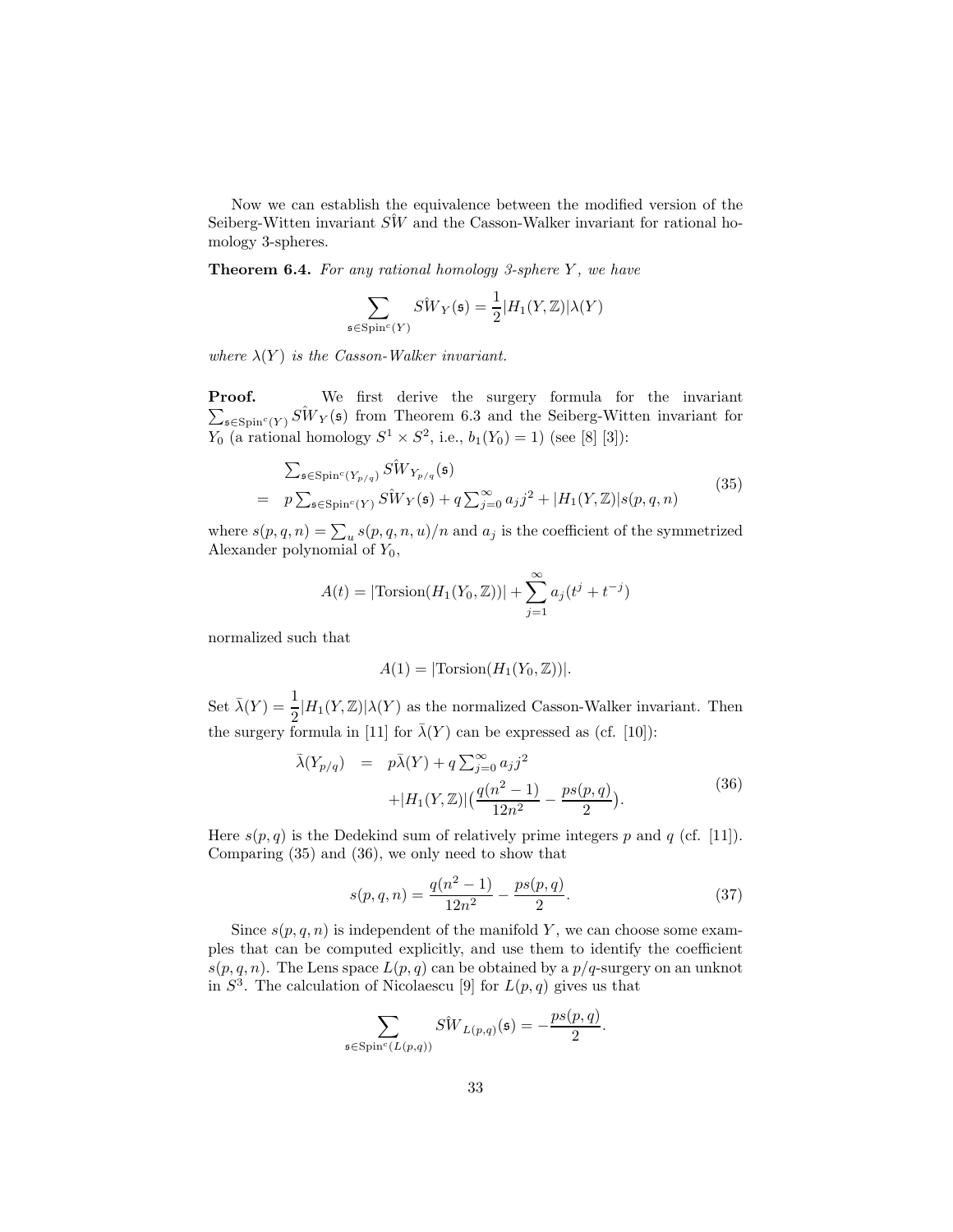This implies that (37) holds for  $n = 1$ . Now we can prove (37) by induction on n. This is exactly the same argument as in the proof of Theorem 7.5 in [10] on the equivalence of their theta invariant and the Casson-Walker invariant. The example is the Seifert manifold  $M(n, 1; -n, 1; q, -p)$ , obtained by  $p/q$  surgery on a knot of order n in  $L(n, 1) \# L(n, 1)$ . By Kirby calculus it is possible to show that  $M(n, 1; -n, 1; q, -p)$  can be obtained as  $(-n)$ -surgery on a knot in the Lens space  $L(pn-q, q)$ , and can be obtained as a sequence of surgeries on knots of order less than  $n$ , see the proof of Theorem 7.5 in [10] for details.  $\Box$ 

# References

- [1] S. Cappell, R. Lee, E. Miller, *Self-adjoint elliptic operators and manifold decompositions, part II: Spectral flow and Maslov index.* Comm. Pure Appl. Math., 49:869-909, 1996.
- [2] A. Carey, M. Marcolli, B.L. Wang, *Exact triangles in Seiberg-Witten Floer theory. Part I: the geometric triangle*, preprint, math.DG/9907065.
- [3] S. Donaldson, *Topological field theories and formulae of Casson and Meng-Taubes,* Proceedings of the Kirbyfest (Berkeley, CA, 1998), 87– 102 (electronic), Geom. Topol. Monogr., 2, Geom. Topol., Coventry, 1999
- [4] M. Marcolli, B.L. Wang, *Equivariant Seiberg-Witten Floer theory*, preprint, dg-ga/9606003.
- [5] M. Marcolli, B.L. Wang, *Exact triangles in Seiberg-Witten Floer theory. Part II: geometric limits of flow lines*, preprint, math.DG/9907080.
- [6] M. Marcolli, B.L. Wang, *Exact triangles in Seiberg-Witten Floer theory. Part III: proof of exactness*, preprint, math.DG/0009157.
- [7] M. Marcolli, B.L. Wang, *Exact triangles in Seiberg-Witten Floer theory. Part IV:* Z*-graded monopole homology*, preprint, math.DG/0009159.
- [8] G. Meng, C. Taubes, SW = *Milnor torsion*, Math. Res. Lett. 3 (1996), no. 5, 661–674.
- [9] L. Nicolaescu, *Seiberg-Witten theoretic invariants of lens spaces*, preprint, math.DG/9901071.
- [10] P. Ozsváth, Z. Szabó, *The theta divisor and the Casson-Walker invariant*, preprint, math.DG/0006194.